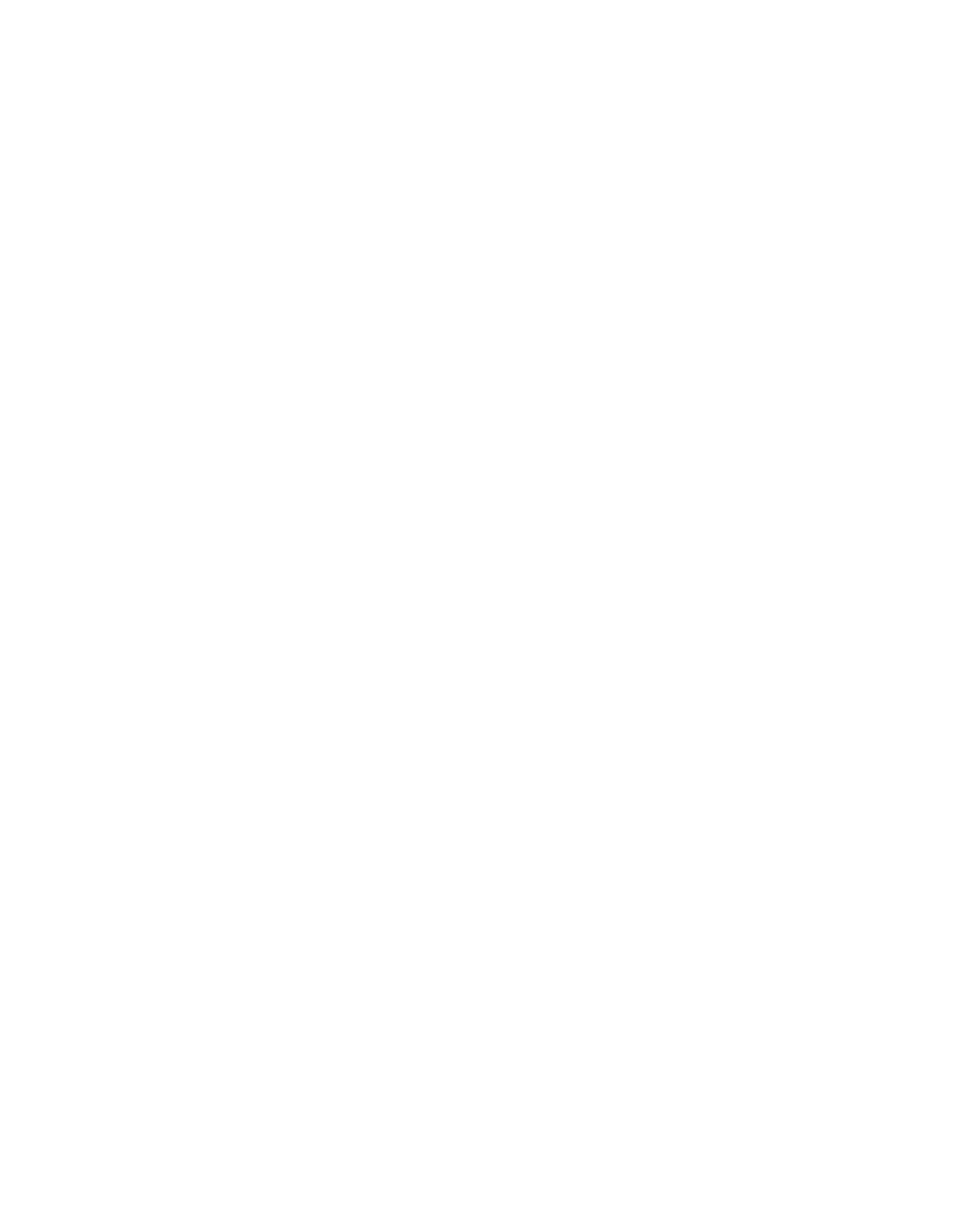|              |              |        |         |         | Average  | Average  | Average   |
|--------------|--------------|--------|---------|---------|----------|----------|-----------|
|              | Age          |        | Age     | Gender  | Annual   | Quarters | Annual    |
| Gender       | Group        | Number | Percent | Percent | Wage     | Worked   | Employers |
| Women        | $00 - 19$    | 136    | 4.1     | 0.0     | \$5,495  | 2.4      | 1.6       |
| Women        | $20 - 24$    | 270    | 8.1     | 0.0     | \$15,137 | 2.9      | 1.7       |
| Women        | 25-34        | 714    | 21.4    | 0.0     | \$22,673 | 3.0      | 1.5       |
| Women        | 35-44        | 628    | 18.8    | 0.0     | \$24,468 | 3.0      | 1.4       |
| Women        | 45-54        | 900    | 26.9    | 0.0     | \$28,071 | 3.1      | 1.3       |
| Women        | 55-64        | 530    | 15.9    | 0.0     | \$27,771 | 3.2      | 1.2       |
| Women        | 65-Up        | 162    | 4.9     | 0.0     | \$21,727 | 3.1      | 1.1       |
| Women        | Total        | 3,340  | 100.0   | 8.2     | \$23,920 | 3.0      | 1.4       |
| Men          | $00 - 19$    | 1,210  | 4.4     | 0.0     | \$7,138  | 2.3      | 1.5       |
| Men          | 20-24        | 3,201  | 11.7    | 0.0     | \$18,392 | 2.7      | 1.6       |
| Men          | 25-34        | 7,184  | 26.2    | 0.0     | \$28,213 | 2.9      | 1.5       |
| Men          | 35-44        | 5,744  | 20.9    | 0.0     | \$32,767 | 2.9      | 1.4       |
| Men          | 45-54        | 5,798  | 21.1    | 0.0     | \$34,827 | 2.9      | 1.3       |
| Men          | 55-64        | 3,472  | 12.7    | 0.0     | \$38,520 | 3.0      | 1.3       |
| Men          | 65-Up        | 808    | 2.9     | 0.0     | \$26,717 | 2.8      | 1.2       |
| Men          | N/A          | 9      | 0.0     | 0.0     | \$25,219 | 1.8      | 1.0       |
| Men          | <b>Total</b> | 27,426 | 100.0   | 66.9    | \$29,749 | 2.8      | 1.4       |
| N/A          | N/A          | 10,201 | 100.0   | 0.0     | \$13,248 | 1.6      | 1.1       |
| N/A          | <b>Total</b> | 10,201 | 100.0   | 24.9    | \$13,248 | 1.6      | 1.1       |
| Total        | $00-19$      | 1,346  | 3.3     | 0.0     | \$6,972  | 2.3      | 1.5       |
| Total        | 20-24        | 3,471  | 8.5     | 0.0     | \$18,139 | 2.7      | 1.6       |
| Total        | 25-34        | 7,898  | 19.3    | 0.0     | \$27,712 | 2.9      | 1.5       |
| Total        | 35-44        | 6,372  | 15.6    | 0.0     | \$31,949 | 2.9      | 1.4       |
| Total        | 45-54        | 6,698  | 16.3    | 0.0     | \$33,920 | 2.9      | 1.3       |
| Total        | 55-64        | 4,002  | 9.8     | 0.0     | \$37,097 | 3.0      | 1.3       |
| Total        | 65-Up        | 970    | 2.4     | 0.0     | \$25,884 | 2.9      | 1.2       |
| Total        | N/A          | 10,210 | 24.9    | 0.0     | \$13,259 | 1.6      | 1.1       |
| <b>Total</b> | <b>Total</b> | 40,967 | 100.0   | 100.0   | \$25,165 | 2.6      | 1.3       |

# **Average Earnings by Age and Gender in the Construction (23) Industry in 2011**

Note: Persons worked ant time during the year.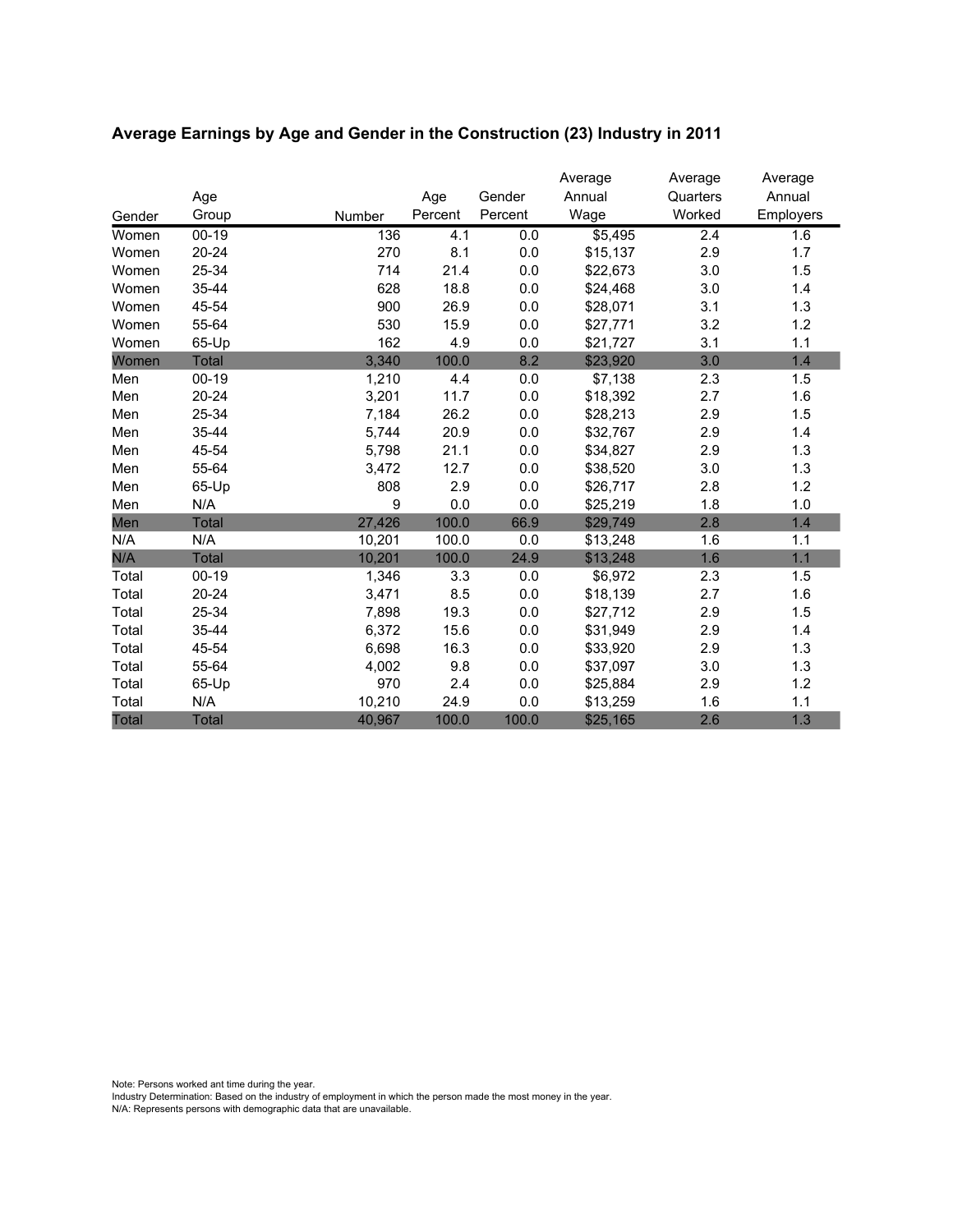| Average Earnings by Age and Gender in the Manufacturing (31, 32, 33) Industry |  |
|-------------------------------------------------------------------------------|--|
| in 2011                                                                       |  |

|              |              |        |         |         | Average  | Average  | Average   |
|--------------|--------------|--------|---------|---------|----------|----------|-----------|
|              | Age          |        | Age     | Gender  | Annual   | Quarters | Annual    |
| Gender       | Group        | Number | Percent | Percent | Wage     | Worked   | Employers |
| Women        | $00 - 19$    | 175    | 7.1     | 0.0     | \$5,463  | 2.5      | 1.4       |
| Women        | $20 - 24$    | 246    | 10.0    | 0.0     | \$14,117 | 3.0      | 1.5       |
| Women        | 25-34        | 440    | 17.9    | 0.0     | \$22,364 | 3.3      | 1.4       |
| Women        | 35-44        | 412    | 16.8    | 0.0     | \$29,299 | 3.4      | 1.3       |
| Women        | 45-54        | 630    | 25.7    | 0.0     | \$33,725 | 3.6      | 1.2       |
| Women        | 55-64        | 421    | 17.1    | 0.0     | \$31,156 | 3.6      | 1.2       |
| Women        | 65-Up        | 131    | 5.3     | 0.0     | \$23,847 | 3.3      | 1.1       |
| Women        | <b>Total</b> | 2,455  | 100.0   | 20.4    | \$25,999 | 3.4      | 1.3       |
| Men          | $00 - 19$    | 332    | 3.7     | 0.0     | \$7,216  | 2.5      | 1.5       |
| Men          | $20 - 24$    | 796    | 9.0     | 0.0     | \$24,074 | 3.1      | 1.6       |
| Men          | 25-34        | 2,026  | 22.8    | 0.0     | \$45,303 | 3.5      | 1.4       |
| Men          | 35-44        | 1,750  | 19.7    | 0.0     | \$53,880 | 3.6      | 1.3       |
| Men          | 45-54        | 2,089  | 23.5    | 0.0     | \$61,779 | 3.7      | 1.2       |
| Men          | 55-64        | 1,560  | 17.6    | 0.0     | \$64,632 | 3.7      | 1.1       |
| Men          | 65-Up        | 320    | 3.6     | 0.0     | \$41,044 | 3.3      | 1.1       |
| Men          | N/A          | 1      | 0.0     | 0.0     | \$9,215  | 4.0      | 1.0       |
| Men          | <b>Total</b> | 8,874  | 100.0   | 73.9    | \$50,784 | 3.5      | 1.3       |
| N/A          | 25-34        | 1      | 0.1     | 0.0     | \$88,326 | 4.0      | 2.0       |
| N/A          | 45-54        | 1      | 0.1     | 0.0     | \$4,063  | 2.0      | 1.0       |
| N/A          | N/A          | 675    | 99.7    | 0.0     | \$17,924 | 2.1      | 1.1       |
| N/A          | <b>Total</b> | 677    | 100.0   | 5.6     | \$18,007 | 2.1      | 1.1       |
| Total        | $00 - 19$    | 507    | 4.2     | 0.0     | \$6,611  | 2.5      | 1.5       |
| Total        | $20 - 24$    | 1,042  | 8.7     | 0.0     | \$21,723 | 3.1      | 1.6       |
| Total        | 25-34        | 2,467  | 20.5    | 0.0     | \$41,229 | 3.5      | 1.4       |
| Total        | 35-44        | 2,162  | 18.0    | 0.0     | \$49,196 | 3.6      | 1.3       |
| Total        | 45-54        | 2,720  | 22.7    | 0.0     | \$55,260 | 3.7      | 1.2       |
| Total        | 55-64        | 1,981  | 16.5    | 0.0     | \$57,517 | 3.7      | 1.1       |
| Total        | 65-Up        | 451    | 3.8     | 0.0     | \$36,049 | 3.3      | 1.1       |
| Total        | N/A          | 676    | 5.6     | 0.0     | \$17,911 | 2.1      | 1.1       |
| <b>Total</b> | <b>Total</b> | 12,006 | 100.0   | 100.0   | \$43,868 | 3.4      | 1.3       |

Note: Persons worked ant time during the year.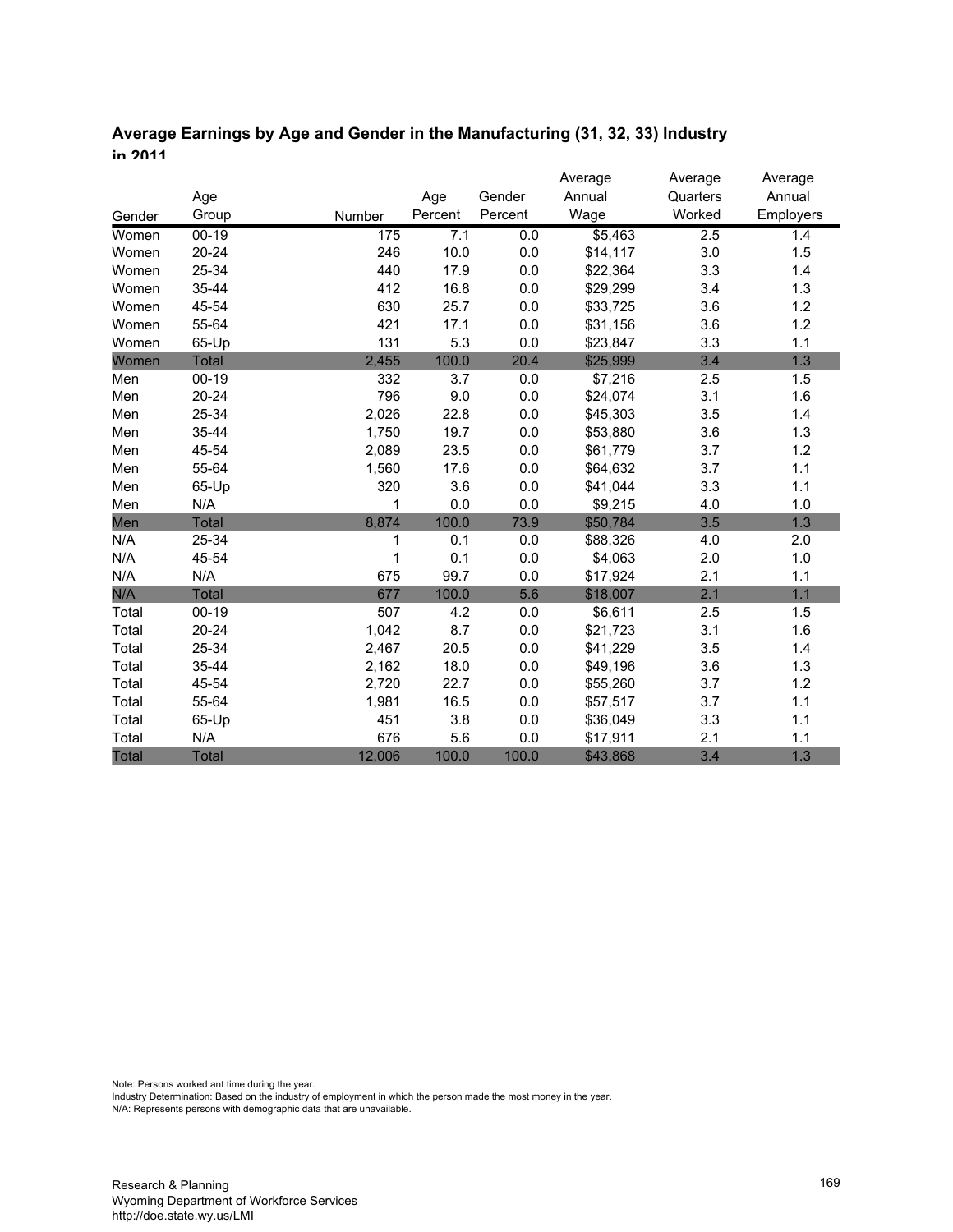| $I$ Itilities (22 A2 A8 A9) Industry in 2011 |           |  |        |         |         |          |          |                  |  |  |  |  |
|----------------------------------------------|-----------|--|--------|---------|---------|----------|----------|------------------|--|--|--|--|
|                                              |           |  |        |         |         | Average  | Average  | Average          |  |  |  |  |
|                                              | Age       |  |        | Age     | Gender  | Annual   | Quarters | Annual           |  |  |  |  |
| Gender                                       | Group     |  | Number | Percent | Percent | Waqe     | Worked   | <b>Employers</b> |  |  |  |  |
| Women                                        | $00-19$   |  | 137    | 2.8     | 0.0     | \$5.482  | 2.5      | 1.4              |  |  |  |  |
| Women                                        | $20 - 24$ |  | 390    | 8.1     | 0.0     | \$16,164 | 3.3      | 1.6              |  |  |  |  |
| Women                                        | 25-34     |  | 1.059  | 21.9    | 0.0     | \$26.171 | 3.4      | 1.5              |  |  |  |  |
| Women                                        | 35-44     |  | 912    | 18.9    | 0.0     | \$32,487 | 3.6      | 1.4              |  |  |  |  |

Women 45-54 1,262 26.1 0.0 \$36,557 3.7 1.3 Women 55-64 828 17.1 0.0 \$36,195 3.6 1.2 Women 65-Up 241 5.0 0.0 \$26,618 3.5 1.2 Women N/A 1 0.0 0.0 \$15,335 2.0 1.0 Women Total 4,830 100.0 19.7 \$30,421 3.5 1.4 Men 00-19 430 2.4 0.0 \$7,281 2.6 1.5 Men 20-24 1,247 6.9 0.0 \$29,170 3.3 1.6 Men 25-34 3,875 21.6 0.0 \$45,976 3.5 1.4 Men 35-44 3,581 19.9 0.0 \$53,673 3.6 1.3 Men 45-54 4,472 24.9 0.0 \$61,666 3.6 1.2 Men 55-64 3,414 19.0 0.0 \$61,181 3.6 1.2 Men 65-Up 938 5.2 0.0 \$35,220 3.3 1.2 Men N/A 7 0.0 0.0 \$33,027 2.7 1.0 Men Total 17,964 100.0 73.4 \$51,647 3.5 1.3 N/A 20-24 2 0.1 0.0 \$17,649 3.0 1.0 N/A 25-34 1 0.1 0.0 \$157,591 4.0 1.0 N/A 35-44 1 0.1 0.0 \$7,272 4.0 1.0 N/A 65-Up 1 0.1 0.0 \$237 1.0 1.0 N/A N/A 1,679 99.7 0.0 \$19,601 2.1 1.1 N/A Total 1,684 100.0 6.9 \$19,662 2.1 1.1 Total 00-19 567 2.3 0.0 \$6,846 2.5 1.5 Total 20-24 1,639 6.7 0.0 \$26,062 3.3 1.6 Total 25-34 4,935 20.2 0.0 \$41,749 3.5 1.4 Total 35-44 4,494 18.4 0.0 \$49,364 3.6 1.3 Total 45-54 5,734 23.4 0.0 \$56,140 3.6 1.2 Total 55-64 4,242 17.3 0.0 \$56,304 3.6 1.2 Total 65-Up 1,180 4.8 0.0 \$33,433 3.3 1.2 Total N/A 1,687 6.9 0.0 \$19,654 2.1 1.1 Total Total 24,478 100.0 100.0 \$45,258 3.4 1.3

# **Average Earnings by Age and Gender in the Wholesale Trade, Transportation, &**

Note: Persons worked ant time during the year.

Industry Determination: Based on the industry of employment in which the person made the most money in the year.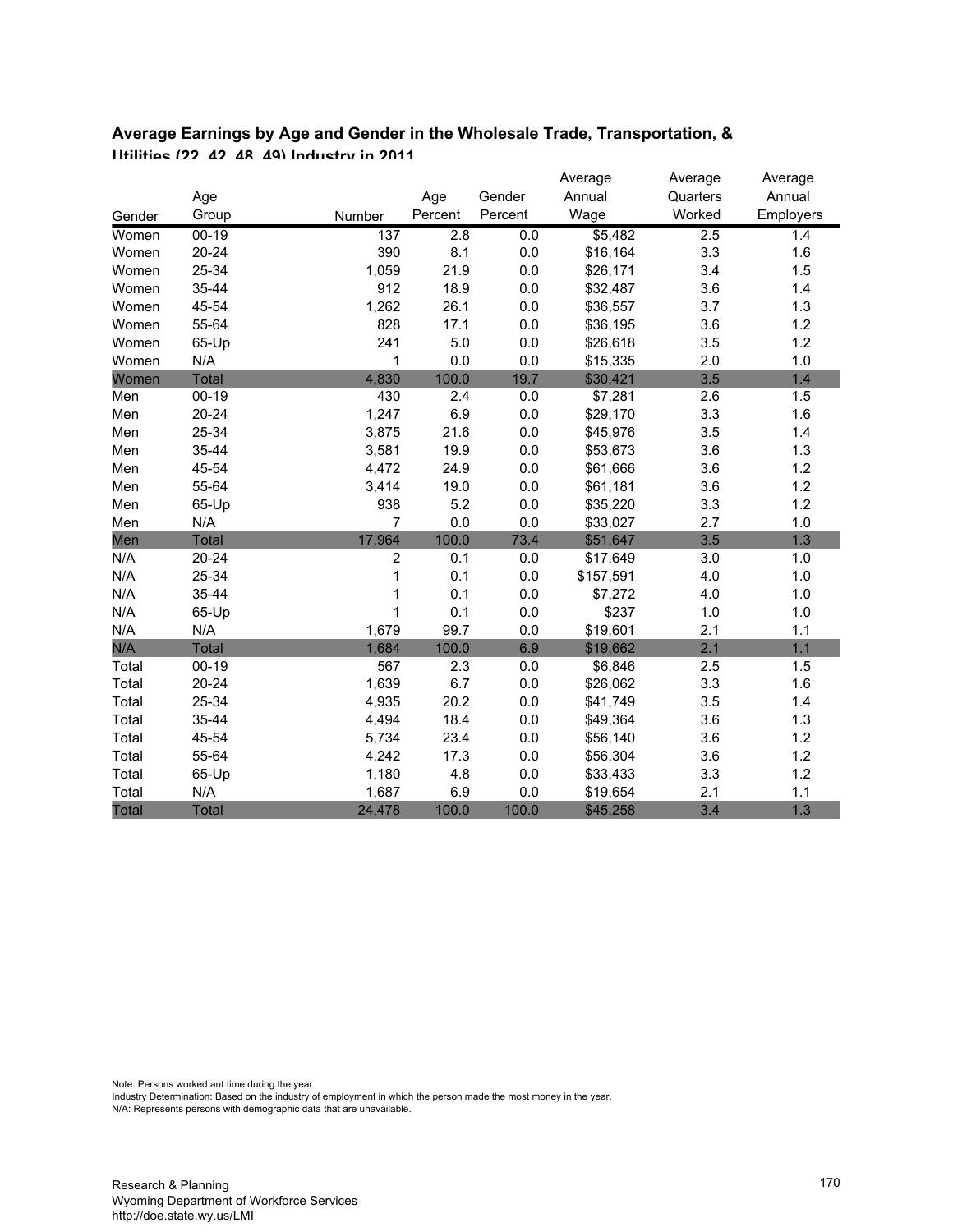|        |              |                |         |         | Average  | Average  | Average   |
|--------|--------------|----------------|---------|---------|----------|----------|-----------|
|        | Age          |                | Age     | Gender  | Annual   | Quarters | Annual    |
| Gender | Group        | Number         | Percent | Percent | Wage     | Worked   | Employers |
| Women  | $00 - 19$    | 2,312          | 11.6    | 0.0     | \$4,700  | 2.6      | 1.6       |
| Women  | $20 - 24$    | 3,301          | 16.6    | 0.0     | \$10,344 | 3.0      | 1.6       |
| Women  | 25-34        | 3,789          | 19.0    | 0.0     | \$16,973 | 3.2      | 1.5       |
| Women  | 35-44        | 2,995          | 15.0    | 0.0     | \$20,530 | 3.3      | 1.4       |
| Women  | 45-54        | 3,641          | 18.3    | 0.0     | \$21,412 | 3.4      | 1.3       |
| Women  | 55-64        | 2,752          | 13.8    | 0.0     | \$20,781 | 3.5      | 1.2       |
| Women  | 65-Up        | 1,150          | 5.8     | 0.0     | \$14,120 | 3.3      | 1.1       |
| Women  | N/A          | $\overline{2}$ | 0.0     | 0.0     | \$19,942 | 4.0      | 1.0       |
| Women  | <b>Total</b> | 19,942         | 100.0   | 49.2    | \$16,159 | 3.2      | 1.4       |
| Men    | $00 - 19$    | 2,193          | 12.8    | 0.0     | \$5,316  | 2.6      | 1.5       |
| Men    | $20 - 24$    | 3,081          | 18.0    | 0.0     | \$13,745 | 3.1      | 1.6       |
| Men    | 25-34        | 3,806          | 22.2    | 0.0     | \$25,926 | 3.4      | 1.5       |
| Men    | 35-44        | 2,539          | 14.8    | 0.0     | \$35,779 | 3.5      | 1.4       |
| Men    | 45-54        | 2,568          | 15.0    | 0.0     | \$38,188 | 3.5      | 1.3       |
| Men    | 55-64        | 2,048          | 11.9    | 0.0     | \$36,823 | 3.5      | 1.2       |
| Men    | 65-Up        | 905            | 5.3     | 0.0     | \$18,758 | 3.3      | 1.2       |
| Men    | N/A          | 8              | 0.0     | 0.0     | \$30,323 | 3.6      | 1.3       |
| Men    | <b>Total</b> | 17,148         | 100.0   | 42.3    | \$25,322 | 3.3      | 1.4       |
| N/A    | $20 - 24$    | 13             | 0.4     | 0.0     | \$12,353 | 3.3      | 1.1       |
| N/A    | 25-34        | 28             | 0.8     | 0.0     | \$57,933 | 3.1      | 1.1       |
| N/A    | 35-44        | $\overline{7}$ | 0.2     | 0.0     | \$63,426 | 3.1      | 1.1       |
| N/A    | 45-54        | 8              | 0.2     | 0.0     | \$26,976 | 3.6      | 1.1       |
| N/A    | 55-64        | 5              | 0.1     | 0.0     | \$28,797 | 3.0      | 1.0       |
| N/A    | 65-Up        | $\overline{7}$ | 0.2     | 0.0     | \$3,847  | 2.3      | 1.1       |
| N/A    | N/A          | 3,400          | 98.0    | 0.0     | \$8,171  | 2.0      | 1.1       |
| N/A    | <b>Total</b> | 3,468          | 100.0   | 8.6     | \$8,764  | 2.0      | 1.1       |
| Total  | $00-19$      | 4,505          | 11.1    | $0.0\,$ | \$5,000  | 2.6      | 1.6       |
| Total  | $20 - 24$    | 6,395          | 15.8    | 0.0     | \$11,987 | 3.1      | 1.6       |
| Total  | 25-34        | 7,623          | 18.8    | 0.0     | \$21,593 | 3.3      | 1.5       |
| Total  | 35-44        | 5,541          | 13.7    | 0.0     | \$27,572 | 3.4      | 1.4       |
| Total  | 45-54        | 6,217          | 15.3    | $0.0\,$ | \$28,349 | 3.5      | 1.3       |
| Total  | 55-64        | 4,805          | 11.8    | 0.0     | \$27,627 | 3.5      | 1.2       |
| Total  | 65-Up        | 2,062          | 5.1     | $0.0\,$ | \$16,121 | 3.3      | 1.1       |
| Total  | N/A          | 3,410          | 8.4     | 0.0     | \$8,230  | 2.0      | 1.1       |
| Total  | <b>Total</b> | 40,558         | 100.0   | 100.0   | \$19,401 | 3.1      | 1.4       |

# **Average Earnings by Age and Gender in the Retail Trade (44, 45) Industry in 2011**

Note: Persons worked ant time during the year.

Industry Determination: Based on the industry of employment in which the person made the most money in the year.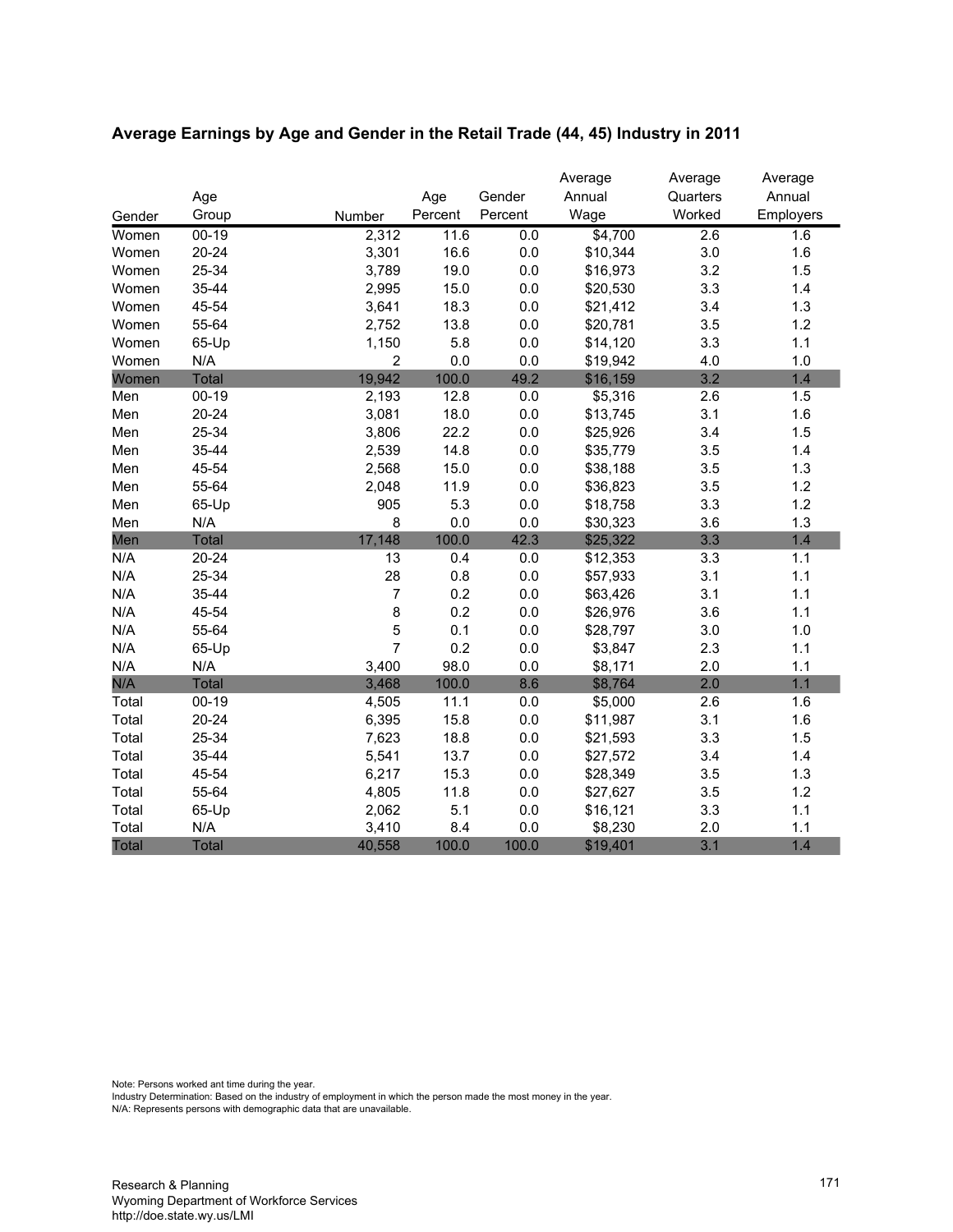|              |              |                |         |         | Average  | Average          | Average   |
|--------------|--------------|----------------|---------|---------|----------|------------------|-----------|
|              | Age          |                | Age     | Gender  | Annual   | Quarters         | Annual    |
| Gender       | Group        | Number         | Percent | Percent | Wage     | Worked           | Employers |
| Women        | $00 - 19$    | 193            | 8.2     | 0.0     | \$3,102  | $\overline{2.7}$ | 1.4       |
| Women        | 20-24        | 208            | 8.9     | 0.0     | \$14,295 | 3.3              | 1.6       |
| Women        | 25-34        | 469            | 20.0    | 0.0     | \$24,467 | 3.5              | 1.4       |
| Women        | 35-44        | 412            | 17.5    | 0.0     | \$31,565 | 3.7              | 1.3       |
| Women        | 45-54        | 476            | 20.3    | 0.0     | \$33,171 | 3.7              | 1.2       |
| Women        | 55-64        | 422            | 18.0    | 0.0     | \$30,851 | 3.7              | 1.2       |
| Women        | 65-Up        | 168            | 7.1     | 0.0     | \$17,706 | 3.7              | 1.1       |
| Women        | N/A          | $\overline{2}$ | 0.1     | 0.0     | \$19,768 | 4.0              | 1.0       |
| Women        | Total        | 2,350          | 100.0   | 45.8    | \$25,478 | 3.5              | 1.3       |
| Men          | $00 - 19$    | 171            | 6.8     | 0.0     | \$3,941  | 3.0              | 1.4       |
| Men          | $20 - 24$    | 204            | 8.1     | 0.0     | \$15,509 | 3.2              | 1.5       |
| Men          | 25-34        | 618            | 24.6    | 0.0     | \$32,548 | 3.5              | 1.3       |
| Men          | 35-44        | 522            | 20.8    | 0.0     | \$53,247 | 3.7              | 1.2       |
| Men          | 45-54        | 511            | 20.3    | 0.0     | \$56,731 | 3.6              | 1.1       |
| Men          | 55-64        | 387            | 15.4    | 0.0     | \$54,770 | 3.7              | 1.1       |
| Men          | 65-Up        | 100            | 4.0     | 0.0     | \$38,200 | 3.4              | 1.2       |
| Men          | N/A          | 2              | 0.1     | 0.0     | \$68,733 | 2.5              | 1.0       |
| Men          | Total        | 2,515          | 100.0   | 49.0    | \$42,103 | 3.5              | 1.2       |
| N/A          | N/A          | 267            | 100.0   | 0.0     | \$17,332 | 2.3              | 1.1       |
| N/A          | <b>Total</b> | 267            | 100.0   | 5.2     | \$17,332 | 2.3              | 1.1       |
| Total        | $00 - 19$    | 364            | 7.1     | 0.0     | \$3,496  | 2.8              | 1.4       |
| Total        | $20 - 24$    | 412            | 8.0     | 0.0     | \$14,896 | 3.3              | 1.5       |
| Total        | 25-34        | 1,087          | 21.2    | 0.0     | \$29,061 | 3.5              | 1.3       |
| Total        | 35-44        | 934            | 18.2    | 0.0     | \$43,682 | 3.7              | 1.2       |
| Total        | 45-54        | 987            | 19.2    | 0.0     | \$45,369 | 3.7              | 1.2       |
| Total        | 55-64        | 809            | 15.8    | 0.0     | \$42,293 | 3.7              | 1.1       |
| Total        | 65-Up        | 268            | 5.2     | 0.0     | \$25,353 | 3.6              | 1.1       |
| Total        | N/A          | 271            | 5.3     | 0.0     | \$17,729 | 2.3              | 1.1       |
| <b>Total</b> | <b>Total</b> | 5,132          | 100.0   | 100.0   | \$33,202 | 3.5              | 1.3       |

# **Average Earnings by Age and Gender in the Information (51) Industry in 2011**

Note: Persons worked ant time during the year.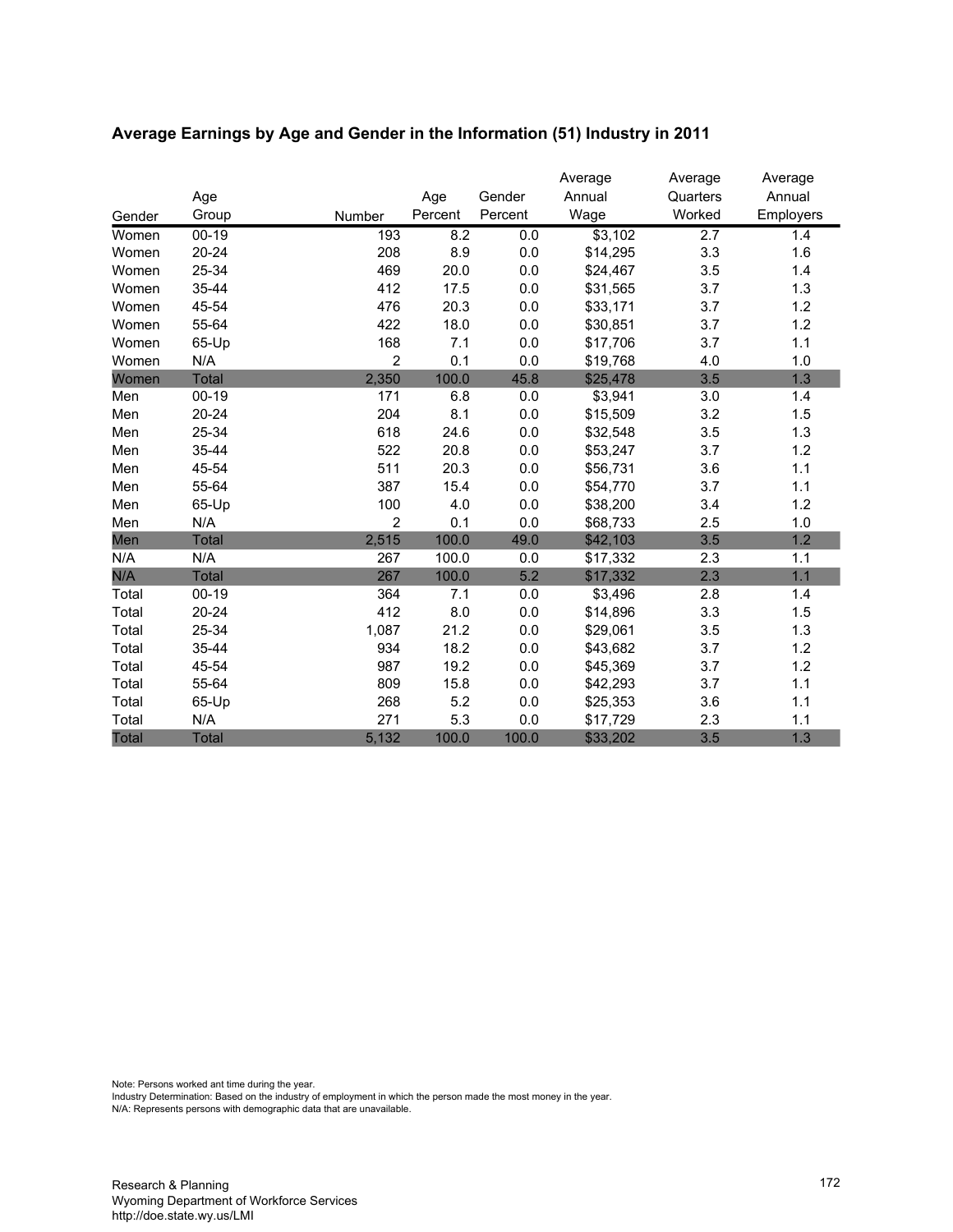# **Average Earnings by Age and Gender in the Financial Activities (52, 53) Industry in 2011**

|        |              |        |         |         | Average   | Average          | Average   |
|--------|--------------|--------|---------|---------|-----------|------------------|-----------|
|        | Age          |        | Age     | Gender  | Annual    | Quarters         | Annual    |
| Gender | Group        | Number | Percent | Percent | Wage      | Worked           | Employers |
| Women  | $00 - 19$    | 170    | 2.3     | 0.0     | \$5,549   | $\overline{2.7}$ | 1.5       |
| Women  | $20 - 24$    | 687    | 9.3     | $0.0\,$ | \$16,047  | 3.3              | 1.6       |
| Women  | 25-34        | 1,721  | 23.4    | 0.0     | \$26,869  | 3.6              | 1.4       |
| Women  | 35-44        | 1,388  | 18.9    | 0.0     | \$34,160  | 3.6              | 1.3       |
| Women  | 45-54        | 1,689  | 23.0    | 0.0     | \$37,434  | 3.7              | 1.3       |
| Women  | 55-64        | 1,300  | 17.7    | 0.0     | \$36,672  | 3.7              | 1.2       |
| Women  | 65-Up        | 398    | 5.4     | 0.0     | \$24,546  | 3.5              | 1.1       |
| Women  | N/A          | 1      | 0.0     | 0.0     | \$28,153  | 4.0              | 1.0       |
| Women  | <b>Total</b> | 7,354  | 100.0   | 58.9    | \$30,775  | 3.6              | 1.3       |
| Men    | $00-19$      | 165    | 3.6     | 0.0     | \$6,232   | 2.6              | 1.6       |
| Men    | $20 - 24$    | 379    | 8.4     | 0.0     | \$19,583  | 3.0              | 1.6       |
| Men    | 25-34        | 1,106  | 24.4    | 0.0     | \$42,410  | 3.4              | 1.4       |
| Men    | 35-44        | 860    | 19.0    | 0.0     | \$64,411  | 3.5              | 1.3       |
| Men    | 45-54        | 907    | 20.0    | 0.0     | \$70,609  | 3.6              | 1.3       |
| Men    | 55-64        | 791    | 17.4    | 0.0     | \$75,439  | 3.6              | 1.1       |
| Men    | 65-Up        | 328    | 7.2     | 0.0     | \$52,647  | 3.3              | 1.2       |
| Men    | N/A          | 1      | 0.0     | 0.0     | \$285,753 | 4.0              | 1.0       |
| Men    | <b>Total</b> | 4,537  | 100.0   | 36.4    | \$55,547  | 3.4              | 1.3       |
| N/A    | 35-44        | 1      | 0.2     | 0.0     | \$5,020   | 2.0              | 1.0       |
| N/A    | N/A          | 586    | 99.8    | 0.0     | \$21,131  | 2.3              | 1.2       |
| N/A    | Total        | 587    | 100.0   | 4.7     | \$21,104  | 2.3              | 1.2       |
| Total  | $00 - 19$    | 335    | 2.7     | 0.0     | \$5,886   | 2.7              | 1.6       |
| Total  | $20 - 24$    | 1,066  | 8.5     | 0.0     | \$17,304  | 3.2              | 1.6       |
| Total  | 25-34        | 2,827  | 22.7    | 0.0     | \$32,949  | 3.5              | 1.4       |
| Total  | 35-44        | 2,249  | 18.0    | 0.0     | \$45,715  | 3.6              | 1.3       |
| Total  | 45-54        | 2,596  | 20.8    | 0.0     | \$49,024  | 3.7              | 1.3       |
| Total  | 55-64        | 2,091  | 16.8    | 0.0     | \$51,337  | 3.7              | 1.2       |
| Total  | 65-Up        | 726    | 5.8     | 0.0     | \$37,242  | 3.4              | 1.2       |
| Total  | N/A          | 588    | 4.7     | 0.0     | \$21,593  | 2.3              | 1.2       |
| Total  | <b>Total</b> | 12,478 | 100.0   | 100.0   | \$39,327  | 3.5              | 1.3       |

Note: Persons worked ant time during the year.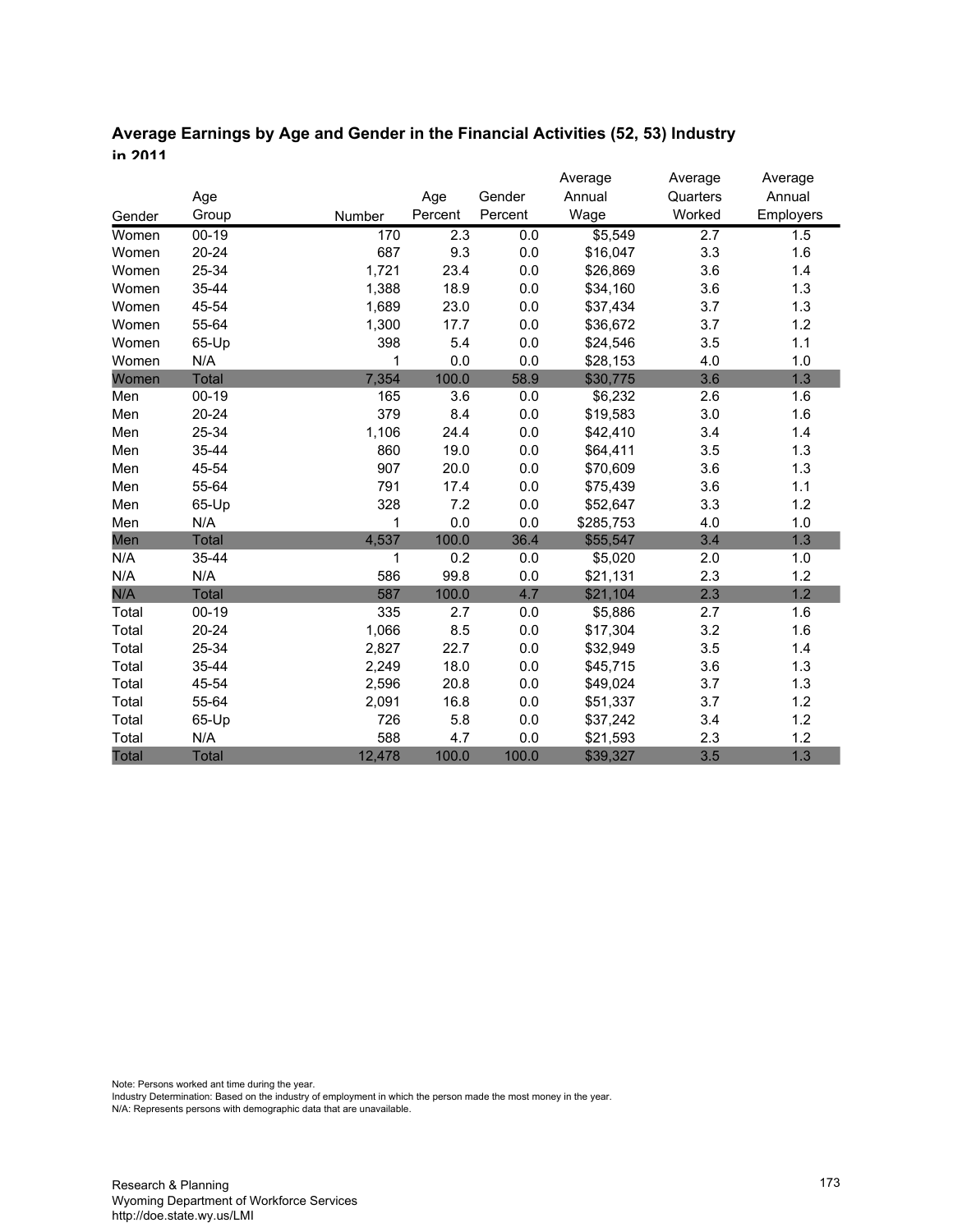|        |              |                         |         |         | Average   | Average  | Average   |
|--------|--------------|-------------------------|---------|---------|-----------|----------|-----------|
|        | Age          |                         | Age     | Gender  | Annual    | Quarters | Annual    |
| Gender | Group        | Number                  | Percent | Percent | Wage      | Worked   | Employers |
| Women  | $00 - 19$    | 476                     | 5.0     | 0.0     | \$4,009   | 2.4      | 1.5       |
| Women  | $20 - 24$    | 1,000                   | 10.4    | $0.0\,$ | \$10,931  | 2.8      | 1.6       |
| Women  | 25-34        | 2,297                   | 23.9    | 0.0     | \$22,516  | 3.2      | 1.5       |
| Women  | 35-44        | 1,813                   | 18.9    | $0.0\,$ | \$28,011  | 3.3      | 1.4       |
| Women  | 45-54        | 2,013                   | 21.0    | $0.0\,$ | \$29,613  | 3.3      | 1.4       |
| Women  | 55-64        | 1,463                   | 15.2    | $0.0\,$ | \$28,519  | 3.4      | 1.3       |
| Women  | 65-Up        | 542                     | 5.6     | $0.0\,$ | \$18,106  | 3.1      | 1.2       |
| Women  | N/A          | $\overline{2}$          | 0.0     | 0.0     | \$4,588   | 1.5      | 1.0       |
| Women  | Total        | 9,606                   | 100.0   | 36.7    | \$23,579  | 3.2      | 1.4       |
| Men    | $00 - 19$    | 715                     | 5.5     | 0.0     | \$5,731   | 2.3      | 1.5       |
| Men    | $20 - 24$    | 1,548                   | 12.0    | $0.0\,$ | \$13,927  | 2.6      | 1.6       |
| Men    | 25-34        | 3,121                   | 24.2    | $0.0\,$ | \$29,572  | 3.0      | 1.4       |
| Men    | 35-44        | 2,392                   | 18.6    | $0.0\,$ | \$42,008  | 3.0      | 1.3       |
| Men    | 45-54        | 2,403                   | 18.6    | $0.0\,$ | \$48,821  | 3.1      | 1.3       |
| Men    | 55-64        | 2,006                   | 15.6    | $0.0\,$ | \$57,405  | 3.2      | 1.2       |
| Men    | 65-Up        | 701                     | 5.4     | $0.0\,$ | \$40,474  | 3.0      | 1.2       |
| Men    | N/A          | $\overline{2}$          | 0.0     | 0.0     | \$144,683 | 4.0      | 1.5       |
| Men    | <b>Total</b> | 12,888                  | 100.0   | 49.3    | \$37,210  | 3.0      | 1.4       |
| N/A    | $20 - 24$    | 1                       | 0.0     | 0.0     | \$11,356  | 2.0      | 1.0       |
| N/A    | 25-34        | $\overline{\mathbf{4}}$ | 0.1     | $0.0\,$ | \$26,764  | 1.8      | 1.0       |
| N/A    | 35-44        | 2                       | 0.1     | $0.0\,$ | \$2,958   | 1.0      | 1.0       |
| N/A    | 45-54        | $\overline{c}$          | 0.1     | $0.0\,$ | \$95,241  | 3.0      | 1.5       |
| N/A    | 55-64        | 3                       | 0.1     | $0.0\,$ | \$13,545  | 2.0      | 1.3       |
| N/A    | 65-Up        | $\,6$                   | 0.2     | $0.0\,$ | \$8,902   | 1.8      | 1.0       |
| N/A    | N/A          | 3,632                   | 99.5    | 0.0     | \$15,274  | 1.9      | 1.1       |
| N/A    | <b>Total</b> | 3,650                   | 100.0   | 14.0    | \$15,311  | 1.9      | 1.1       |
| Total  | $00 - 19$    | 1,191                   | 4.6     | 0.0     | \$5,043   | 2.3      | 1.5       |
| Total  | $20 - 24$    | 2,549                   | 9.7     | 0.0     | \$12,751  | 2.7      | 1.6       |
| Total  | 25-34        | 5,422                   | 20.7    | $0.0\,$ | \$26,581  | 3.1      | 1.5       |
| Total  | 35-44        | 4,207                   | 16.1    | 0.0     | \$35,958  | 3.1      | 1.4       |
| Total  | 45-54        | 4,418                   | 16.9    | 0.0     | \$40,090  | 3.2      | 1.3       |
| Total  | 55-64        | 3,472                   | 13.3    | 0.0     | \$45,195  | 3.3      | 1.2       |
| Total  | 65-Up        | 1,249                   | 4.8     | 0.0     | \$30,616  | 3.1      | 1.2       |
| Total  | N/A          | 3,636                   | 13.9    | 0.0     | \$15,339  | 1.9      | 1.1       |
| Total  | <b>Total</b> | 26,144                  | 100.0   | 100.0   | \$29,144  | 2.9      | 1.4       |

# **Average Earnings by Age and Gender in the Professional & Business Services (54, 55, 56) Industry in 2011**

Note: Persons worked ant time during the year.

Industry Determination: Based on the industry of employment in which the person made the most money in the year.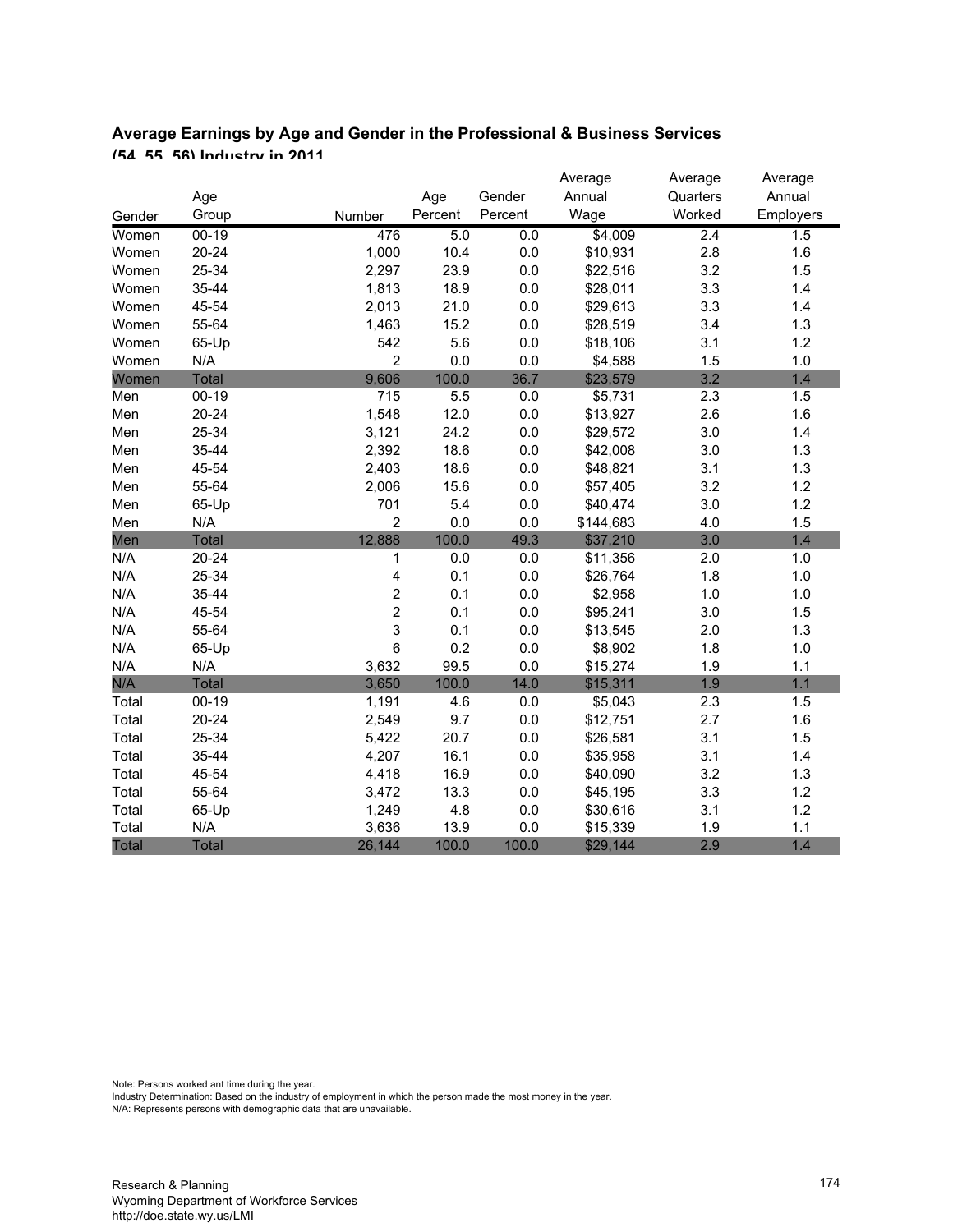# **Average Earnings by Age and Gender in the Educational Services (61) Industry in 2011**

|        |              |        |         |         | Average  | Average  | Average   |
|--------|--------------|--------|---------|---------|----------|----------|-----------|
|        | Age          |        | Age     | Gender  | Annual   | Quarters | Annual    |
| Gender | Group        | Number | Percent | Percent | Wage     | Worked   | Employers |
| Women  | $00 - 19$    | 443    | 2.0     | 0.0     | \$2,370  | 2.3      | 1.3       |
| Women  | $20 - 24$    | 1,191  | 5.4     | 0.0     | \$11,777 | 2.9      | 1.5       |
| Women  | 25-34        | 4,029  | 18.2    | 0.0     | \$28,680 | 3.5      | 1.3       |
| Women  | 35-44        | 4,284  | 19.3    | 0.0     | \$34,151 | 3.7      | 1.3       |
| Women  | 45-54        | 5,387  | 24.3    | 0.0     | \$38,172 | 3.8      | 1.2       |
| Women  | 55-64        | 5,212  | 23.5    | 0.0     | \$38,654 | 3.7      | 1.2       |
| Women  | 65-Up        | 1,601  | 7.2     | $0.0\,$ | \$25,046 | 3.6      | 1.2       |
| Women  | N/A          | 4      | 0.0     | 0.0     | \$20,177 | 4.0      | 1.3       |
| Women  | Total        | 22,151 | 100.0   | 64.9    | \$32,694 | 3.6      | 1.2       |
| Men    | $00-19$      | 442    | 4.2     | $0.0\,$ | \$2,588  | 2.3      | 1.2       |
| Men    | 20-24        | 658    | 6.2     | $0.0\,$ | \$8,219  | 2.5      | 1.4       |
| Men    | 25-34        | 2,003  | 19.0    | 0.0     | \$33,937 | 3.4      | 1.3       |
| Men    | 35-44        | 2,012  | 19.1    | 0.0     | \$49,256 | 3.6      | 1.2       |
| Men    | 45-54        | 2,181  | 20.7    | 0.0     | \$55,748 | 3.8      | 1.2       |
| Men    | 55-64        | 2,419  | 23.0    | 0.0     | \$51,067 | 3.6      | 1.1       |
| Men    | 65-Up        | 812    | 7.7     | 0.0     | \$28,055 | 3.3      | 1.1       |
| Men    | N/A          | 3      | 0.0     | 0.0     | \$27,524 | 3.3      | 1.0       |
| Men    | Total        | 10,530 | 100.0   | 30.8    | \$41,938 | 3.5      | 1.2       |
| N/A    | 25-34        | 8      | 0.5     | 0.0     | \$45,033 | 3.6      | 1.3       |
| N/A    | 35-44        | 6      | 0.4     | 0.0     | \$78,567 | 3.8      | 1.5       |
| N/A    | 45-54        | 2      | 0.1     | $0.0\,$ | \$25,979 | 3.0      | 1.0       |
| N/A    | 65-Up        | 4      | 0.3     | 0.0     | \$31,399 | 3.3      | 1.5       |
| N/A    | N/A          | 1,441  | 98.6    | 0.0     | \$9,711  | 2.0      | 1.1       |
| N/A    | Total        | 1,461  | 100.0   | 4.3     | \$10,268 | 2.0      | 1.1       |
| Total  | $00 - 19$    | 885    | 2.6     | 0.0     | \$2,479  | 2.3      | 1.3       |
| Total  | $20 - 24$    | 1,849  | 5.4     | 0.0     | \$10,511 | 2.8      | 1.5       |
| Total  | 25-34        | 6,040  | 17.7    | 0.0     | \$30,445 | 3.4      | 1.3       |
| Total  | 35-44        | 6,302  | 18.5    | 0.0     | \$39,016 | 3.7      | 1.2       |
| Total  | 45-54        | 7,570  | 22.2    | 0.0     | \$43,233 | 3.8      | 1.2       |
| Total  | 55-64        | 7,631  | 22.4    | 0.0     | \$42,589 | 3.7      | 1.2       |
| Total  | 65-Up        | 2,417  | 7.1     | 0.0     | \$26,067 | 3.5      | 1.2       |
| Total  | N/A          | 1,448  | 4.2     | 0.0     | \$9,776  | 2.0      | 1.1       |
| Total  | <b>Total</b> | 34,142 | 100.0   | 100.0   | \$34,586 | 3.5      | 1.2       |

Note: Persons worked ant time during the year.

Industry Determination: Based on the industry of employment in which the person made the most money in the year.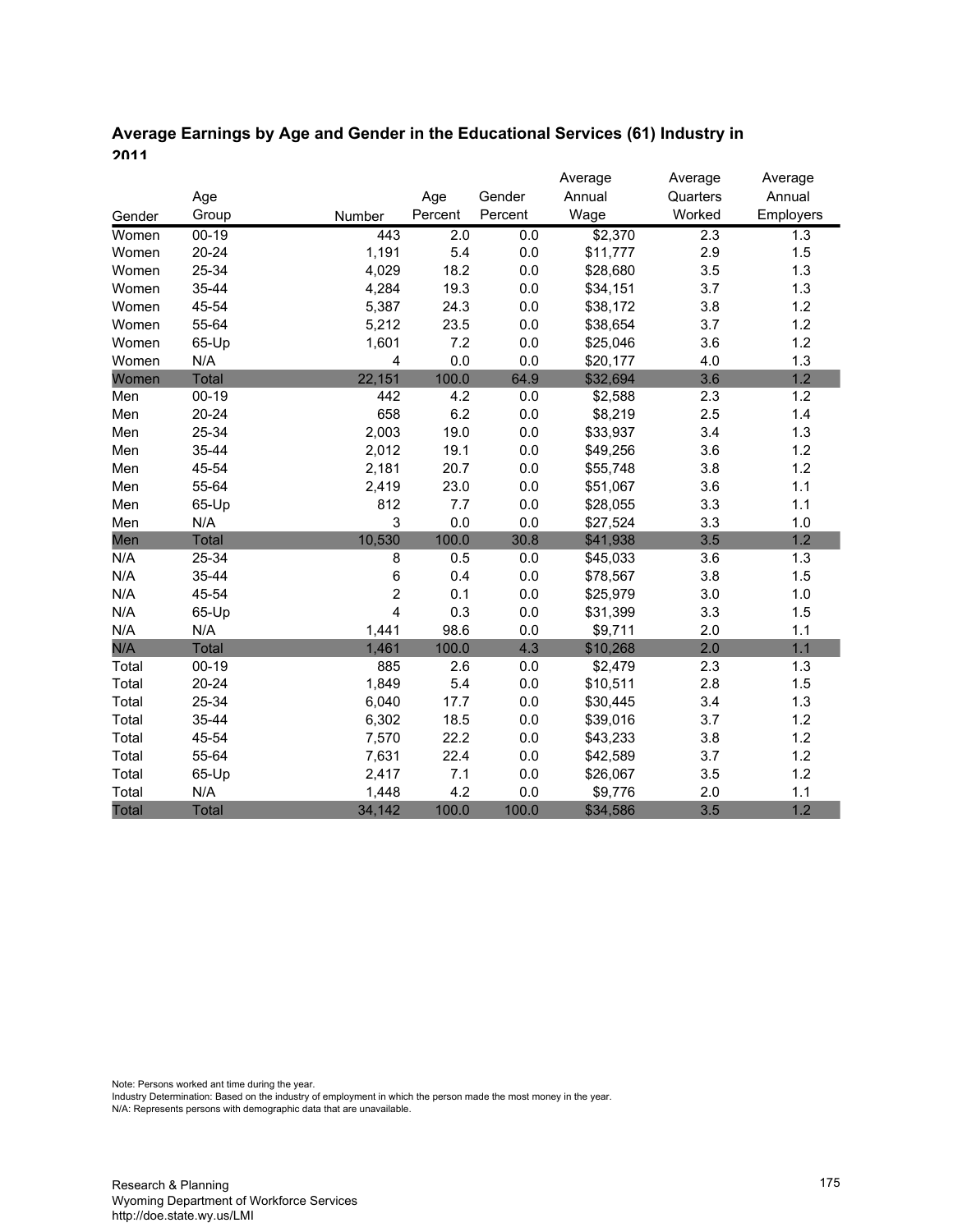| Average Earnings by Age and Gender in the Health Care & Social Assistance (62) |  |
|--------------------------------------------------------------------------------|--|
| Inductry in 2011                                                               |  |

|              |           |                           |                  |         | Average   | Average  | Average   |
|--------------|-----------|---------------------------|------------------|---------|-----------|----------|-----------|
|              | Age       |                           | Age              | Gender  | Annual    | Quarters | Annual    |
| Gender       | Group     | Number                    | Percent          | Percent | Wage      | Worked   | Employers |
| Women        | $00 - 19$ | 993                       | $\overline{3.6}$ | 0.0     | \$6,336   | 2.9      | 1.6       |
| Women        | $20 - 24$ | 3,161                     | 11.3             | 0.0     | \$14,906  | 3.3      | 1.7       |
| Women        | 25-34     | 6,968                     | 25.0             | $0.0\,$ | \$26,917  | 3.5      | 1.4       |
| Women        | 35-44     | 5,146                     | 18.4             | 0.0     | \$35,743  | 3.6      | 1.4       |
| Women        | 45-54     | 5,729                     | 20.5             | $0.0\,$ | \$37,877  | 3.7      | 1.3       |
| Women        | 55-64     | 4,529                     | 16.2             | 0.0     | \$37,452  | 3.7      | 1.2       |
| Women        | 65-Up     | 1,367                     | 4.9              | 0.0     | \$23,528  | 3.6      | 1.2       |
| Women        | N/A       | 1                         | 0.0              | 0.0     | \$3,410   | 3.0      | 1.0       |
| Women        | Total     | 27,894                    | 100.0            | 78.1    | \$30,246  | 3.5      | 1.4       |
| Men          | $00 - 19$ | 249                       | 3.9              | 0.0     | \$5,232   | 2.7      | 1.4       |
| Men          | $20 - 24$ | 597                       | 9.2              | $0.0\,$ | \$14,537  | 3.2      | 1.5       |
| Men          | 25-34     | 1,323                     | 20.5             | $0.0\,$ | \$36,930  | 3.5      | 1.4       |
| Men          | 35-44     | 1,355                     | 21.0             | 0.0     | \$85,316  | 3.6      | 1.3       |
| Men          | 45-54     | 1,317                     | 20.4             | 0.0     | \$88,186  | 3.6      | 1.2       |
| Men          | 55-64     | 1,194                     | 18.5             | 0.0     | \$84,155  | 3.6      | 1.2       |
| Men          | 65-Up     | 422                       | 6.5              | 0.0     | \$53,261  | 3.5      | 1.2       |
| Men          | N/A       | 1                         | 0.0              | 0.0     | \$6,184   | 2.0      | 1.0       |
| Men          | Total     | 6,458                     | 100.0            | 18.1    | \$64,036  | 3.5      | 1.3       |
| N/A          | $00 - 19$ | $\ensuremath{\mathsf{3}}$ | 0.2              | $0.0\,$ | \$41,679  | 4.0      | 1.3       |
| N/A          | $20 - 24$ | 11                        | 0.8              | $0.0\,$ | \$15,821  | 2.3      | 1.7       |
| N/A          | 25-34     | 58                        | 4.3              | $0.0\,$ | \$71,195  | 3.1      | 1.1       |
| N/A          | 35-44     | 66                        | 4.9              | $0.0\,$ | \$130,574 | 3.3      | 1.1       |
| N/A          | 45-54     | 54                        | 4.0              | 0.0     | \$229,706 | 3.5      | 1.2       |
| N/A          | 55-64     | 48                        | 3.6              | 0.0     | \$128,481 | 3.5      | 1.0       |
| N/A          | 65-Up     | 11                        | 0.8              | $0.0\,$ | \$101,615 | 3.6      | 1.4       |
| N/A          | N/A       | 1,097                     | 81.4             | 0.0     | \$15,154  | 2.3      | 1.1       |
| N/A          | Total     | 1,348                     | 100.0            | 3.8     | \$36,617  | 2.5      | 1.1       |
| Total        | $00 - 19$ | 1,245                     | 3.5              | $0.0\,$ | \$6,200   | 2.9      | 1.6       |
| Total        | $20 - 24$ | 3,769                     | 10.6             | 0.0     | \$14,850  | 3.2      | 1.6       |
| Total        | 25-34     | 8,349                     | 23.4             | 0.0     | \$28,811  | 3.5      | 1.4       |
| Total        | 35-44     | 6,567                     | 18.4             | $0.0\,$ | \$46,925  | 3.6      | 1.4       |
| Total        | 45-54     | 7,100                     | 19.9             | $0.0\,$ | \$48,668  | 3.7      | 1.3       |
| Total        | 55-64     | 5,771                     | 16.2             | $0.0\,$ | \$47,872  | 3.7      | 1.2       |
| Total        | 65-Up     | 1,800                     | 5.0              | $0.0\,$ | \$30,976  | 3.5      | 1.2       |
| Total        | N/A       | 1,099                     | 3.1              | 0.0     | \$15,135  | 2.3      | 1.1       |
| <b>Total</b> | Total     | 35,700                    | 100.0            | 100.0   | \$36,599  | 3.5      | 1.4       |

Note: Persons worked ant time during the year.

Industry Determination: Based on the industry of employment in which the person made the most money in the year.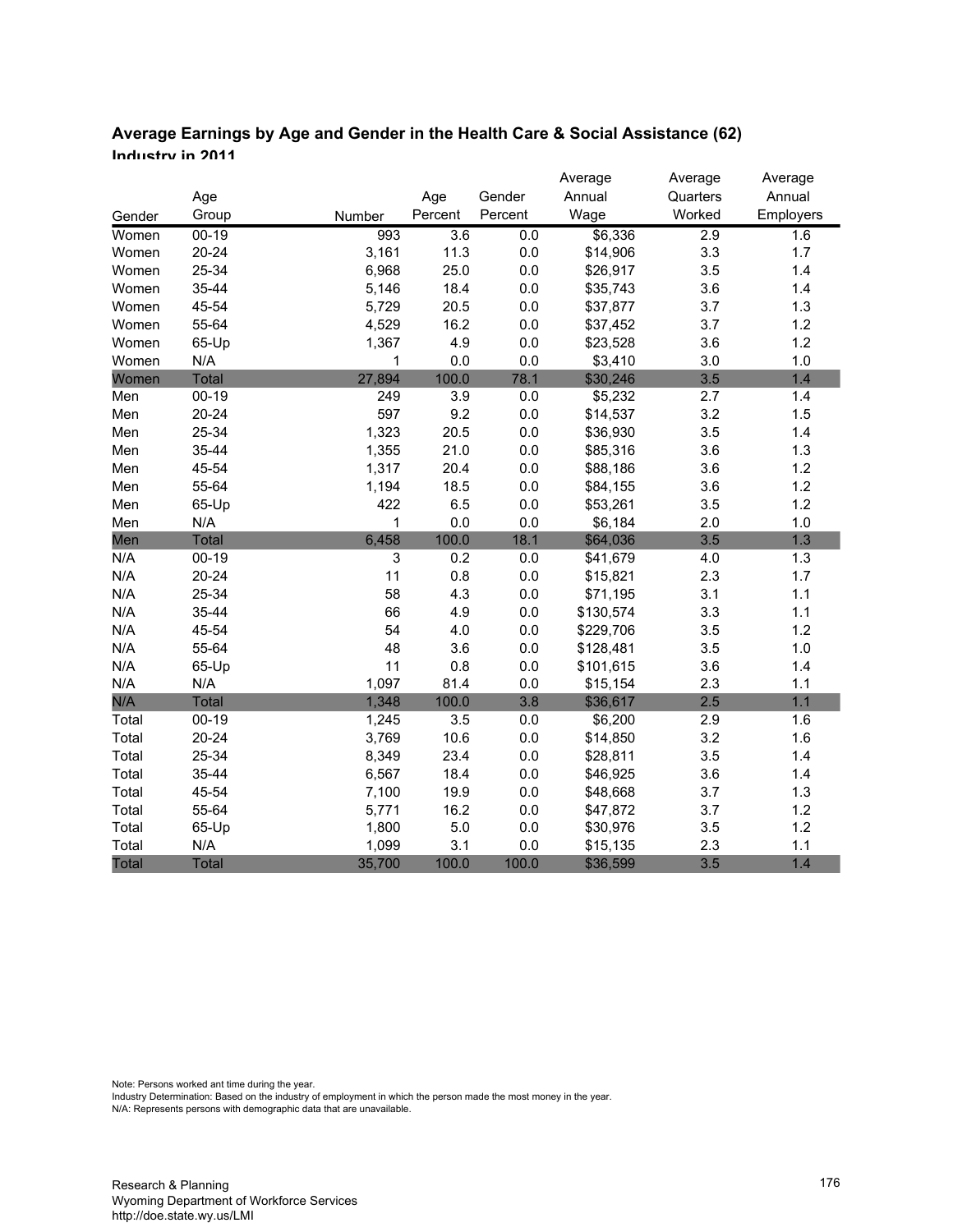# **Average Earnings by Age and Gender in the Leisure & Hospitality (71, 72) Industry in 2011**

|        |              |                |         |         | Average  | Average  | Average   |
|--------|--------------|----------------|---------|---------|----------|----------|-----------|
|        | Age          |                | Age     | Gender  | Annual   | Quarters | Annual    |
| Gender | Group        | Number         | Percent | Percent | Wage     | Worked   | Employers |
| Women  | $00 - 19$    | 4,635          | 19.9    | 0.0     | \$3,844  | 2.5      | 1.5       |
| Women  | $20 - 24$    | 4,931          | 21.2    | 0.0     | \$8,070  | 2.9      | 1.7       |
| Women  | 25-34        | 5,380          | 23.1    | 0.0     | \$11,823 | 3.0      | 1.6       |
| Women  | 35-44        | 2,885          | 12.4    | 0.0     | \$14,526 | 3.1      | 1.5       |
| Women  | 45-54        | 2,887          | 12.4    | 0.0     | \$15,397 | 3.2      | 1.4       |
| Women  | 55-64        | 1,688          | 7.3     | 0.0     | \$15,690 | 3.2      | 1.3       |
| Women  | 65-Up        | 831            | 3.6     | 0.0     | \$11,718 | 3.1      | 1.2       |
| Women  | N/A          | 3              | 0.0     | 0.0     | \$7,487  | 3.0      | 1.0       |
| Women  | Total        | 23,240         | 100.0   | 43.9    | \$10,491 | 2.9      | 1.5       |
| Men    | $00-19$      | 3,579          | 19.8    | 0.0     | \$3,730  | 2.4      | 1.4       |
| Men    | 20-24        | 3,590          | 19.9    | 0.0     | \$8,748  | 2.8      | 1.7       |
| Men    | 25-34        | 4,487          | 24.8    | 0.0     | \$14,838 | 3.0      | 1.6       |
| Men    | 35-44        | 2,536          | 14.0    | 0.0     | \$19,702 | 3.1      | 1.5       |
| Men    | 45-54        | 1,901          | 10.5    | 0.0     | \$22,238 | 3.1      | 1.4       |
| Men    | 55-64        | 1,328          | 7.4     | 0.0     | \$22,679 | 3.1      | 1.2       |
| Men    | 65-Up        | 644            | 3.6     | 0.0     | \$12,908 | 2.7      | 1.1       |
| Men    | N/A          | $\overline{2}$ | 0.0     | 0.0     | \$19,503 | 2.5      | 1.0       |
| Men    | <b>Total</b> | 18,067         | 100.0   | 34.2    | \$13,397 | 2.9      | 1.5       |
| N/A    | 65-Up        | 1              | 0.0     | 0.0     | \$39     | 1.0      | 1.0       |
| N/A    | N/A          | 11,592         | 100.0   | 0.0     | \$6,341  | 2.0      | 1.2       |
| N/A    | Total        | 11,593         | 100.0   | 21.9    | \$6,341  | 2.0      | 1.2       |
| Total  | $00 - 19$    | 8,214          | 15.5    | 0.0     | \$3,794  | 2.4      | 1.5       |
| Total  | $20 - 24$    | 8,521          | 16.1    | $0.0\,$ | \$8,356  | 2.8      | 1.7       |
| Total  | 25-34        | 9,867          | 18.7    | 0.0     | \$13,194 | 3.0      | 1.6       |
| Total  | 35-44        | 5,421          | 10.2    | 0.0     | \$16,947 | 3.1      | 1.5       |
| Total  | 45-54        | 4,788          | 9.1     | 0.0     | \$18,113 | 3.2      | 1.4       |
| Total  | 55-64        | 3,016          | 5.7     | $0.0\,$ | \$18,767 | 3.2      | 1.3       |
| Total  | 65-Up        | 1,476          | 2.8     | 0.0     | \$12,229 | 2.9      | 1.2       |
| Total  | N/A          | 11,597         | 21.9    | 0.0     | \$6,344  | 2.0      | 1.2       |
| Total  | <b>Total</b> | 52,900         | 100.0   | 100.0   | \$10,574 | 2.7      | 1.5       |

Note: Persons worked ant time during the year.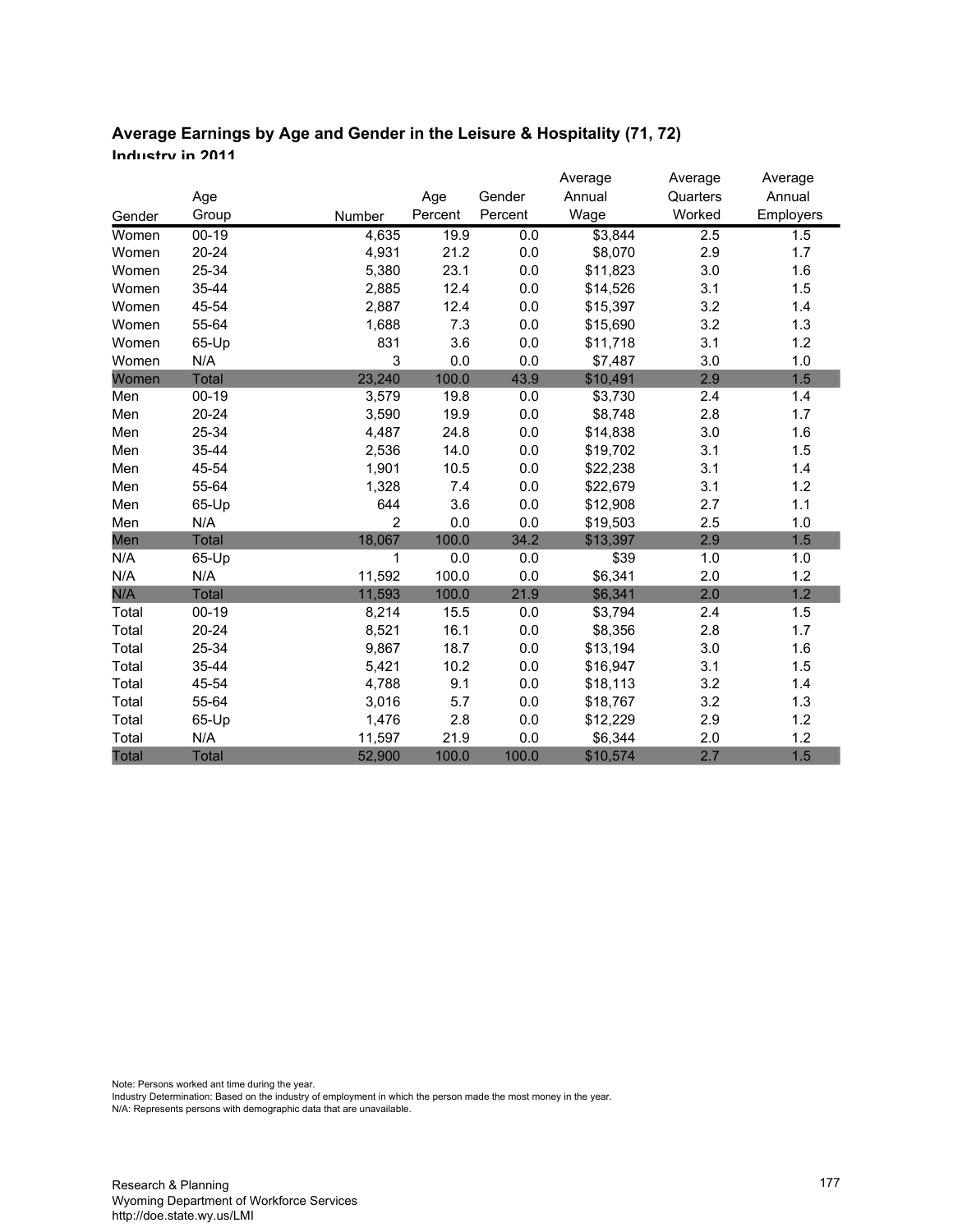#### **Average Earnings by Age and Gender in the Other Services Except Public Administration (81) Industry in 2011**

|              |              |        |         |         | Average  | Average  | Average   |
|--------------|--------------|--------|---------|---------|----------|----------|-----------|
|              | Age          |        | Age     | Gender  | Annual   | Quarters | Annual    |
| Gender       | Group        | Number | Percent | Percent | Wage     | Worked   | Employers |
| Women        | $00 - 19$    | 309    | 7.4     | 0.0     | \$4,379  | 2.6      | 1.5       |
| Women        | $20 - 24$    | 520    | 12.4    | $0.0\,$ | \$11,046 | 3.0      | 1.6       |
| Women        | 25-34        | 889    | 21.2    | 0.0     | \$17,068 | 3.2      | 1.5       |
| Women        | 35-44        | 724    | 17.3    | $0.0\,$ | \$21,550 | 3.3      | 1.4       |
| Women        | 45-54        | 831    | 19.8    | $0.0\,$ | \$23,870 | 3.5      | 1.3       |
| Women        | 55-64        | 597    | 14.2    | 0.0     | \$22,971 | 3.5      | 1.2       |
| Women        | 65-Up        | 324    | 7.7     | $0.0\,$ | \$16,238 | 3.3      | 1.1       |
| Women        | N/A          | 1      | 0.0     | 0.0     | \$4,366  | 4.0      | 1.0       |
| Women        | <b>Total</b> | 4,195  | 100.0   | 39.5    | \$18,281 | 3.3      | 1.4       |
| Men          | $00 - 19$    | 423    | 8.1     | $0.0\,$ | \$6,321  | 2.6      | 1.5       |
| Men          | $20 - 24$    | 661    | 12.7    | $0.0\,$ | \$20,733 | 3.0      | 1.6       |
| Men          | 25-34        | 1,241  | 23.8    | $0.0\,$ | \$36,754 | 3.3      | 1.5       |
| Men          | 35-44        | 980    | 18.8    | 0.0     | \$42,773 | 3.4      | 1.3       |
| Men          | 45-54        | 972    | 18.6    | 0.0     | \$44,611 | 3.5      | 1.2       |
| Men          | 55-64        | 668    | 12.8    | $0.0\,$ | \$41,062 | 3.5      | 1.2       |
| Men          | 65-Up        | 267    | 5.1     | 0.0     | \$20,796 | 3.4      | 1.2       |
| Men          | N/A          | 1      | 0.0     | 0.0     | \$9,653  | 4.0      | 1.0       |
| Men          | Total        | 5,213  | 100.0   | 49.1    | \$34,579 | 3.3      | 1.4       |
| N/A          | 20-24        | 1      | 0.1     | 0.0     | \$960    | 1.0      | 1.0       |
| N/A          | 35-44        | 1      | 0.1     | $0.0\,$ | \$70,064 | 4.0      | 1.0       |
| N/A          | 45-54        | 1      | 0.1     | 0.0     | \$35,621 | 4.0      | 2.0       |
| N/A          | 55-64        | 1      | 0.1     | $0.0\,$ | \$60,000 | 4.0      | 1.0       |
| N/A          | N/A          | 1,197  | 99.7    | $0.0\,$ | \$10,582 | 1.8      | 1.1       |
| N/A          | Total        | 1,201  | 100.0   | 11.3    | \$10,685 | 1.8      | 1.1       |
| Total        | $00 - 19$    | 732    | 6.9     | 0.0     | \$5,501  | 2.6      | 1.5       |
| Total        | $20 - 24$    | 1,182  | 11.1    | $0.0\,$ | \$16,455 | 3.0      | 1.6       |
| Total        | 25-34        | 2,130  | 20.1    | 0.0     | \$28,538 | 3.2      | 1.5       |
| Total        | 35-44        | 1,705  | 16.1    | $0.0\,$ | \$33,777 | 3.4      | 1.4       |
| Total        | 45-54        | 1,804  | 17.0    | 0.0     | \$35,052 | 3.5      | 1.3       |
| Total        | 55-64        | 1,266  | 11.9    | 0.0     | \$32,546 | 3.5      | 1.2       |
| Total        | 65-Up        | 591    | 5.6     | $0.0\,$ | \$18,298 | 3.4      | 1.2       |
| Total        | N/A          | 1,199  | 11.3    | 0.0     | \$10,576 | 1.8      | 1.1       |
| <b>Total</b> | <b>Total</b> | 10,609 | 100.0   | 100.0   | \$25,430 | 3.1      | 1.3       |

Note: Persons worked ant time during the year.

Industry Determination: Based on the industry of employment in which the person made the most money in the year.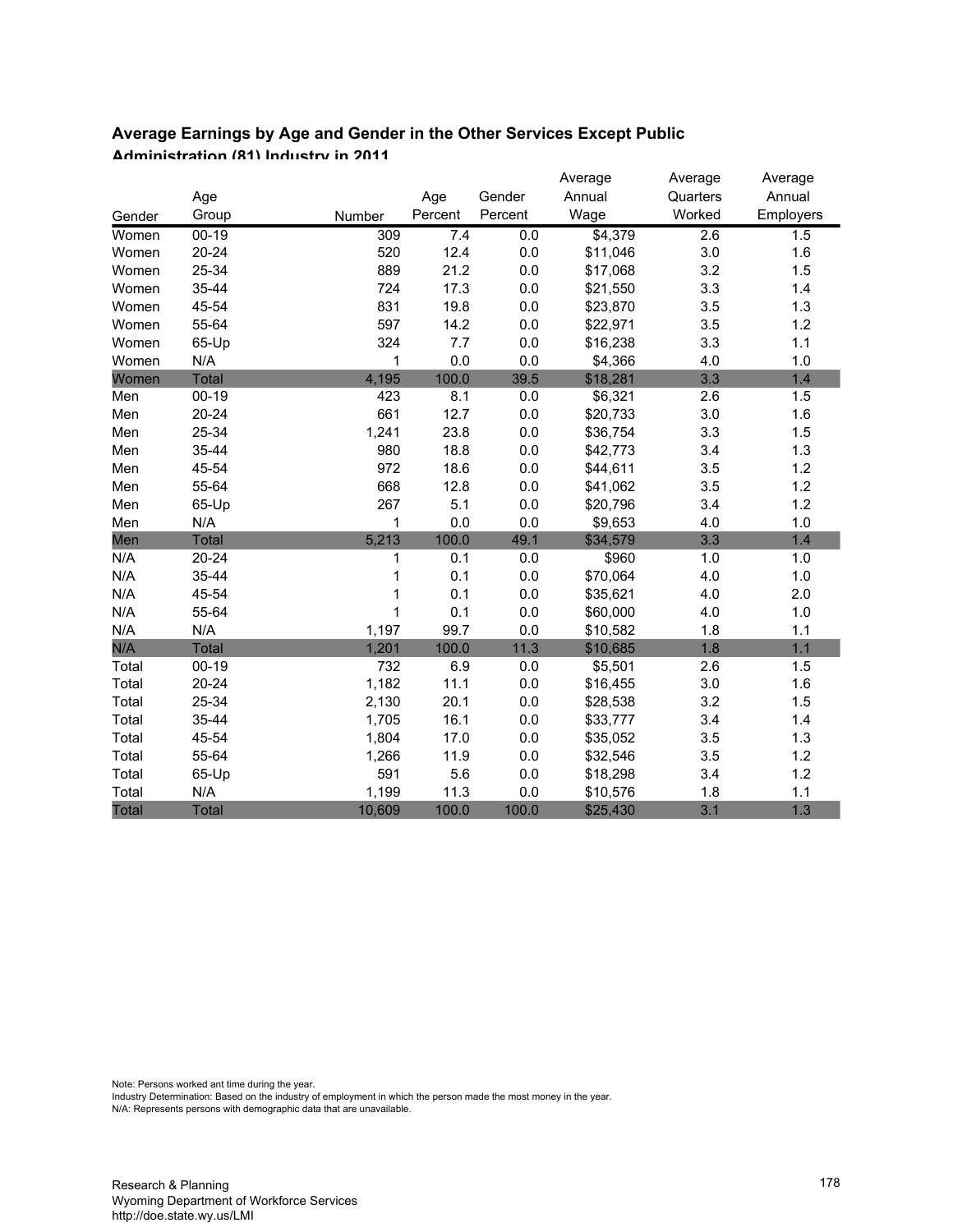## **Average Earnings by Age and Gender in the Public Administration (92) Industry in 2011**

|              |              |                |         |         | Average  | Average          | Average   |
|--------------|--------------|----------------|---------|---------|----------|------------------|-----------|
|              | Age          |                | Age     | Gender  | Annual   | Quarters         | Annual    |
| Gender       | Group        | Number         | Percent | Percent | Wage     | Worked           | Employers |
| Women        | $00 - 19$    | 623            | 5.5     | 0.0     | \$3,792  | $\overline{2.5}$ | 1.4       |
| Women        | $20 - 24$    | 656            | 5.8     | 0.0     | \$14,884 | 3.1              | 1.5       |
| Women        | 25-34        | 2,166          | 19.2    | 0.0     | \$31,539 | 3.5              | 1.3       |
| Women        | 35-44        | 2,130          | 18.9    | 0.0     | \$39,516 | 3.8              | 1.3       |
| Women        | 45-54        | 2,734          | 24.3    | 0.0     | \$40,897 | 3.8              | 1.2       |
| Women        | 55-64        | 2,332          | 20.7    | 0.0     | \$39,738 | 3.7              | 1.1       |
| Women        | 65-Up        | 609            | 5.4     | 0.0     | \$25,925 | 3.3              | 1.2       |
| Women        | N/A          | 3              | 0.0     | 0.0     | \$1,683  | 3.0              | 1.0       |
| Women        | <b>Total</b> | 11,253         | 100.0   | 44.6    | \$34,203 | 3.6              | 1.2       |
| Men          | $00 - 19$    | 670            | 5.0     | 0.0     | \$3,696  | 2.3              | 1.3       |
| Men          | $20 - 24$    | 862            | 6.4     | 0.0     | \$18,206 | 3.0              | 1.4       |
| Men          | 25-34        | 2,675          | 20.0    | 0.0     | \$40,319 | 3.6              | 1.3       |
| Men          | 35-44        | 2,706          | 20.2    | 0.0     | \$48,967 | 3.7              | 1.2       |
| Men          | 45-54        | 3,081          | 23.0    | 0.0     | \$51,596 | 3.8              | 1.2       |
| Men          | 55-64        | 2,678          | 20.0    | 0.0     | \$50,051 | 3.7              | 1.1       |
| Men          | 65-Up        | 728            | 5.4     | 0.0     | \$28,722 | 3.2              | 1.1       |
| Men          | N/A          | $\overline{2}$ | 0.0     | 0.0     | \$37,200 | 4.0              | 1.0       |
| Men          | Total        | 13,402         | 100.0   | 53.1    | \$42,719 | 3.6              | 1.2       |
| N/A          | 25-34        | 1              | 0.2     | 0.0     | \$31,017 | 4.0              | 1.0       |
| N/A          | 45-54        |                | 0.2     | 0.0     | \$25,843 | 2.0              | 1.0       |
| N/A          | 55-64        | 1              | 0.2     | 0.0     | \$68,400 | 4.0              | 1.0       |
| N/A          | N/A          | 566            | 99.5    | 0.0     | \$12,051 | 2.0              | 1.0       |
| N/A          | <b>Total</b> | 569            | 100.0   | 2.3     | \$12,207 | 2.0              | 1.0       |
| Total        | $00 - 19$    | 1,293          | 5.1     | 0.0     | \$3,742  | 2.4              | 1.4       |
| Total        | $20 - 24$    | 1,518          | 6.0     | 0.0     | \$16,771 | 3.0              | 1.5       |
| Total        | 25-34        | 4,842          | 19.2    | 0.0     | \$36,389 | 3.6              | 1.3       |
| Total        | 35-44        | 4,836          | 19.2    | 0.0     | \$44,804 | 3.8              | 1.2       |
| Total        | 45-54        | 5,816          | 23.1    | 0.0     | \$46,562 | 3.8              | 1.2       |
| Total        | 55-64        | 5,011          | 19.9    | 0.0     | \$45,256 | 3.7              | 1.1       |
| Total        | 65-Up        | 1,337          | 5.3     | 0.0     | \$27,448 | 3.3              | 1.1       |
| Total        | N/A          | 571            | 2.3     | 0.0     | \$12,084 | 2.0              | 1.0       |
| <b>Total</b> | <b>Total</b> | 25,224         | 100.0   | 100.0   | \$38,231 | 3.5              | 1.2       |

Note: Persons worked ant time during the year.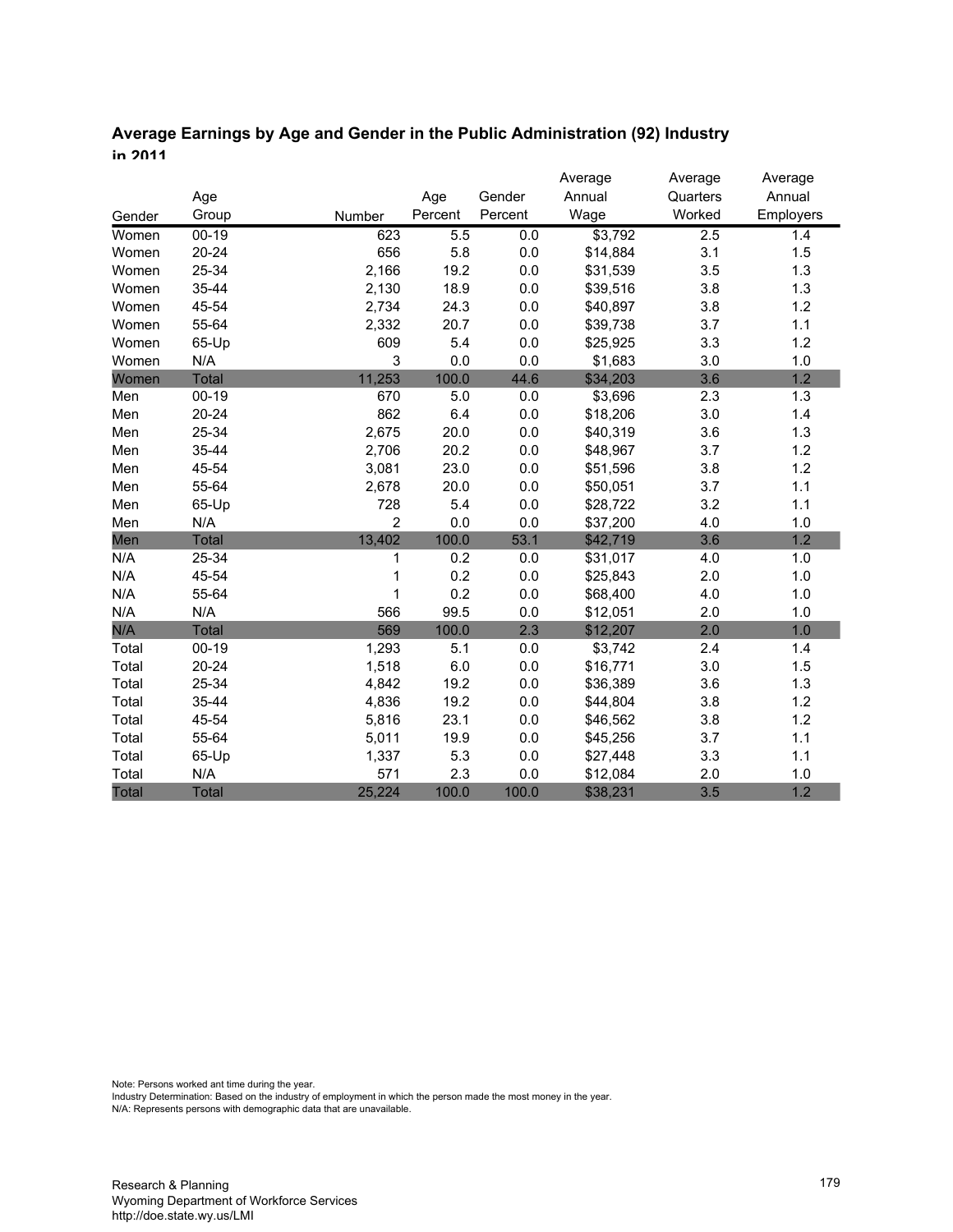## **Average Earnings by Age and Gender in the Nonclassified Industry (99) Industry in 2011**

|        |              |                |         |         | Average  | Average          | Average   |
|--------|--------------|----------------|---------|---------|----------|------------------|-----------|
|        | Age          |                | Age     | Gender  | Annual   | Quarters         | Annual    |
| Gender | Group        | Number         | Percent | Percent | Wage     | Worked           | Employers |
| Women  | $00 - 19$    | $\overline{5}$ | 0.9     | 0.0     | \$15,133 | $\overline{2.4}$ | 1.2       |
| Women  | $20 - 24$    | 61             | 11.0    | 0.0     | \$19,242 | 2.3              | 1.1       |
| Women  | 25-34        | 148            | 26.7    | 0.0     | \$5,993  | 1.3              | 1.0       |
| Women  | 35-44        | 66             | 11.9    | 0.0     | \$2,626  | 1.2              | 1.0       |
| Women  | 45-54        | 104            | 18.8    | 0.0     | \$1,685  | 1.1              | 1.0       |
| Women  | 55-64        | 95             | 17.1    | 0.0     | \$335    | 1.0              | 1.0       |
| Women  | 65-Up        | 74             | 13.4    | 0.0     | \$921    | 1.0              | 1.0       |
| Women  | N/A          | 1              | 0.2     | 0.0     | \$16     | 1.0              | 1.0       |
| Women  | <b>Total</b> | 554            | 100.0   | 44.5    | \$4,666  | 1.3              | 1.0       |
| Men    | $00 - 19$    | 10             | 1.6     | 0.0     | \$14,404 | 2.8              | 1.8       |
| Men    | $20 - 24$    | 145            | 22.7    | 0.0     | \$23,887 | 2.5              | 1.3       |
| Men    | 25-34        | 210            | 32.9    | $0.0\,$ | \$21,700 | 2.1              | 1.2       |
| Men    | 35-44        | 90             | 14.1    | 0.0     | \$21,634 | 2.0              | 1.2       |
| Men    | 45-54        | 78             | 12.2    | 0.0     | \$16,152 | 1.8              | 1.2       |
| Men    | 55-64        | 59             | 9.2     | 0.0     | \$15,094 | 1.7              | 1.1       |
| Men    | 65-Up        | 46             | 7.2     | $0.0\,$ | \$1,357  | 1.1              | 1.0       |
| Men    | N/A          | 1              | 0.2     | 0.0     | \$65     | 1.0              | 1.0       |
| Men    | <b>Total</b> | 639            | 100.0   | 51.3    | \$19,287 | 2.1              | 1.2       |
| N/A    | 55-64        | 1              | 1.9     | 0.0     | \$33     | 1.0              | 1.0       |
| N/A    | N/A          | 51             | 98.1    | 0.0     | \$1,424  | 1.1              | 1.0       |
| N/A    | <b>Total</b> | 52             | 100.0   | 4.2     | \$1,397  | 1.1              | 1.0       |
| Total  | $00-19$      | 15             | 1.2     | 0.0     | \$14,647 | 2.7              | 1.6       |
| Total  | $20 - 24$    | 206            | 16.5    | 0.0     | \$22,511 | 2.4              | 1.2       |
| Total  | 25-34        | 358            | 28.8    | 0.0     | \$15,206 | 1.8              | 1.1       |
| Total  | 35-44        | 156            | 12.5    | 0.0     | \$13,592 | 1.6              | 1.1       |
| Total  | 45-54        | 182            | 14.6    | 0.0     | \$7,885  | 1.4              | 1.1       |
| Total  | 55-64        | 155            | 12.4    | 0.0     | \$5,951  | 1.3              | 1.0       |
| Total  | 65-Up        | 120            | 9.6     | 0.0     | \$1,088  | 1.1              | 1.0       |
| Total  | N/A          | 53             | 4.3     | 0.0     | \$1,372  | 1.1              | 1.0       |
| Total  | <b>Total</b> | 1,245          | 100.0   | 100.0   | \$12,034 | 1.7              | 1.1       |

Note: Persons worked ant time during the year.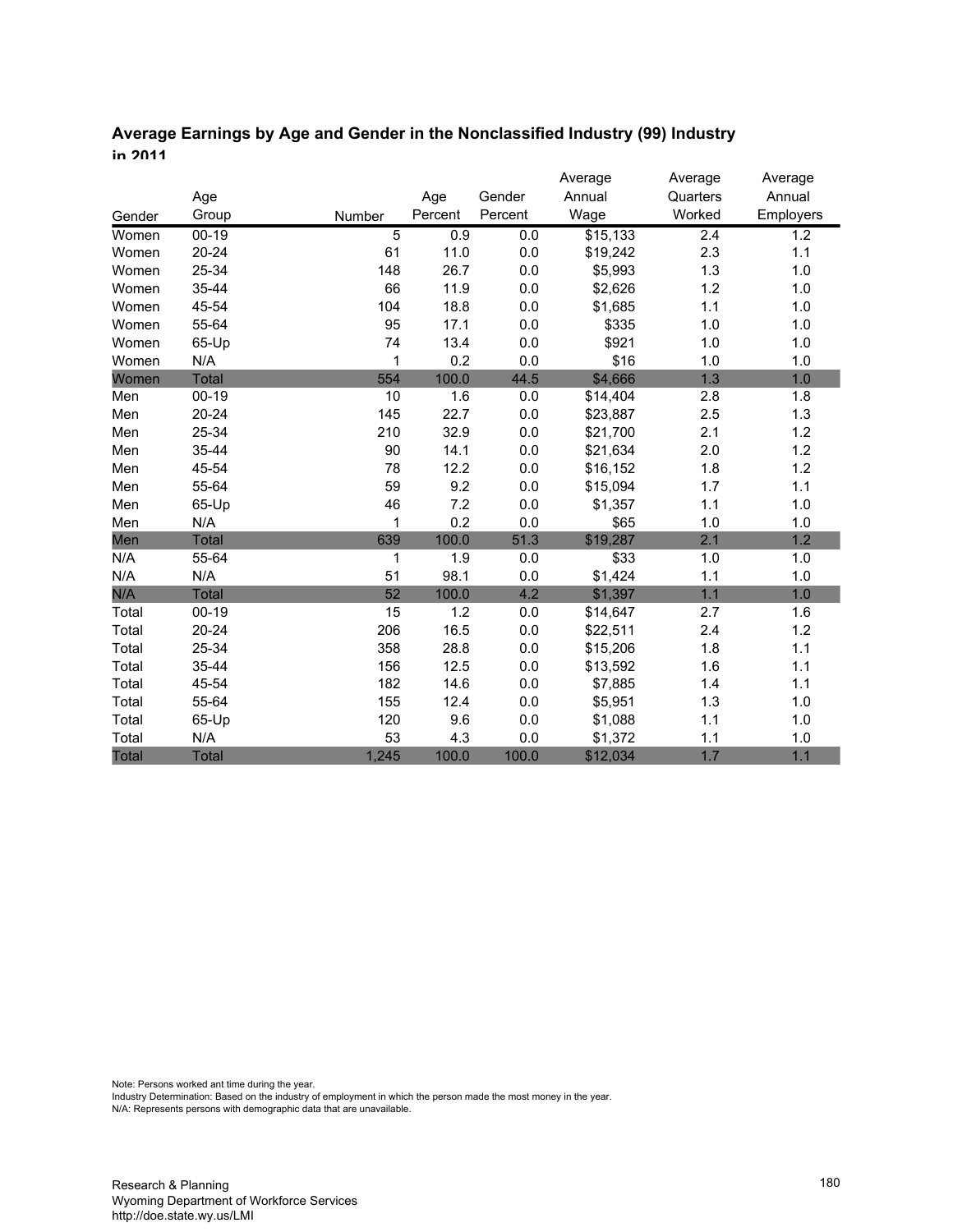| Average Earnings by Age and Gender in the All Industry in 2012 |  |  |
|----------------------------------------------------------------|--|--|
|                                                                |  |  |

|              |              |                           |         |         | Average   | Average          | Average   |
|--------------|--------------|---------------------------|---------|---------|-----------|------------------|-----------|
|              | Age          |                           | Age     | Gender  | Annual    | Quarters         | Annual    |
| Gender       | Group        | Number                    | Percent | Percent | Wage      | Worked           | Employers |
| Women        | $00 - 19$    | 10,293                    | 7.3     | 0.0     | \$4,456   | $\overline{2.6}$ | 1.6       |
| Women        | $20 - 24$    | 16,195                    | 11.5    | 0.0     | \$11,967  | 3.1              | 1.7       |
| Women        | 25-34        | 30,531                    | 21.7    | 0.0     | \$23,832  | 3.4              | 1.5       |
| Women        | 35-44        | 24,598                    | 17.5    | 0.0     | \$30,855  | 3.5              | 1.4       |
| Women        | 45-54        | 27,786                    | 19.7    | 0.0     | \$33,282  | 3.6              | 1.3       |
| Women        | 55-64        | 23,048                    | 16.4    | $0.0\,$ | \$33,634  | 3.6              | 1.2       |
| Women        | 65-Up        | 8,244                     | 5.9     | 0.0     | \$21,971  | 3.4              | 1.2       |
| Women        | N/A          | 20                        | 0.0     | 0.0     | \$12,773  | 3.1              | 1.1       |
| Women        | Total        | 140,715                   | 100.0   | 38.8    | \$25,638  | 3.4              | 1.4       |
| Men          | $00 - 19$    | 10,695                    | 6.2     | 0.0     | \$5,708   | 2.5              | 1.5       |
| Men          | $20 - 24$    | 19,043                    | 11.1    | 0.0     | \$20,090  | 3.0              | 1.6       |
| Men          | 25-34        | 41,495                    | 24.2    | $0.0\,$ | \$38,999  | 3.3              | 1.4       |
| Men          | 35-44        | 32,850                    | 19.1    | 0.0     | \$50,773  | 3.4              | 1.3       |
| Men          | 45-54        | 33,073                    | 19.3    | 0.0     | \$55,711  | 3.5              | 1.3       |
| Men          | 55-64        | 26,325                    | 15.3    | 0.0     | \$57,891  | 3.5              | 1.2       |
| Men          | 65-Up        | 8,189                     | 4.8     | 0.0     | \$34,721  | 3.3              | 1.2       |
| Men          | N/A          | 41                        | 0.0     | 0.0     | \$42,357  | 3.0              | 1.1       |
| Men          | <b>Total</b> | 171,711                   | 100.0   | 47.4    | \$42,993  | 3.3              | 1.3       |
| N/A          | $00-19$      | $\ensuremath{\mathsf{3}}$ | 0.0     | 0.0     | \$41,058  | 3.0              | 1.3       |
| N/A          | $20 - 24$    | 15                        | 0.0     | 0.0     | \$12,917  | 3.0              | 1.4       |
| N/A          | 25-34        | 101                       | 0.2     | 0.0     | \$67,523  | 3.2              | 1.2       |
| N/A          | 35-44        | 92                        | 0.2     | $0.0\,$ | \$146,915 | 3.4              | 1.1       |
| N/A          | 45-54        | 80                        | 0.2     | 0.0     | \$181,095 | 3.4              | 1.1       |
| N/A          | 55-64        | 60                        | 0.1     | 0.0     | \$135,385 | 3.3              | 1.1       |
| N/A          | 65-Up        | 38                        | 0.1     | 0.0     | \$37,082  | 2.4              | 1.1       |
| N/A          | N/A          | 49,781                    | 99.2    | 0.0     | \$14,490  | 2.0              | 1.2       |
| N/A          | <b>Total</b> | 50,170                    | 100.0   | 13.8    | \$15,268  | 2.0              | 1.2       |
| Total        | $00-19$      | 20,991                    | 5.8     | 0.0     | \$5,099   | 2.5              | 1.5       |
| Total        | $20 - 24$    | 35,253                    | 9.7     | 0.0     | \$16,355  | 3.0              | 1.7       |
| Total        | 25-34        | 72,127                    | 19.9    | 0.0     | \$32,618  | 3.3              | 1.4       |
| Total        | 35-44        | 57,540                    | 15.9    | 0.0     | \$42,412  | 3.5              | 1.3       |
| Total        | 45-54        | 60,939                    | 16.8    | 0.0     | \$45,649  | 3.5              | 1.3       |
| Total        | 55-64        | 49,433                    | 13.6    | 0.0     | \$46,676  | 3.6              | 1.2       |
| Total        | 65-Up        | 16,471                    | 4.5     | 0.0     | \$28,345  | 3.3              | 1.2       |
| Total        | N/A          | 49,842                    | 13.7    | 0.0     | \$14,513  | 2.0              | 1.2       |
| <b>Total</b> | <b>Total</b> | 362,596                   | 100.0   | 100.0   | \$32,422  | 3.2              | 1.3       |

Note: Persons worked ant time during the year.

Industry Determination: Based on the industry of employment in which the person made the most money in the year.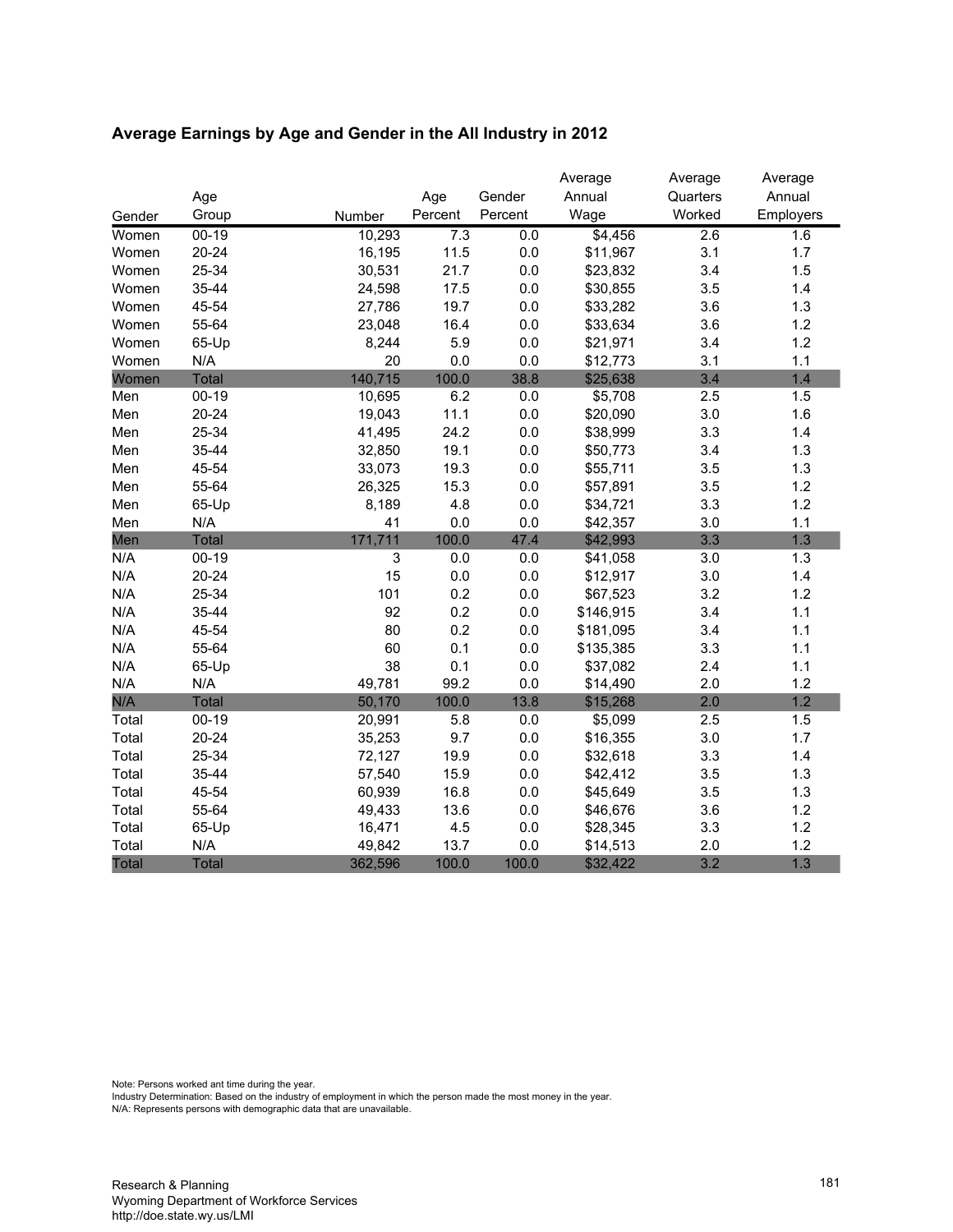| Average Earnings by Age and Gender in the Natural Rescources & Mining (11, 21) |  |
|--------------------------------------------------------------------------------|--|
| Inductry in 2012                                                               |  |

|        |              |        |         |         | Average   | Average  | Average   |
|--------|--------------|--------|---------|---------|-----------|----------|-----------|
|        | Age          |        | Age     | Gender  | Annual    | Quarters | Annual    |
| Gender | Group        | Number | Percent | Percent | Wage      | Worked   | Employers |
| Women  | $00 - 19$    | 132    | 3.1     | 0.0     | \$6,602   | 2.7      | 1.5       |
| Women  | 20-24        | 345    | 8.2     | 0.0     | \$21,148  | 2.9      | 1.5       |
| Women  | 25-34        | 931    | 22.2    | 0.0     | \$43,852  | 3.5      | 1.4       |
| Women  | 35-44        | 828    | 19.7    | 0.0     | \$49,457  | 3.6      | 1.3       |
| Women  | 45-54        | 1,032  | 24.6    | 0.0     | \$51,851  | 3.7      | 1.3       |
| Women  | 55-64        | 741    | 17.7    | 0.0     | \$51,334  | 3.6      | 1.2       |
| Women  | 65-Up        | 184    | 4.4     | 0.0     | \$38,672  | 3.5      | 1.1       |
| Women  | <b>Total</b> | 4,193  | 100.0   | 10.6    | \$44,982  | 3.5      | 1.3       |
| Men    | $00 - 19$    | 619    | 2.1     | 0.0     | \$13,254  | 2.6      | 1.6       |
| Men    | $20 - 24$    | 2,966  | 9.9     | 0.0     | \$39,147  | 3.2      | 1.5       |
| Men    | 25-34        | 8,747  | 29.2    | 0.0     | \$61,224  | 3.4      | 1.3       |
| Men    | 35-44        | 6,329  | 21.1    | 0.0     | \$71,671  | 3.5      | 1.3       |
| Men    | 45-54        | 6,067  | 20.2    | 0.0     | \$78,130  | 3.6      | 1.2       |
| Men    | 55-64        | 4,475  | 14.9    | 0.0     | \$81,693  | 3.7      | 1.1       |
| Men    | 65-Up        | 753    | 2.5     | 0.0     | \$52,750  | 3.4      | 1.1       |
| Men    | N/A          | 6      | 0.0     | 0.0     | \$77,543  | 3.2      | 1.2       |
| Men    | <b>Total</b> | 29,962 | 100.0   | 75.8    | \$66,525  | 3.5      | 1.3       |
| N/A    | 65-Up        | 1      | 0.0     | 0.0     | \$150,923 | 2.0      | 1.0       |
| N/A    | N/A          | 5,360  | 100.0   | 0.0     | \$37,312  | 2.4      | 1.1       |
| N/A    | <b>Total</b> | 5,361  | 100.0   | 13.6    | \$37,333  | 2.4      | 1.1       |
| Total  | $00-19$      | 751    | 1.9     | 0.0     | \$12,085  | 2.6      | 1.6       |
| Total  | 20-24        | 3,311  | 8.4     | 0.0     | \$37,271  | 3.2      | 1.5       |
| Total  | 25-34        | 9,678  | 24.5    | 0.0     | \$59,553  | 3.4      | 1.3       |
| Total  | 35-44        | 7,157  | 18.1    | $0.0\,$ | \$69,101  | 3.5      | 1.3       |
| Total  | 45-54        | 7,099  | 18.0    | 0.0     | \$74,310  | 3.6      | 1.2       |
| Total  | 55-64        | 5,216  | 13.2    | 0.0     | \$77,380  | 3.7      | 1.1       |
| Total  | 65-Up        | 938    | 2.4     | 0.0     | \$50,093  | 3.4      | 1.1       |
| Total  | N/A          | 5,366  | 13.6    | 0.0     | \$37,357  | 2.4      | 1.1       |
| Total  | <b>Total</b> | 39,516 | 100.0   | 100.0   | \$60,279  | 3.3      | 1.3       |

Note: Persons worked ant time during the year.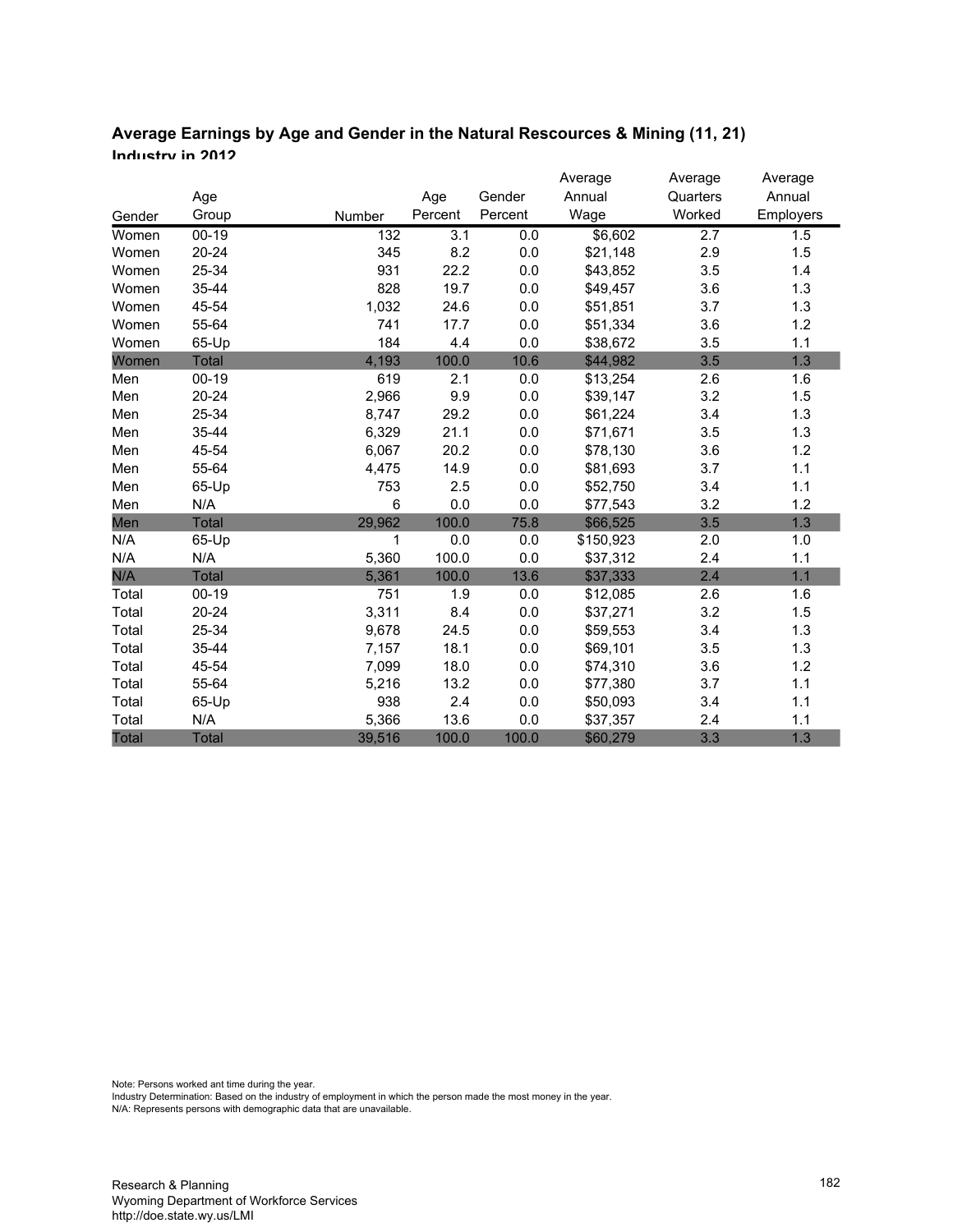|        |              |        |         |         | Average  | Average  | Average   |
|--------|--------------|--------|---------|---------|----------|----------|-----------|
|        | Age          |        | Age     | Gender  | Annual   | Quarters | Annual    |
| Gender | Group        | Number | Percent | Percent | Wage     | Worked   | Employers |
| Women  | $00 - 19$    | 130    | 3.9     | 0.0     | \$5,999  | 2.4      | 1.5       |
| Women  | $20 - 24$    | 288    | 8.6     | $0.0\,$ | \$13,745 | 2.9      | 1.8       |
| Women  | 25-34        | 711    | 21.3    | 0.0     | \$22,674 | 3.0      | 1.5       |
| Women  | 35-44        | 625    | 18.7    | 0.0     | \$25,975 | 3.1      | 1.4       |
| Women  | 45-54        | 841    | 25.1    | 0.0     | \$29,397 | 3.1      | 1.4       |
| Women  | 55-64        | 570    | 17.0    | 0.0     | \$28,628 | 3.3      | 1.2       |
| Women  | 65-Up        | 179    | 5.4     | 0.0     | \$20,900 | 3.2      | 1.2       |
| Women  | <b>Total</b> | 3,344  | 100.0   | 8.2     | \$24,484 | 3.1      | 1.4       |
| Men    | $00 - 19$    | 1,136  | 4.5     | 0.0     | \$8,060  | 2.4      | 1.6       |
| Men    | $20 - 24$    | 2,920  | 11.4    | 0.0     | \$19,720 | 2.8      | 1.6       |
| Men    | 25-34        | 6,665  | 26.1    | 0.0     | \$29,803 | 3.0      | 1.5       |
| Men    | 35-44        | 5,346  | 21.0    | 0.0     | \$35,471 | 3.0      | 1.4       |
| Men    | 45-54        | 5,298  | 20.8    | 0.0     | \$36,824 | 3.0      | 1.3       |
| Men    | 55-64        | 3,298  | 12.9    | 0.0     | \$40,779 | 3.1      | 1.3       |
| Men    | 65-Up        | 839    | 3.3     | 0.0     | \$28,713 | 3.0      | 1.1       |
| Men    | N/A          | 7      | 0.0     | 0.0     | \$19,499 | 1.9      | 1.0       |
| Men    | <b>Total</b> | 25,509 | 100.0   | 62.6    | \$31,707 | 3.0      | 1.4       |
| N/A    | 45-54        | 1      | 0.0     | 0.0     | \$24     | 1.0      | 1.0       |
| N/A    | N/A          | 11,869 | 100.0   | 0.0     | \$14,904 | 1.7      | 1.1       |
| N/A    | <b>Total</b> | 11,870 | 100.0   | 29.1    | \$14,903 | 1.7      | 1.1       |
| Total  | $00-19$      | 1,266  | 3.1     | 0.0     | \$7,848  | 2.4      | 1.6       |
| Total  | $20 - 24$    | 3,208  | 7.9     | 0.0     | \$19,183 | 2.8      | 1.6       |
| Total  | 25-34        | 7,376  | 18.1    | $0.0\,$ | \$29,116 | 3.0      | 1.5       |
| Total  | 35-44        | 5,971  | 14.7    | 0.0     | \$34,477 | 3.0      | 1.4       |
| Total  | 45-54        | 6,140  | 15.1    | 0.0     | \$35,801 | 3.0      | 1.3       |
| Total  | 55-64        | 3,868  | 9.5     | 0.0     | \$38,988 | 3.1      | 1.2       |
| Total  | 65-Up        | 1,018  | 2.5     | 0.0     | \$27,339 | 3.0      | 1.1       |
| Total  | N/A          | 11,876 | 29.2    | 0.0     | \$14,907 | 1.7      | 1.1       |
| Total  | <b>Total</b> | 40,723 | 100.0   | 100.0   | \$26,216 | 2.6      | 1.3       |

# **Average Earnings by Age and Gender in the Construction (23) Industry in 2012**

Note: Persons worked ant time during the year.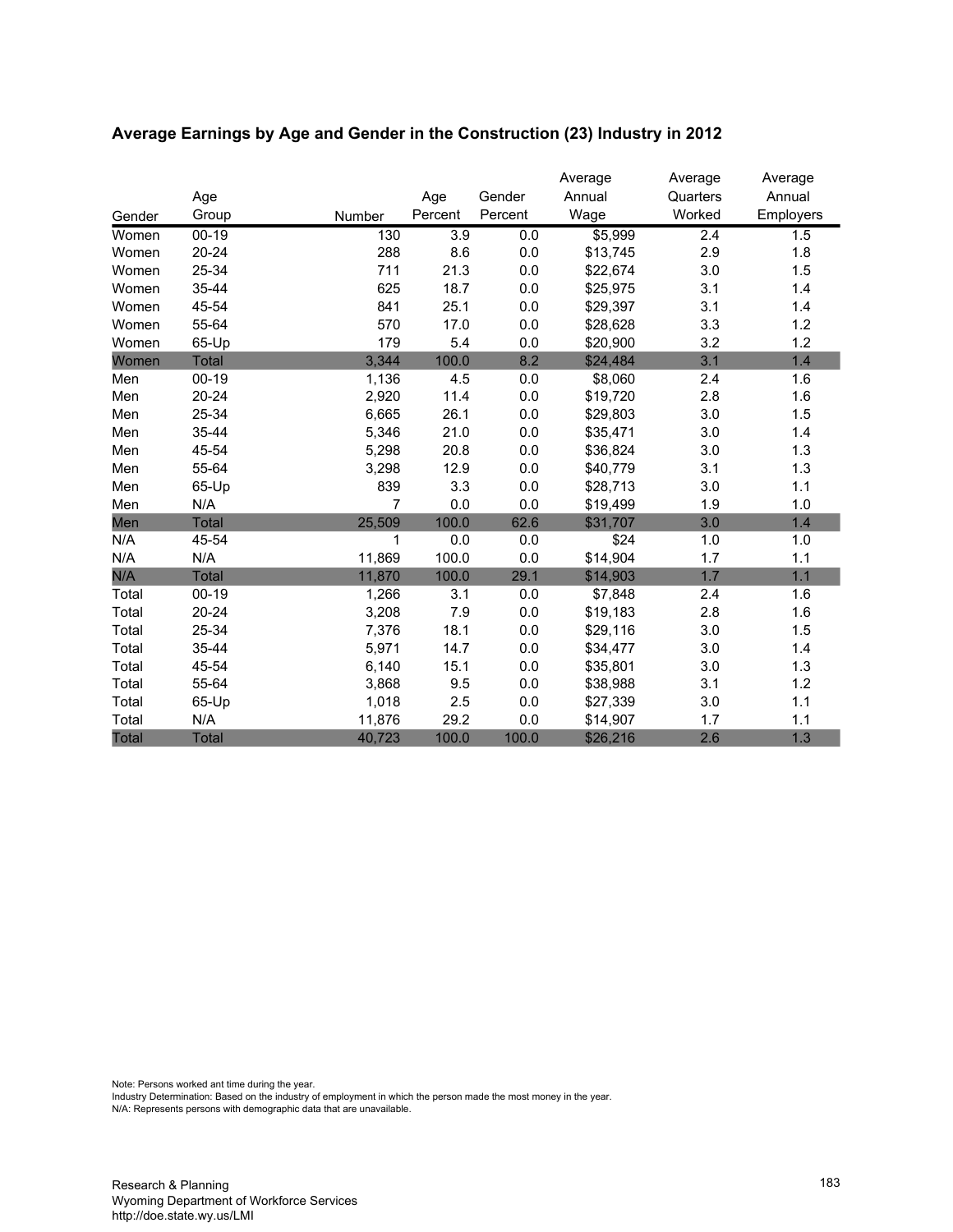| Average Earnings by Age and Gender in the Manufacturing (31, 32, 33) Industry |
|-------------------------------------------------------------------------------|
| in 2012                                                                       |

|              |              |        |         |         | Average  | Average  | Average   |
|--------------|--------------|--------|---------|---------|----------|----------|-----------|
|              | Age          |        | Age     | Gender  | Annual   | Quarters | Annual    |
| Gender       | Group        | Number | Percent | Percent | Wage     | Worked   | Employers |
| Women        | $00 - 19$    | 147    | 5.8     | 0.0     | \$3,777  | 2.3      | 1.5       |
| Women        | $20 - 24$    | 277    | 11.0    | 0.0     | \$13,974 | 3.0      | 1.6       |
| Women        | 25-34        | 469    | 18.6    | 0.0     | \$22,977 | 3.2      | 1.4       |
| Women        | 35-44        | 447    | 17.8    | 0.0     | \$29,953 | 3.5      | 1.5       |
| Women        | 45-54        | 580    | 23.0    | 0.0     | \$33,506 | 3.6      | 1.3       |
| Women        | 55-64        | 447    | 17.8    | 0.0     | \$33,791 | 3.6      | 1.2       |
| Women        | 65-Up        | 151    | 6.0     | 0.0     | \$24,409 | 3.4      | 1.1       |
| Women        | <b>Total</b> | 2,518  | 100.0   | 20.3    | \$26,535 | 3.4      | 1.4       |
| Men          | $00 - 19$    | 343    | 3.8     | 0.0     | \$8,132  | 2.6      | 1.6       |
| Men          | $20 - 24$    | 844    | 9.4     | 0.0     | \$25,144 | 3.2      | 1.6       |
| Men          | 25-34        | 2,072  | 23.0    | 0.0     | \$46,928 | 3.5      | 1.4       |
| Men          | 35-44        | 1,754  | 19.5    | 0.0     | \$55,172 | 3.6      | 1.3       |
| Men          | 45-54        | 2,017  | 22.4    | 0.0     | \$60,911 | 3.7      | 1.2       |
| Men          | 55-64        | 1,639  | 18.2    | 0.0     | \$64,929 | 3.7      | 1.2       |
| Men          | 65-Up        | 333    | 3.7     | 0.0     | \$42,872 | 3.4      | 1.1       |
| Men          | N/A          | 1      | 0.0     | 0.0     | \$8,262  | 4.0      | 1.0       |
| Men          | <b>Total</b> | 9,003  | 100.0   | 72.5    | \$51,269 | 3.5      | 1.3       |
| N/A          | $20 - 24$    | 1      | 0.1     | 0.0     | \$160    | 1.0      | 1.0       |
| N/A          | 25-34        |        | 0.1     | 0.0     | \$94,684 | 3.0      | 1.0       |
| N/A          | 45-54        | 1      | 0.1     | 0.0     | \$4,441  | 2.0      | 1.0       |
| N/A          | N/A          | 902    | 99.7    | 0.0     | \$18,634 | 2.2      | 1.1       |
| N/A          | <b>Total</b> | 905    | 100.0   | 7.3     | \$18,682 | 2.2      | 1.1       |
| Total        | $00 - 19$    | 490    | 3.9     | 0.0     | \$6,826  | 2.5      | 1.5       |
| Total        | 20-24        | 1,122  | 9.0     | 0.0     | \$22,364 | 3.1      | 1.6       |
| Total        | 25-34        | 2,542  | 20.5    | 0.0     | \$42,528 | 3.5      | 1.4       |
| Total        | 35-44        | 2,201  | 17.7    | 0.0     | \$50,051 | 3.6      | 1.4       |
| Total        | 45-54        | 2,598  | 20.9    | 0.0     | \$54,771 | 3.7      | 1.2       |
| Total        | 55-64        | 2,086  | 16.8    | 0.0     | \$58,256 | 3.7      | 1.2       |
| Total        | 65-Up        | 484    | 3.9     | 0.0     | \$37,112 | 3.4      | 1.1       |
| Total        | N/A          | 903    | 7.3     | 0.0     | \$18,622 | 2.2      | 1.1       |
| <b>Total</b> | <b>Total</b> | 12,426 | 100.0   | 100.0   | \$43,884 | 3.4      | 1.3       |

Note: Persons worked ant time during the year.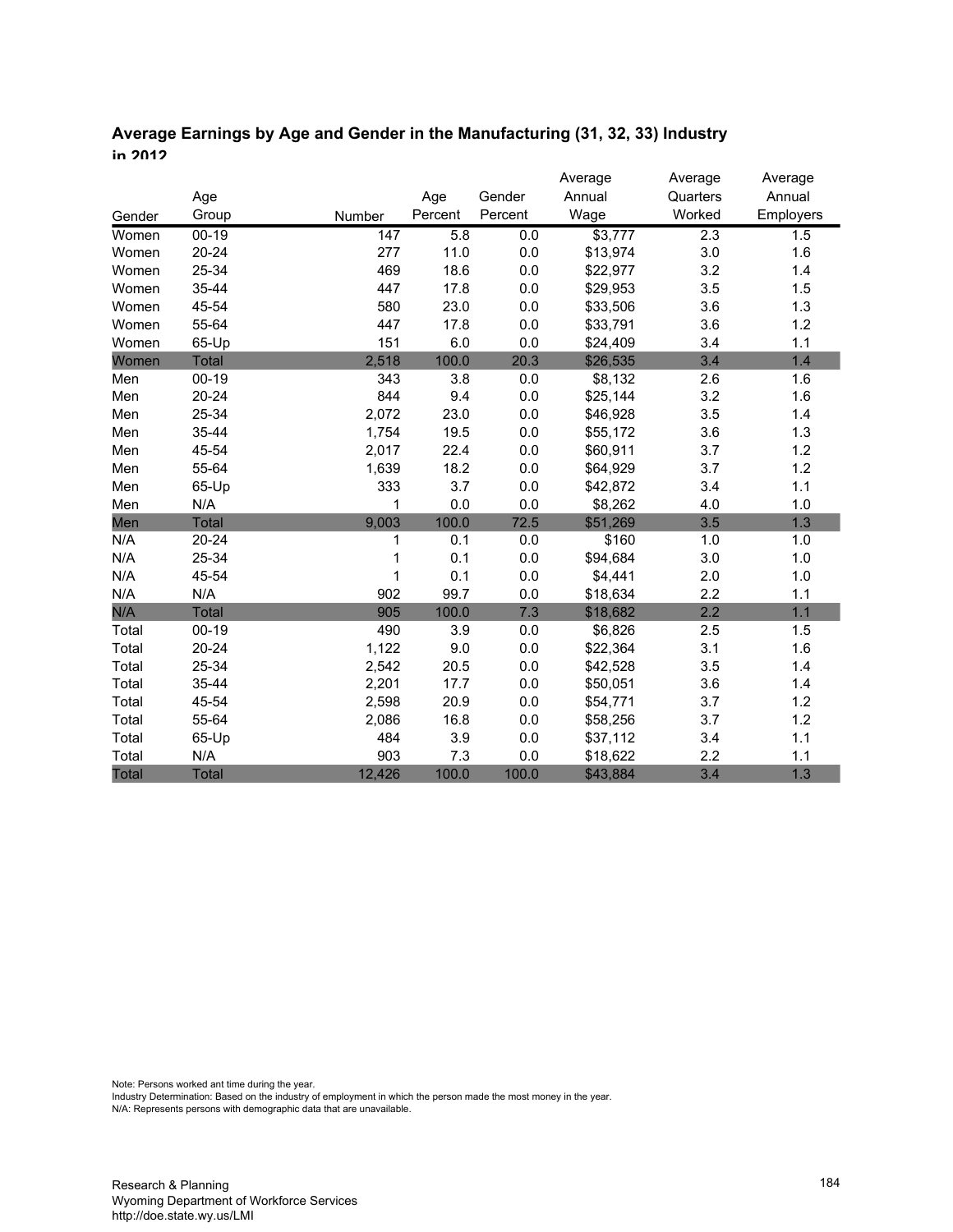|              |              |                  |         |         | Average  | Average  | Average   |
|--------------|--------------|------------------|---------|---------|----------|----------|-----------|
|              | Age          |                  | Age     | Gender  | Annual   | Quarters | Annual    |
| Gender       | Group        | Number           | Percent | Percent | Wage     | Worked   | Employers |
| Women        | $00 - 19$    | $\overline{129}$ | 2.6     | 0.0     | \$5,686  | 2.7      | 1.7       |
| Women        | $20 - 24$    | 339              | 6.9     | 0.0     | \$18,018 | 3.3      | 1.6       |
| Women        | 25-34        | 1,067            | 21.9    | 0.0     | \$27,479 | 3.5      | 1.5       |
| Women        | 35-44        | 958              | 19.6    | 0.0     | \$32,790 | 3.5      | 1.4       |
| Women        | 45-54        | 1,273            | 26.1    | 0.0     | \$35,922 | 3.6      | 1.3       |
| Women        | 55-64        | 843              | 17.3    | 0.0     | \$36,625 | 3.7      | 1.2       |
| Women        | 65-Up        | 273              | 5.6     | 0.0     | \$25,706 | 3.4      | 1.2       |
| Women        | N/A          | 1                | 0.0     | 0.0     | \$10,337 | 3.0      | 1.0       |
| Women        | <b>Total</b> | 4,883            | 100.0   | 19.3    | \$30,966 | 3.5      | 1.4       |
| Men          | $00 - 19$    | 397              | 2.2     | 0.0     | \$9,184  | 2.7      | 1.6       |
| Men          | $20 - 24$    | 1,308            | 7.2     | 0.0     | \$28,047 | 3.3      | 1.6       |
| Men          | 25-34        | 4,012            | 21.9    | 0.0     | \$47,331 | 3.5      | 1.4       |
| Men          | 35-44        | 3,681            | 20.1    | 0.0     | \$55,954 | 3.6      | 1.3       |
| Men          | 45-54        | 4,392            | 24.0    | 0.0     | \$62,259 | 3.6      | 1.3       |
| Men          | 55-64        | 3,492            | 19.1    | 0.0     | \$62,123 | 3.6      | 1.2       |
| Men          | 65-Up        | 999              | 5.5     | 0.0     | \$40,141 | 3.4      | 1.2       |
| Men          | N/A          | 5                | 0.0     | 0.0     | \$29,873 | 2.6      | 1.0       |
| Men          | <b>Total</b> | 18,286           | 100.0   | 72.3    | \$52,872 | 3.5      | 1.3       |
| N/A          | $20 - 24$    | 1                | 0.0     | 0.0     | \$33,562 | 4.0      | 1.0       |
| N/A          | 25-34        |                  | 0.0     | 0.0     | \$78,068 | 3.0      | 1.0       |
| N/A          | 35-44        | 1                | 0.0     | 0.0     | \$4,112  | 3.0      | 1.0       |
| N/A          | N/A          | 2,110            | 99.9    | 0.0     | \$20,638 | 2.2      | 1.1       |
| N/A          | <b>Total</b> | 2,113            | 100.0   | 8.4     | \$20,664 | 2.2      | 1.1       |
| Total        | $00 - 19$    | 526              | 2.1     | 0.0     | \$8,326  | 2.7      | 1.6       |
| Total        | $20 - 24$    | 1,648            | 6.5     | 0.0     | \$25,987 | 3.3      | 1.6       |
| Total        | 25-34        | 5,080            | 20.1    | 0.0     | \$43,167 | 3.5      | 1.4       |
| Total        | 35-44        | 4,640            | 18.4    | 0.0     | \$51,160 | 3.6      | 1.3       |
| Total        | 45-54        | 5,665            | 22.4    | 0.0     | \$56,340 | 3.6      | 1.3       |
| Total        | 55-64        | 4,335            | 17.1    | 0.0     | \$57,165 | 3.6      | 1.2       |
| Total        | 65-Up        | 1,272            | 5.0     | 0.0     | \$37,043 | 3.4      | 1.2       |
| Total        | N/A          | 2,116            | 8.4     | 0.0     | \$20,655 | 2.2      | 1.1       |
| <b>Total</b> | <b>Total</b> | 25,282           | 100.0   | 100.0   | \$45,949 | 3.4      | 1.3       |

# **Average Earnings by Age and Gender in the Wholesale Trade, Transportation, & Utilities (22, 42, 48, 49) Industry in 2012**

Note: Persons worked ant time during the year.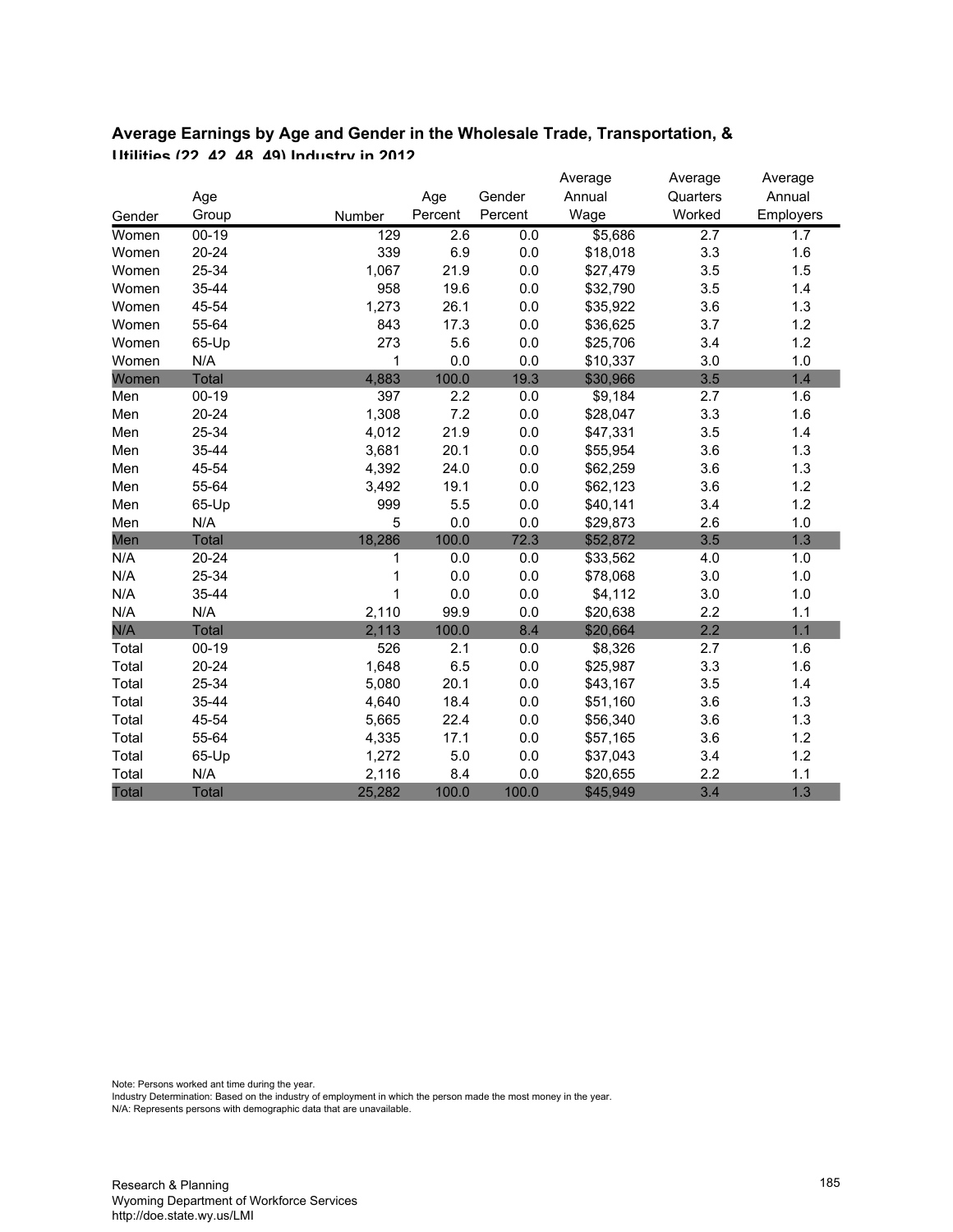|        |              |                  |         |         | Average  | Average          | Average   |
|--------|--------------|------------------|---------|---------|----------|------------------|-----------|
|        | Age          |                  | Age     | Gender  | Annual   | Quarters         | Annual    |
| Gender | Group        | Number           | Percent | Percent | Wage     | Worked           | Employers |
| Women  | $00 - 19$    | 2,224            | 11.5    | 0.0     | \$4,820  | $\overline{2.7}$ | 1.6       |
| Women  | $20 - 24$    | 3,200            | 16.5    | 0.0     | \$10,528 | 3.1              | 1.7       |
| Women  | 25-34        | 3,707            | 19.2    | 0.0     | \$17,382 | 3.2              | 1.5       |
| Women  | 35-44        | 2,902            | 15.0    | 0.0     | \$21,435 | 3.4              | 1.4       |
| Women  | 45-54        | 3,387            | 17.5    | 0.0     | \$21,773 | 3.5              | 1.3       |
| Women  | 55-64        | 2,737            | 14.1    | 0.0     | \$21,748 | 3.5              | 1.2       |
| Women  | 65-Up        | 1,194            | 6.2     | 0.0     | \$15,133 | 3.4              | 1.1       |
| Women  | N/A          | 3                | 0.0     | 0.0     | \$18,903 | 3.3              | 1.0       |
| Women  | <b>Total</b> | 19,354           | 100.0   | 47.8    | \$16,660 | 3.3              | 1.4       |
| Men    | $00 - 19$    | 2,102            | 12.6    | 0.0     | \$5,312  | 2.6              | 1.5       |
| Men    | $20 - 24$    | 2,924            | 17.6    | 0.0     | \$14,096 | 3.1              | 1.6       |
| Men    | 25-34        | 3,642            | 21.9    | 0.0     | \$27,003 | 3.4              | 1.4       |
| Men    | 35-44        | 2,506            | 15.0    | 0.0     | \$36,441 | 3.5              | 1.3       |
| Men    | 45-54        | 2,447            | 14.7    | 0.0     | \$39,824 | 3.6              | 1.3       |
| Men    | 55-64        | 2,063            | 12.4    | 0.0     | \$36,411 | 3.5              | 1.2       |
| Men    | 65-Up        | 962              | 5.8     | 0.0     | \$21,693 | 3.4              | 1.2       |
| Men    | N/A          | 10               | 0.1     | 0.0     | \$13,312 | 3.0              | 1.3       |
| Men    | <b>Total</b> | 16,656           | 100.0   | 41.2    | \$26,154 | 3.3              | 1.4       |
| N/A    | $20 - 24$    | 11               | 0.2     | 0.0     | \$11,570 | 3.2              | 1.2       |
| N/A    | 25-34        | 29               | 0.7     | 0.0     | \$52,915 | 3.1              | 1.0       |
| N/A    | 35-44        | $\boldsymbol{7}$ | 0.2     | 0.0     | \$50,519 | 3.3              | 1.0       |
| N/A    | 45-54        | 7                | 0.2     | 0.0     | \$27,959 | 3.4              | 1.0       |
| N/A    | 55-64        | 3                | 0.1     | 0.0     | \$46,899 | 4.0              | 1.0       |
| N/A    | 65-Up        | 5                | 0.1     | 0.0     | \$11,099 | 2.4              | 1.0       |
| N/A    | N/A          | 4,397            | 98.6    | 0.0     | \$8,587  | 2.1              | 1.3       |
| N/A    | <b>Total</b> | 4,459            | 100.0   | 11.0    | \$9,007  | 2.1              | 1.2       |
| Total  | $00 - 19$    | 4,326            | 10.7    | $0.0\,$ | \$5,059  | 2.6              | 1.6       |
| Total  | $20 - 24$    | 6,135            | 15.2    | 0.0     | \$12,230 | 3.1              | 1.7       |
| Total  | 25-34        | 7,378            | 18.2    | 0.0     | \$22,271 | 3.3              | 1.5       |
| Total  | 35-44        | 5,415            | 13.4    | 0.0     | \$28,417 | 3.4              | 1.4       |
| Total  | 45-54        | 5,841            | 14.4    | $0.0\,$ | \$29,343 | 3.5              | 1.3       |
| Total  | 55-64        | 4,803            | 11.9    | 0.0     | \$28,062 | 3.5              | 1.2       |
| Total  | 65-Up        | 2,161            | 5.3     | 0.0     | \$18,044 | 3.4              | 1.1       |
| Total  | N/A          | 4,410            | 10.9    | 0.0     | \$8,605  | 2.1              | 1.3       |
| Total  | <b>Total</b> | 40,469           | 100.0   | 100.0   | \$19,724 | 3.1              | 1.4       |

# **Average Earnings by Age and Gender in the Retail Trade (44, 45) Industry in 2012**

Note: Persons worked ant time during the year.

Industry Determination: Based on the industry of employment in which the person made the most money in the year.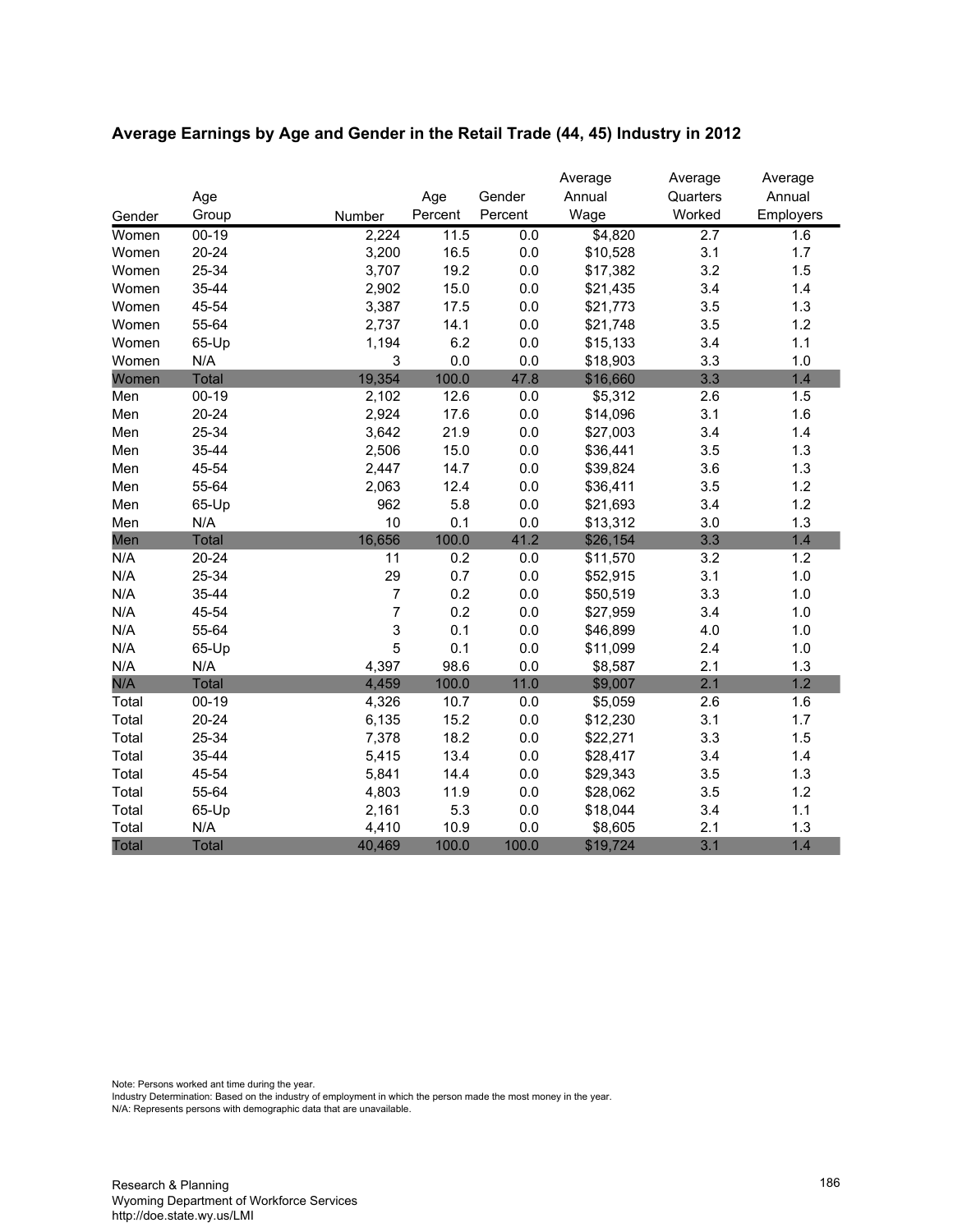|              |           |                |         |         | Average   | Average  | Average   |
|--------------|-----------|----------------|---------|---------|-----------|----------|-----------|
|              | Age       |                | Age     | Gender  | Annual    | Quarters | Annual    |
| Gender       | Group     | Number         | Percent | Percent | Wage      | Worked   | Employers |
| Women        | $00 - 19$ | 160            | 7.1     | 0.0     | \$3,536   | 2.9      | 1.5       |
| Women        | $20 - 24$ | 186            | 8.2     | 0.0     | \$13,722  | 3.3      | 1.6       |
| Women        | 25-34     | 462            | 20.5    | 0.0     | \$23,616  | 3.5      | 1.5       |
| Women        | 35-44     | 403            | 17.9    | 0.0     | \$31,958  | 3.6      | 1.3       |
| Women        | 45-54     | 448            | 19.8    | 0.0     | \$32,925  | 3.7      | 1.3       |
| Women        | 55-64     | 414            | 18.3    | 0.0     | \$31,446  | 3.7      | 1.2       |
| Women        | 65-Up     | 182            | 8.1     | 0.0     | \$18,056  | 3.6      | 1.1       |
| Women        | N/A       | $\overline{2}$ | 0.1     | 0.0     | \$19,421  | 4.0      | 1.0       |
| Women        | Total     | 2,257          | 100.0   | 44.4    | \$25,699  | 3.6      | 1.3       |
| Men          | $00 - 19$ | 153            | 6.2     | 0.0     | \$4,253   | 2.8      | 1.4       |
| Men          | $20 - 24$ | 190            | 7.7     | 0.0     | \$16,073  | 3.2      | 1.5       |
| Men          | 25-34     | 603            | 24.3    | 0.0     | \$33,352  | 3.5      | 1.3       |
| Men          | 35-44     | 527            | 21.3    | 0.0     | \$52,672  | 3.6      | 1.2       |
| Men          | 45-54     | 508            | 20.5    | 0.0     | \$56,881  | 3.7      | 1.2       |
| Men          | 55-64     | 387            | 15.6    | 0.0     | \$56,355  | 3.6      | 1.2       |
| Men          | 65-Up     | 109            | 4.4     | 0.0     | \$39,010  | 3.6      | 1.1       |
| Men          | N/A       | 1              | 0.0     | 0.0     | \$139,148 | 4.0      | 1.0       |
| Men          | Total     | 2,478          | 100.0   | 48.8    | \$43,047  | 3.5      | 1.3       |
| N/A          | N/A       | 344            | 100.0   | 0.0     | \$17,499  | 2.6      | 1.1       |
| N/A          | Total     | 344            | 100.0   | 6.8     | \$17,499  | 2.6      | 1.1       |
| Total        | $00-19$   | 313            | 6.2     | 0.0     | \$3,886   | 2.9      | 1.4       |
| Total        | $20 - 24$ | 376            | 7.4     | 0.0     | \$14,910  | 3.3      | 1.6       |
| Total        | 25-34     | 1,065          | 21.0    | 0.0     | \$29,129  | 3.5      | 1.4       |
| Total        | 35-44     | 930            | 18.3    | 0.0     | \$43,696  | 3.6      | 1.3       |
| Total        | 45-54     | 956            | 18.8    | 0.0     | \$45,655  | 3.7      | 1.2       |
| Total        | 55-64     | 801            | 15.8    | 0.0     | \$43,481  | 3.7      | 1.2       |
| Total        | 65-Up     | 291            | 5.7     | 0.0     | \$25,905  | 3.6      | 1.1       |
| Total        | N/A       | 347            | 6.8     | 0.0     | \$17,860  | 2.6      | 1.1       |
| <b>Total</b> | Total     | 5,079          | 100.0   | 100.0   | \$33,607  | 3.5      | 1.3       |

# **Average Earnings by Age and Gender in the Information (51) Industry in 2012**

Note: Persons worked ant time during the year.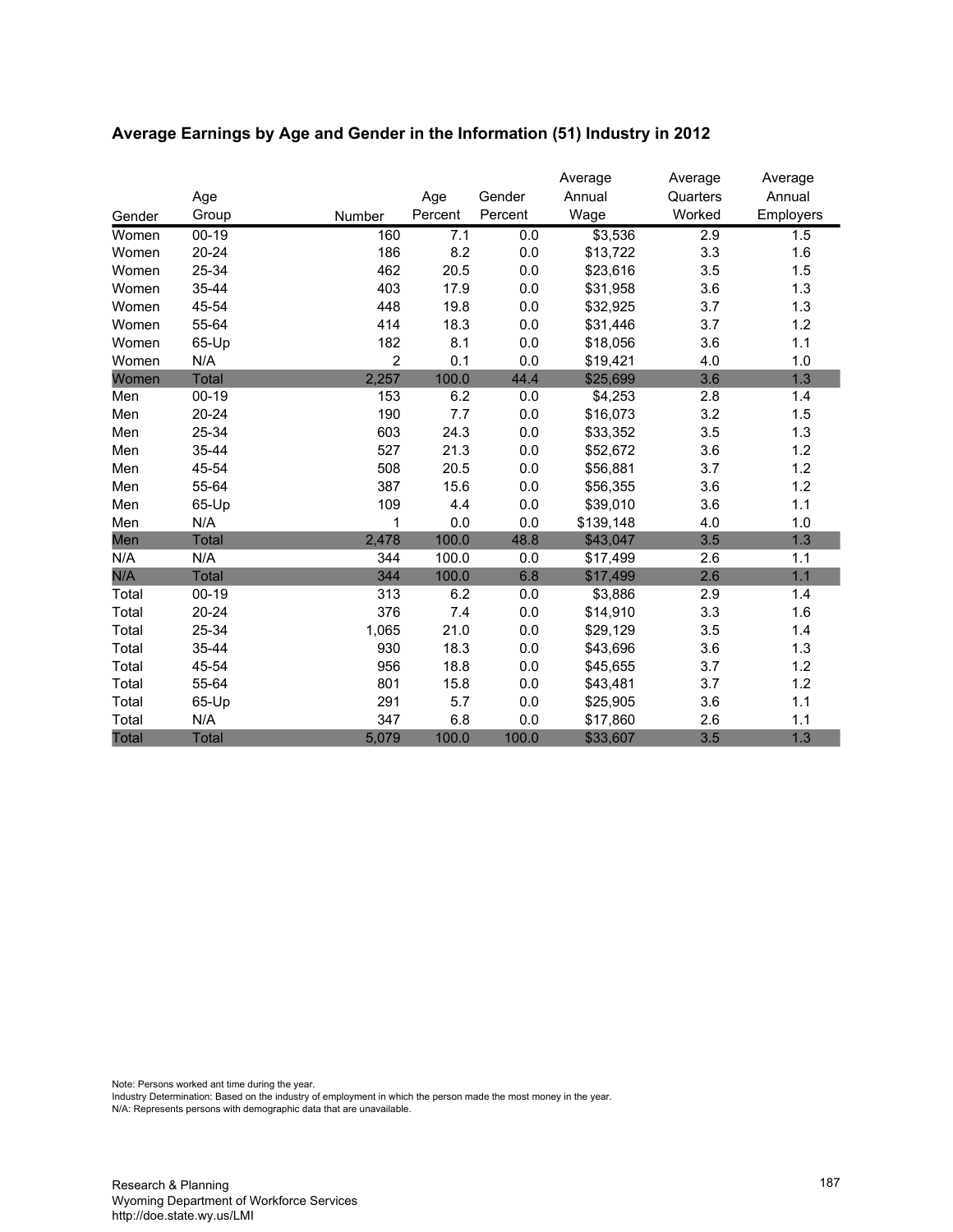# **Average Earnings by Age and Gender in the Financial Activities (52, 53) Industry in 2012**

|        |              |                |         |         | Average   | Average          | Average   |
|--------|--------------|----------------|---------|---------|-----------|------------------|-----------|
|        | Age          |                | Age     | Gender  | Annual    | Quarters         | Annual    |
| Gender | Group        | Number         | Percent | Percent | Wage      | Worked           | Employers |
| Women  | $00 - 19$    | 166            | 2.3     | 0.0     | \$5,836   | $\overline{2.8}$ | 1.6       |
| Women  | $20 - 24$    | 667            | 9.2     | 0.0     | \$16,550  | 3.4              | 1.6       |
| Women  | 25-34        | 1,695          | 23.4    | 0.0     | \$27,620  | 3.6              | 1.4       |
| Women  | 35-44        | 1,351          | 18.6    | 0.0     | \$35,721  | 3.7              | 1.3       |
| Women  | 45-54        | 1,592          | 22.0    | 0.0     | \$37,428  | 3.7              | 1.2       |
| Women  | 55-64        | 1,350          | 18.6    | 0.0     | \$37,496  | 3.7              | 1.2       |
| Women  | 65-Up        | 430            | 5.9     | 0.0     | \$26,506  | 3.6              | 1.2       |
| Women  | N/A          | 1              | 0.0     | 0.0     | \$28,859  | 4.0              | 1.0       |
| Women  | Total        | 7,252          | 100.0   | 59.1    | \$31,538  | 3.6              | 1.3       |
| Men    | $00 - 19$    | 157            | 3.6     | 0.0     | \$4,763   | 2.4              | 1.4       |
| Men    | 20-24        | 378            | 8.7     | 0.0     | \$20,602  | 3.2              | 1.7       |
| Men    | 25-34        | 1,015          | 23.5    | 0.0     | \$43,351  | 3.5              | 1.4       |
| Men    | 35-44        | 833            | 19.3    | 0.0     | \$68,098  | 3.6              | 1.3       |
| Men    | 45-54        | 835            | 19.3    | 0.0     | \$68,267  | 3.6              | 1.2       |
| Men    | 55-64        | 760            | 17.6    | 0.0     | \$81,435  | 3.6              | 1.1       |
| Men    | 65-Up        | 345            | 8.0     | $0.0\,$ | \$54,752  | 3.4              | 1.2       |
| Men    | N/A          | $\overline{2}$ | 0.0     | 0.0     | \$145,182 | 3.5              | 1.0       |
| Men    | <b>Total</b> | 4,325          | 100.0   | 35.2    | \$57,187  | 3.5              | 1.3       |
| N/A    | 35-44        | 1              | 0.1     | 0.0     | \$7,467   | 2.0              | 1.0       |
| N/A    | N/A          | 699            | 99.9    | 0.0     | \$20,226  | 2.3              | 1.2       |
| N/A    | <b>Total</b> | 700            | 100.0   | 5.7     | \$20,208  | 2.3              | 1.2       |
| Total  | $00-19$      | 323            | 2.6     | 0.0     | \$5,314   | 2.6              | 1.5       |
| Total  | $20 - 24$    | 1,045          | 8.5     | 0.0     | \$18,015  | 3.3              | 1.7       |
| Total  | 25-34        | 2,710          | 22.1    | 0.0     | \$33,512  | 3.6              | 1.4       |
| Total  | 35-44        | 2,185          | 17.8    | 0.0     | \$48,051  | 3.6              | 1.3       |
| Total  | 45-54        | 2,427          | 19.8    | 0.0     | \$48,038  | 3.7              | 1.2       |
| Total  | 55-64        | 2,110          | 17.2    | 0.0     | \$53,322  | 3.7              | 1.1       |
| Total  | 65-Up        | 775            | 6.3     | 0.0     | \$39,080  | 3.5              | 1.2       |
| Total  | N/A          | 702            | 5.7     | 0.0     | \$20,594  | 2.3              | 1.2       |
| Total  | Total        | 12,277         | 100.0   | 100.0   | \$39,928  | 3.5              | 1.3       |

Note: Persons worked ant time during the year.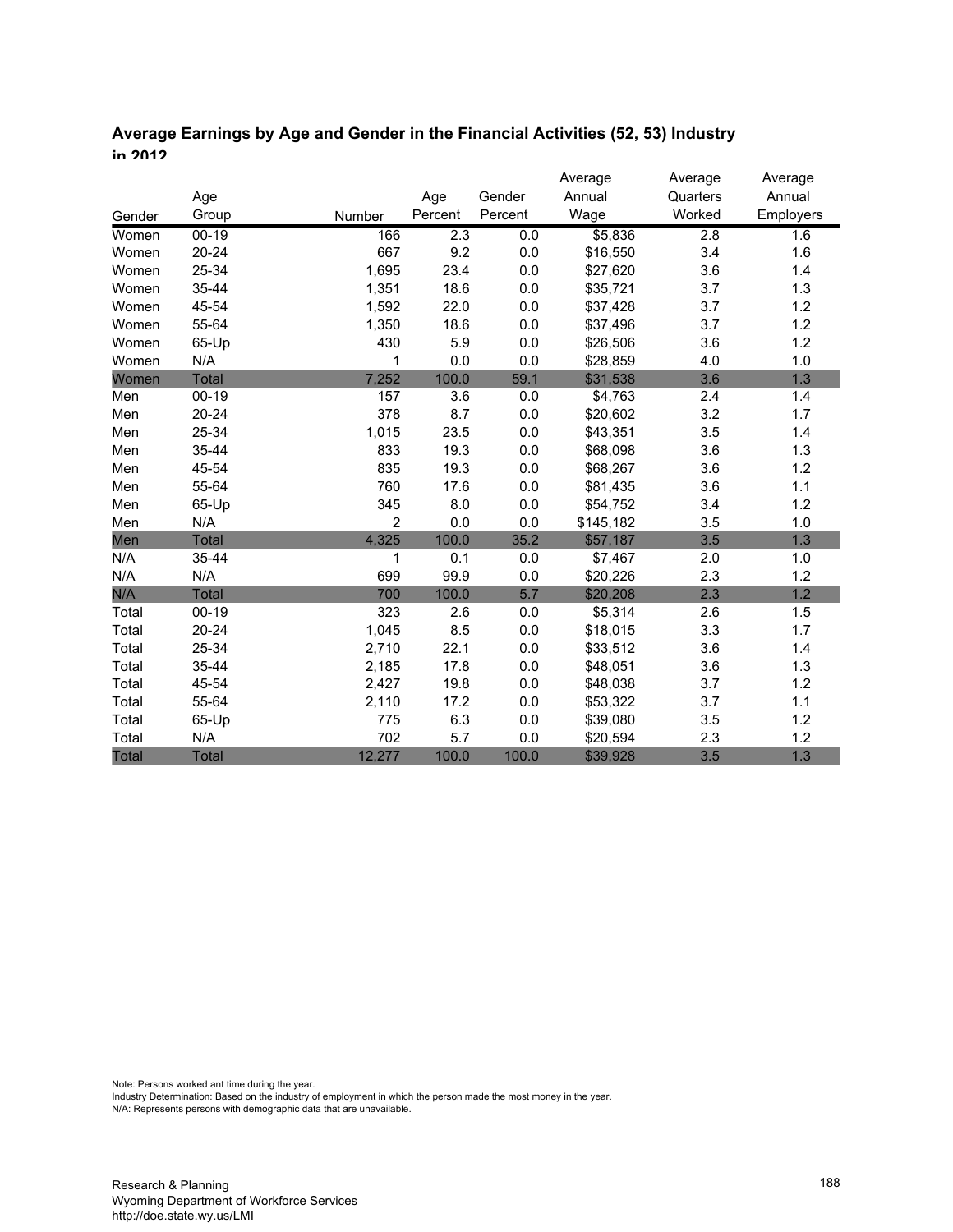|              |              |                         |         |         | Average   | Average  | Average   |
|--------------|--------------|-------------------------|---------|---------|-----------|----------|-----------|
|              | Age          |                         | Age     | Gender  | Annual    | Quarters | Annual    |
| Gender       | Group        | Number                  | Percent | Percent | Wage      | Worked   | Employers |
| Women        | $00 - 19$    | 413                     | 4.4     | 0.0     | \$4,091   | 2.5      | 1.5       |
| Women        | 20-24        | 951                     | 10.1    | $0.0\,$ | \$11,817  | 2.9      | 1.7       |
| Women        | 25-34        | 2,226                   | 23.5    | 0.0     | \$23,741  | 3.2      | 1.5       |
| Women        | 35-44        | 1,777                   | 18.8    | $0.0\,$ | \$29,170  | 3.3      | 1.4       |
| Women        | 45-54        | 1,959                   | 20.7    | 0.0     | \$30,826  | 3.4      | 1.4       |
| Women        | 55-64        | 1,547                   | 16.4    | $0.0\,$ | \$29,565  | 3.4      | 1.2       |
| Women        | 65-Up        | 580                     | 6.1     | 0.0     | \$20,827  | 3.1      | 1.2       |
| Women        | N/A          | 1                       | 0.0     | 0.0     | \$14,521  | 4.0      | 1.0       |
| Women        | Total        | 9,454                   | 100.0   | 35.6    | \$24,945  | 3.2      | 1.4       |
| Men          | $00-19$      | 627                     | 5.0     | $0.0\,$ | \$5,333   | 2.2      | 1.5       |
| Men          | $20 - 24$    | 1,482                   | 11.7    | 0.0     | \$15,220  | 2.8      | 1.7       |
| Men          | 25-34        | 3,078                   | 24.4    | $0.0\,$ | \$31,485  | 3.1      | 1.5       |
| Men          | 35-44        | 2,350                   | 18.6    | 0.0     | \$44,256  | 3.2      | 1.4       |
| Men          | 45-54        | 2,296                   | 18.2    | 0.0     | \$50,833  | 3.2      | 1.3       |
| Men          | 55-64        | 2,029                   | 16.1    | 0.0     | \$60,121  | 3.3      | 1.2       |
| Men          | 65-Up        | 769                     | 6.1     | $0.0\,$ | \$42,593  | 3.1      | 1.2       |
| Men          | N/A          | $\overline{2}$          | 0.0     | 0.0     | \$125,783 | 4.0      | 1.0       |
| Men          | Total        | 12,633                  | 100.0   | 47.6    | \$39,461  | 3.1      | 1.4       |
| N/A          | 25-34        | $\overline{2}$          | 0.0     | 0.0     | \$15,271  | 2.5      | 1.0       |
| N/A          | 35-44        | $\overline{\mathbf{4}}$ | 0.1     | $0.0\,$ | \$22,212  | 2.3      | 1.0       |
| N/A          | 45-54        | 2                       | 0.0     | $0.0\,$ | \$14,490  | 1.5      | 1.0       |
| N/A          | 55-64        | 3                       | 0.1     | 0.0     | \$14,728  | 2.0      | 1.0       |
| N/A          | 65-Up        | $\overline{\mathbf{4}}$ | 0.1     | 0.0     | \$4,003   | 1.8      | 1.0       |
| N/A          | N/A          | 4,428                   | 99.7    | 0.0     | \$15,781  | 1.8      | 1.1       |
| N/A          | Total        | 4,443                   | 100.0   | 16.7    | \$15,774  | 1.8      | 1.1       |
| Total        | $00-19$      | 1,040                   | 3.9     | 0.0     | \$4,840   | 2.3      | 1.5       |
| Total        | $20 - 24$    | 2,433                   | 9.2     | $0.0\,$ | \$13,890  | 2.8      | 1.7       |
| Total        | 25-34        | 5,306                   | 20.0    | $0.0\,$ | \$28,230  | 3.1      | 1.5       |
| Total        | 35-44        | 4,131                   | 15.6    | $0.0\,$ | \$37,745  | 3.2      | 1.4       |
| Total        | 45-54        | 4,257                   | 16.0    | $0.0\,$ | \$41,609  | 3.2      | 1.3       |
| Total        | 55-64        | 3,579                   | 13.5    | 0.0     | \$46,875  | 3.3      | 1.2       |
| Total        | 65-Up        | 1,353                   | 5.1     | $0.0\,$ | \$33,149  | 3.1      | 1.2       |
| Total        | N/A          | 4,431                   | 16.7    | 0.0     | \$15,830  | 1.9      | 1.1       |
| <b>Total</b> | <b>Total</b> | 26,530                  | 100.0   | 100.0   | \$30,322  | 2.9      | 1.4       |

# **Average Earnings by Age and Gender in the Professional & Business Services (54, 55, 56) Industry in 2012**

Note: Persons worked ant time during the year.

Industry Determination: Based on the industry of employment in which the person made the most money in the year.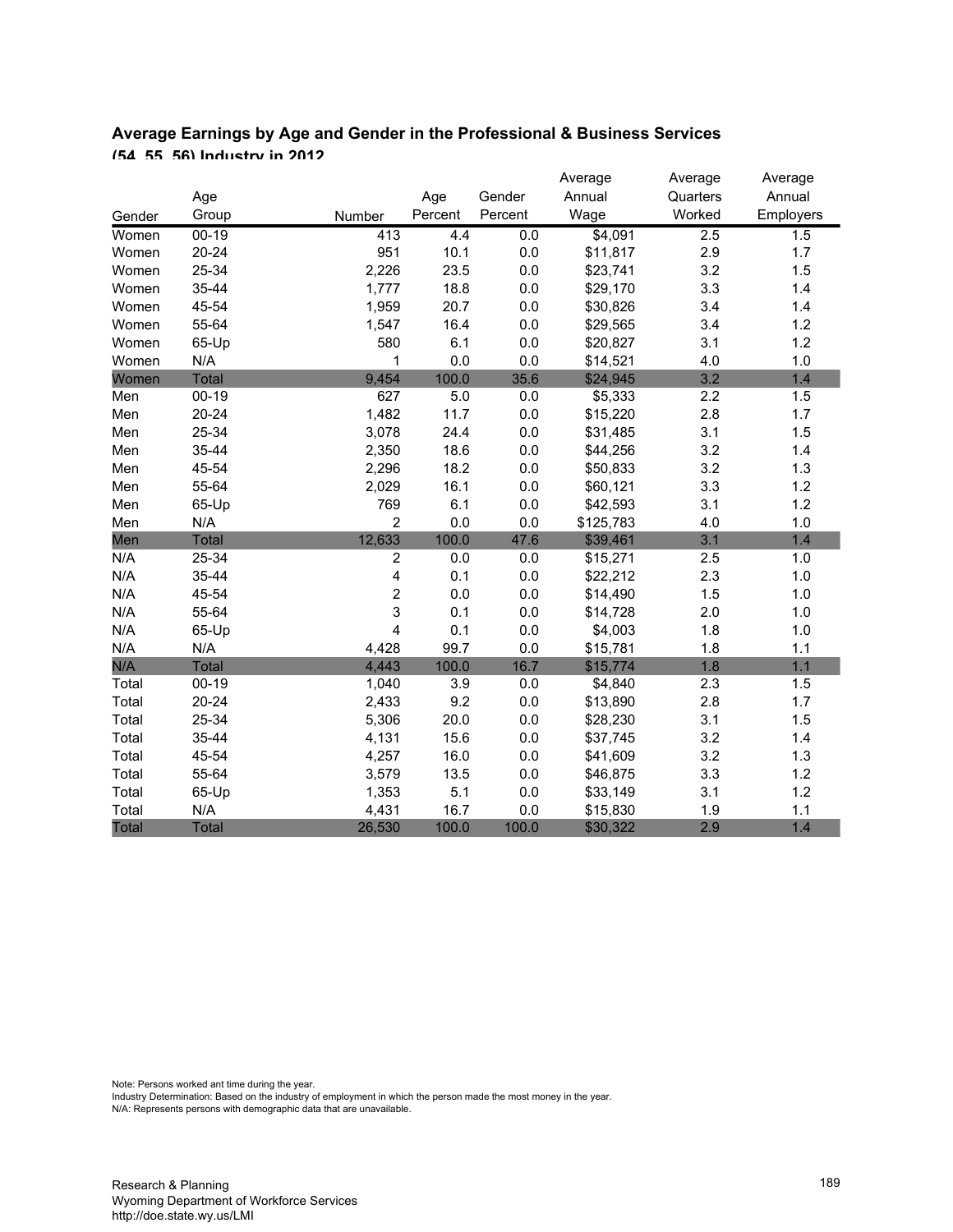# **Average Earnings by Age and Gender in the Educational Services (61) Industry in 2012**

|        |              |                |                  |         | Average  | Average  | Average   |
|--------|--------------|----------------|------------------|---------|----------|----------|-----------|
|        | Age          |                | Age              | Gender  | Annual   | Quarters | Annual    |
| Gender | Group        | Number         | Percent          | Percent | Wage     | Worked   | Employers |
| Women  | $00 - 19$    | 475            | $\overline{2.2}$ | 0.0     | \$2,331  | 2.3      | 1.3       |
| Women  | $20 - 24$    | 1,109          | $5.0$            | $0.0\,$ | \$11,135 | 2.8      | 1.5       |
| Women  | 25-34        | 4,078          | 18.5             | 0.0     | \$28,534 | 3.5      | 1.3       |
| Women  | 35-44        | 4,370          | 19.8             | $0.0\,$ | \$34,501 | 3.7      | 1.3       |
| Women  | 45-54        | 5,090          | 23.1             | 0.0     | \$37,704 | 3.8      | 1.2       |
| Women  | 55-64        | 5,167          | 23.4             | 0.0     | \$38,316 | 3.7      | 1.2       |
| Women  | 65-Up        | 1,766          | 8.0              | 0.0     | \$24,934 | 3.6      | 1.2       |
| Women  | N/A          | $\overline{4}$ | 0.0              | 0.0     | \$19,162 | 3.5      | 1.3       |
| Women  | <b>Total</b> | 22,059         | 100.0            | 64.3    | \$32,394 | 3.6      | 1.2       |
| Men    | $00-19$      | 448            | 4.3              | 0.0     | \$2,861  | 2.3      | 1.2       |
| Men    | $20 - 24$    | 656            | 6.3              | $0.0\,$ | \$8,555  | 2.6      | 1.4       |
| Men    | 25-34        | 1,965          | 18.8             | 0.0     | \$33,745 | 3.4      | 1.3       |
| Men    | 35-44        | 2,032          | 19.5             | 0.0     | \$49,580 | 3.7      | 1.2       |
| Men    | 45-54        | 2,120          | 20.3             | 0.0     | \$55,692 | 3.7      | 1.2       |
| Men    | 55-64        | 2,342          | 22.4             | 0.0     | \$51,873 | 3.7      | 1.2       |
| Men    | 65-Up        | 878            | 8.4              | 0.0     | \$30,222 | 3.4      | 1.1       |
| Men    | N/A          | 3              | 0.0              | 0.0     | \$26,741 | 3.3      | 1.0       |
| Men    | <b>Total</b> | 10,444         | 100.0            | 30.4    | \$42,141 | 3.5      | 1.2       |
| N/A    | 25-34        | 7              | 0.4              | 0.0     | \$43,398 | 3.9      | 1.1       |
| N/A    | 35-44        | 6              | 0.3              | 0.0     | \$72,657 | 3.5      | 1.3       |
| N/A    | 45-54        | 4              | 0.2              | 0.0     | \$35,250 | 3.5      | 1.3       |
| N/A    | 65-Up        | 5              | 0.3              | 0.0     | \$34,507 | 3.6      | 1.6       |
| N/A    | N/A          | 1,800          | 98.8             | 0.0     | \$11,204 | 2.1      | 1.1       |
| N/A    | Total        | 1,822          | 100.0            | 5.3     | \$11,647 | 2.1      | 1.1       |
| Total  | $00 - 19$    | 923            | 2.7              | 0.0     | \$2,588  | 2.3      | 1.3       |
| Total  | $20 - 24$    | 1,765          | 5.1              | 0.0     | \$10,176 | 2.7      | 1.5       |
| Total  | 25-34        | 6,050          | 17.6             | 0.0     | \$30,244 | 3.4      | 1.3       |
| Total  | 35-44        | 6,408          | 18.7             | 0.0     | \$39,318 | 3.7      | 1.2       |
| Total  | 45-54        | 7,214          | 21.0             | 0.0     | \$42,989 | 3.8      | 1.2       |
| Total  | 55-64        | 7,509          | 21.9             | 0.0     | \$42,544 | 3.7      | 1.2       |
| Total  | 65-Up        | 2,649          | $7.7$            | 0.0     | \$26,704 | 3.5      | 1.2       |
| Total  | N/A          | 1,807          | 5.3              | 0.0     | \$11,247 | 2.1      | 1.1       |
| Total  | <b>Total</b> | 34,325         | 100.0            | 100.0   | \$34,259 | 3.5      | 1.2       |

Note: Persons worked ant time during the year.

Industry Determination: Based on the industry of employment in which the person made the most money in the year.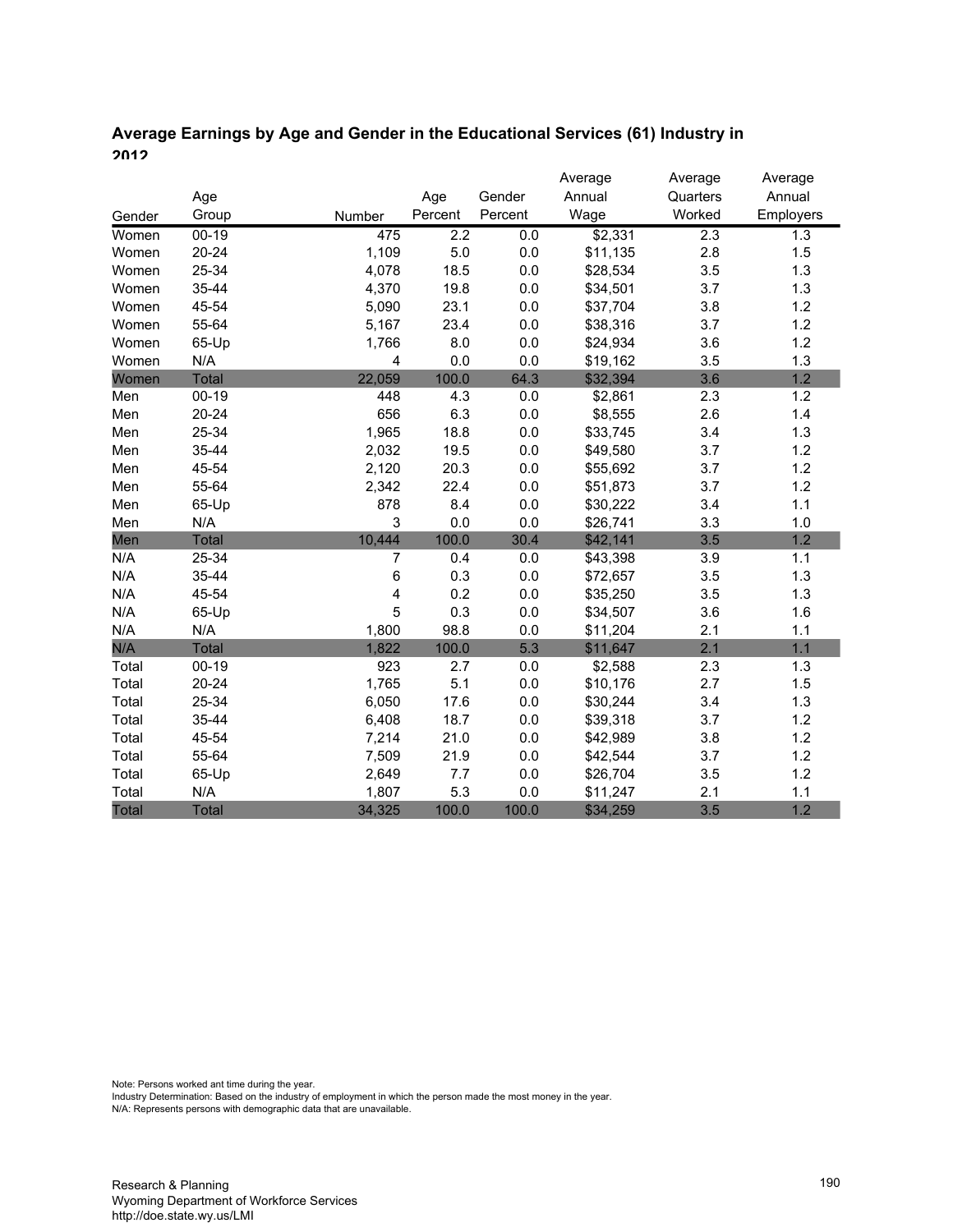# **Average Earnings by Age and Gender in the Health Care & Social Assistance (62) Industry in 2012**

|              |              |             |         |         | Average   | Average          | Average   |
|--------------|--------------|-------------|---------|---------|-----------|------------------|-----------|
|              | Age          |             | Age     | Gender  | Annual    | Quarters         | Annual    |
| Gender       | Group        | Number      | Percent | Percent | Wage      | Worked           | Employers |
| Women        | $00 - 19$    | 859         | 3.1     | 0.0     | \$6,839   | $\overline{2.9}$ | 1.6       |
| Women        | $20 - 24$    | 3,077       | 11.2    | 0.0     | \$15,143  | 3.3              | 1.7       |
| Women        | 25-34        | 6,962       | 25.2    | 0.0     | \$27,153  | 3.5              | 1.4       |
| Women        | 35-44        | 5,123       | 18.6    | $0.0\,$ | \$36,170  | 3.6              | 1.4       |
| Women        | 45-54        | 5,500       | 19.9    | 0.0     | \$38,224  | 3.7              | 1.3       |
| Women        | 55-64        | 4,629       | 16.8    | 0.0     | \$37,137  | 3.7              | 1.2       |
| Women        | 65-Up        | 1,432       | 5.2     | 0.0     | \$25,157  | 3.5              | 1.1       |
| Women        | N/A          | 1           | 0.0     | 0.0     | \$4,822   | 4.0              | 1.0       |
| Women        | <b>Total</b> | 27,583      | 100.0   | 77.3    | \$30,634  | 3.5              | 1.4       |
| Men          | $00 - 19$    | 214         | 3.4     | 0.0     | \$5,355   | 2.7              | 1.5       |
| Men          | $20 - 24$    | 534         | 8.5     | 0.0     | \$15,025  | 3.3              | 1.7       |
| Men          | 25-34        | 1,319       | 21.0    | 0.0     | \$35,420  | 3.5              | 1.4       |
| Men          | 35-44        | 1,302       | 20.7    | 0.0     | \$84,860  | 3.6              | 1.3       |
| Men          | 45-54        | 1,301       | 20.7    | 0.0     | \$90,290  | 3.6              | 1.2       |
| Men          | 55-64        | 1,172       | 18.7    | 0.0     | \$85,718  | 3.6              | 1.2       |
| Men          | 65-Up        | 436         | 6.9     | 0.0     | \$54,118  | 3.5              | 1.2       |
| Men          | Total        | 6,278       | 100.0   | 17.6    | \$64,973  | 3.5              | 1.3       |
| N/A          | $00 - 19$    | 3           | 0.2     | 0.0     | \$41,058  | 3.0              | 1.3       |
| N/A          | $20 - 24$    | $\mathbf 2$ | 0.1     | 0.0     | \$16,386  | 2.5              | 3.0       |
| N/A          | 25-34        | 59          | 3.3     | $0.0\,$ | \$80,321  | 3.2              | 1.2       |
| N/A          | 35-44        | 71          | 3.9     | 0.0     | \$176,369 | 3.5              | 1.1       |
| N/A          | 45-54        | 63          | 3.5     | 0.0     | \$221,568 | 3.6              | 1.1       |
| N/A          | 55-64        | 52          | 2.9     | 0.0     | \$151,223 | 3.3              | 1.1       |
| N/A          | 65-Up        | 13          | 0.7     | 0.0     | \$72,782  | 3.0              | 1.2       |
| N/A          | N/A          | 1,549       | 85.5    | 0.0     | \$16,233  | 2.4              | 1.2       |
| N/A          | Total        | 1,812       | 100.0   | 5.1     | \$36,054  | 2.5              | 1.2       |
| Total        | $00-19$      | 1,076       | 3.0     | 0.0     | \$6,639   | 2.9              | 1.6       |
| Total        | $20 - 24$    | 3,613       | 10.1    | 0.0     | \$15,126  | 3.3              | 1.7       |
| Total        | 25-34        | 8,340       | 23.4    | 0.0     | \$28,837  | 3.5              | 1.4       |
| Total        | 35-44        | 6,496       | 18.2    | 0.0     | \$47,462  | 3.6              | 1.4       |
| Total        | 45-54        | 6,864       | 19.2    | 0.0     | \$49,775  | 3.7              | 1.3       |
| Total        | 55-64        | 5,853       | 16.4    | 0.0     | \$47,878  | 3.6              | 1.2       |
| Total        | 65-Up        | 1,881       | 5.3     | 0.0     | \$32,199  | 3.5              | 1.1       |
| Total        | N/A          | 1,550       | 4.3     | 0.0     | \$16,225  | 2.4              | 1.2       |
| <b>Total</b> | <b>Total</b> | 35,673      | 100.0   | 100.0   | \$36,952  | 3.5              | 1.4       |

Note: Persons worked ant time during the year.

Industry Determination: Based on the industry of employment in which the person made the most money in the year.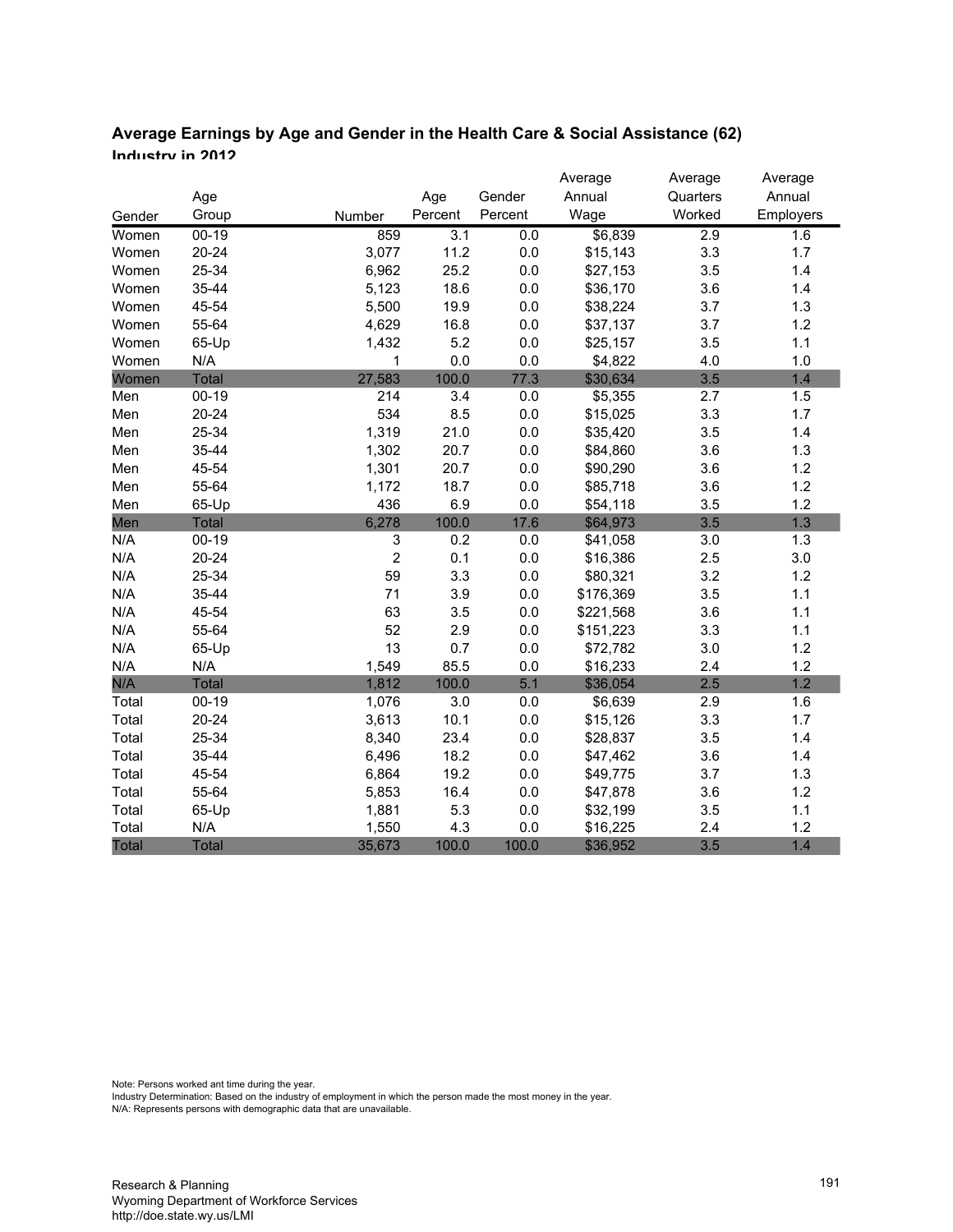#### **Average Earnings by Age and Gender in the Leisure & Hospitality (71, 72) Industry in 2012**

|        |              |        |         |         | Average  | Average  | Average   |
|--------|--------------|--------|---------|---------|----------|----------|-----------|
|        | Age          |        | Age     | Gender  | Annual   | Quarters | Annual    |
| Gender | Group        | Number | Percent | Percent | Wage     | Worked   | Employers |
| Women  | $00 - 19$    | 4,607  | 20.4    | 0.0     | \$3,995  | 2.5      | 1.6       |
| Women  | $20 - 24$    | 4,548  | 20.1    | 0.0     | \$8,562  | 2.9      | 1.8       |
| Women  | 25-34        | 5,276  | 23.3    | 0.0     | \$12,384 | 3.1      | 1.6       |
| Women  | 35-44        | 2,908  | 12.9    | 0.0     | \$14,702 | 3.2      | 1.6       |
| Women  | 45-54        | 2,696  | 11.9    | 0.0     | \$16,124 | 3.3      | 1.4       |
| Women  | 55-64        | 1,670  | 7.4     | 0.0     | \$15,788 | 3.2      | 1.2       |
| Women  | 65-Up        | 899    | 4.0     | 0.0     | \$12,317 | 3.1      | 1.2       |
| Women  | N/A          | 4      | 0.0     | 0.0     | \$5,222  | 2.5      | 1.3       |
| Women  | <b>Total</b> | 22,608 | 100.0   | 41.7    | \$10,897 | 3.0      | 1.6       |
| Men    | $00 - 19$    | 3,509  | 20.1    | 0.0     | \$3,998  | 2.5      | 1.5       |
| Men    | $20 - 24$    | 3,313  | 18.9    | 0.0     | \$9,133  | 2.9      | 1.7       |
| Men    | 25-34        | 4,415  | 25.2    | 0.0     | \$15,057 | 3.1      | 1.6       |
| Men    | 35-44        | 2,440  | 13.9    | 0.0     | \$20,765 | 3.1      | 1.5       |
| Men    | 45-54        | 1,811  | 10.3    | 0.0     | \$23,110 | 3.2      | 1.4       |
| Men    | 55-64        | 1,331  | 7.6     | 0.0     | \$24,476 | 3.2      | 1.3       |
| Men    | 65-Up        | 680    | 3.9     | 0.0     | \$15,166 | 2.8      | 1.1       |
| Men    | N/A          | 1      | 0.0     | 0.0     | \$1,116  | 2.0      | 2.0       |
| Men    | <b>Total</b> | 17,500 | 100.0   | 32.2    | \$14,067 | 2.9      | 1.5       |
| N/A    | 25-34        | 1      | 0.0     | 0.0     | \$6,355  | 2.0      | 3.0       |
| N/A    | 55-64        | 1      | $0.0\,$ | 0.0     | \$3,689  | 2.0      | 1.0       |
| N/A    | 65-Up        | 9      | 0.1     | 0.0     | \$890    | 1.2      | 1.0       |
| N/A    | N/A          | 14,156 | 99.9    | 0.0     | \$6,020  | 2.0      | 1.2       |
| N/A    | <b>Total</b> | 14,167 | 100.0   | 26.1    | \$6,017  | 2.0      | 1.2       |
| Total  | $00 - 19$    | 8,116  | 15.0    | 0.0     | \$3,996  | 2.5      | 1.5       |
| Total  | 20-24        | 7,861  | 14.5    | 0.0     | \$8,803  | 2.9      | 1.7       |
| Total  | 25-34        | 9,692  | 17.9    | 0.0     | \$13,601 | 3.1      | 1.6       |
| Total  | 35-44        | 5,348  | 9.9     | 0.0     | \$17,468 | 3.1      | 1.5       |
| Total  | 45-54        | 4,507  | 8.3     | 0.0     | \$18,931 | 3.2      | 1.4       |
| Total  | 55-64        | 3,002  | 5.5     | 0.0     | \$19,636 | 3.2      | 1.3       |
| Total  | 65-Up        | 1,588  | 2.9     | 0.0     | \$13,472 | 3.0      | 1.1       |
| Total  | N/A          | 14,161 | 26.1    | 0.0     | \$6,020  | 2.0      | 1.2       |
| Total  | <b>Total</b> | 54,275 | 100.0   | 100.0   | \$10,645 | 2.7      | 1.5       |

Note: Persons worked ant time during the year.

Industry Determination: Based on the industry of employment in which the person made the most money in the year.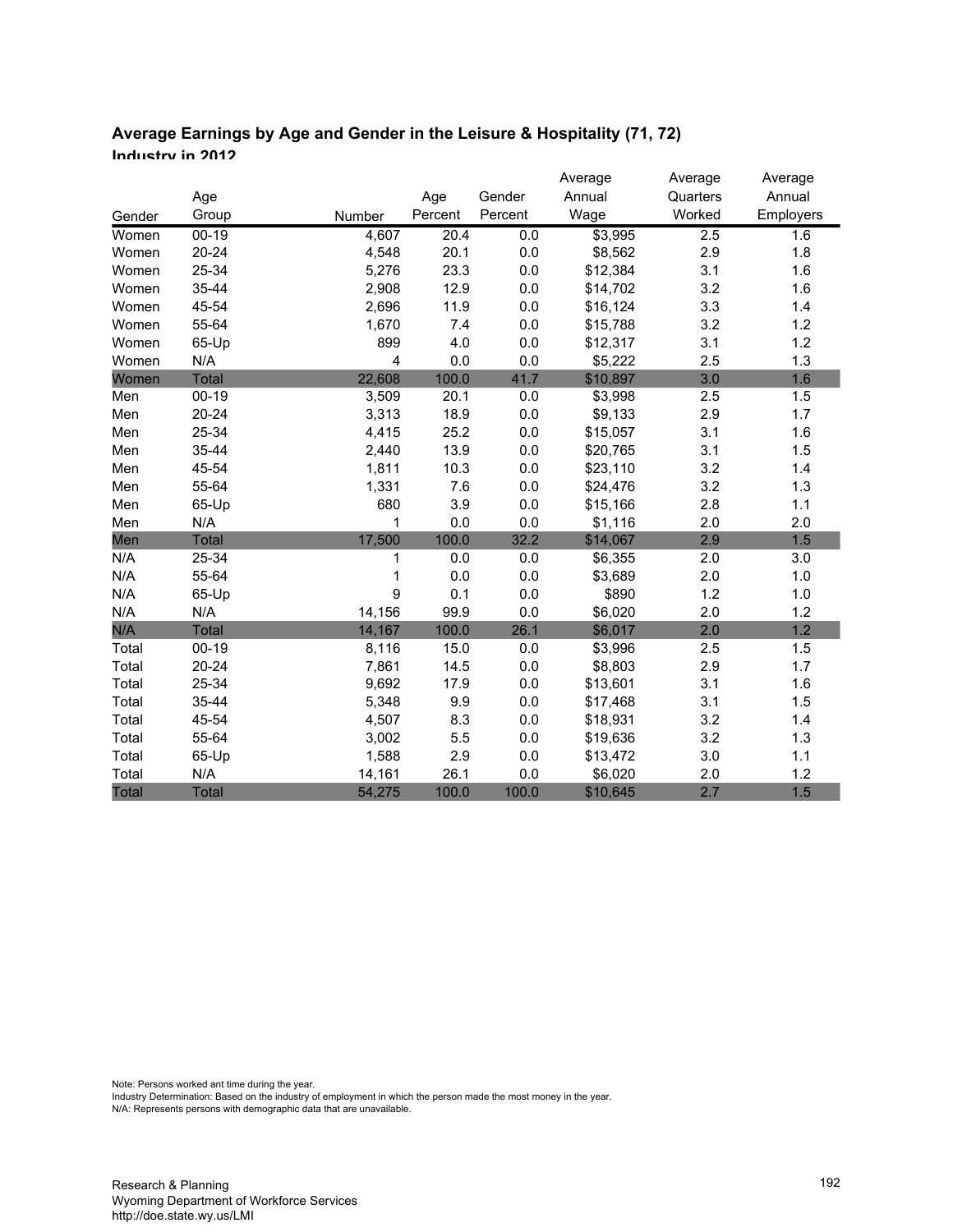#### **Average Earnings by Age and Gender in the Other Services Except Public Administration (81) Industry in 2012**

|        |              |                |         |         | Average  | Average  | Average   |
|--------|--------------|----------------|---------|---------|----------|----------|-----------|
|        | Age          |                | Age     | Gender  | Annual   | Quarters | Annual    |
| Gender | Group        | Number         | Percent | Percent | Wage     | Worked   | Employers |
| Women  | $00 - 19$    | 278            | 6.7     | 0.0     | \$4,374  | 2.6      | 1.6       |
| Women  | $20 - 24$    | 488            | 11.8    | 0.0     | \$11,279 | 3.0      | 1.7       |
| Women  | 25-34        | 852            | 20.7    | $0.0\,$ | \$18,438 | 3.3      | 1.5       |
| Women  | 35-44        | 756            | 18.3    | $0.0\,$ | \$23,317 | 3.4      | 1.4       |
| Women  | 45-54        | 798            | 19.4    | $0.0\,$ | \$23,957 | 3.4      | 1.4       |
| Women  | 55-64        | 605            | 14.7    | 0.0     | \$24,023 | 3.5      | 1.3       |
| Women  | 65-Up        | 344            | 8.3     | 0.0     | \$16,913 | 3.3      | 1.2       |
| Women  | N/A          | $\overline{c}$ | 0.0     | 0.0     | \$1,473  | 1.5      | 1.0       |
| Women  | <b>Total</b> | 4,123          | 100.0   | 38.2    | \$19,289 | 3.3      | 1.4       |
| Men    | $00-19$      | 347            | 6.7     | 0.0     | \$7,026  | 2.6      | 1.5       |
| Men    | $20 - 24$    | 644            | 12.4    | $0.0\,$ | \$24,270 | 3.3      | 1.7       |
| Men    | 25-34        | 1,297          | 24.9    | $0.0\,$ | \$38,272 | 3.4      | 1.5       |
| Men    | 35-44        | 967            | 18.6    | $0.0\,$ | \$43,837 | 3.4      | 1.3       |
| Men    | 45-54        | 984            | 18.9    | 0.0     | \$45,263 | 3.5      | 1.2       |
| Men    | 55-64        | 674            | 12.9    | 0.0     | \$43,834 | 3.5      | 1.1       |
| Men    | 65-Up        | 298            | 5.7     | 0.0     | \$19,744 | 3.3      | 1.1       |
| Men    | N/A          | 1              | 0.0     | 0.0     | \$9,965  | 4.0      | 1.0       |
| Men    | <b>Total</b> | 5,212          | 100.0   | 48.3    | \$36,468 | 3.3      | 1.4       |
| N/A    | 35-44        | 1              | 0.1     | 0.0     | \$29,091 | 2.0      | 1.0       |
| N/A    | 45-54        | 1              | 0.1     | $0.0\,$ | \$894    | $1.0$    | 2.0       |
| N/A    | 65-Up        | 1              | 0.1     | 0.0     | \$60,000 | 4.0      | 1.0       |
| N/A    | N/A          | 1,449          | 99.8    | 0.0     | \$12,004 | 1.8      | 1.1       |
| N/A    | <b>Total</b> | 1,452          | 100.0   | 13.5    | \$12,041 | 1.8      | 1.1       |
| Total  | $00 - 19$    | 625            | 5.8     | 0.0     | \$5,847  | 2.6      | 1.5       |
| Total  | $20 - 24$    | 1,132          | 10.5    | 0.0     | \$18,670 | 3.2      | 1.7       |
| Total  | 25-34        | 2,149          | 19.9    | $0.0\,$ | \$30,409 | 3.3      | 1.5       |
| Total  | 35-44        | 1,724          | 16.0    | $0.0\,$ | \$34,830 | 3.4      | 1.4       |
| Total  | 45-54        | 1,783          | 16.5    | 0.0     | \$35,702 | 3.5      | 1.3       |
| Total  | 55-64        | 1,279          | 11.9    | 0.0     | \$34,463 | 3.5      | 1.2       |
| Total  | 65-Up        | 643            | 6.0     | $0.0\,$ | \$18,292 | 3.3      | 1.2       |
| Total  | N/A          | 1,452          | 13.5    | 0.0     | \$11,988 | 1.8      | 1.1       |
| Total  | <b>Total</b> | 10,787         | 100.0   | 100.0   | \$26,614 | 3.1      | 1.4       |

Note: Persons worked ant time during the year.

Industry Determination: Based on the industry of employment in which the person made the most money in the year.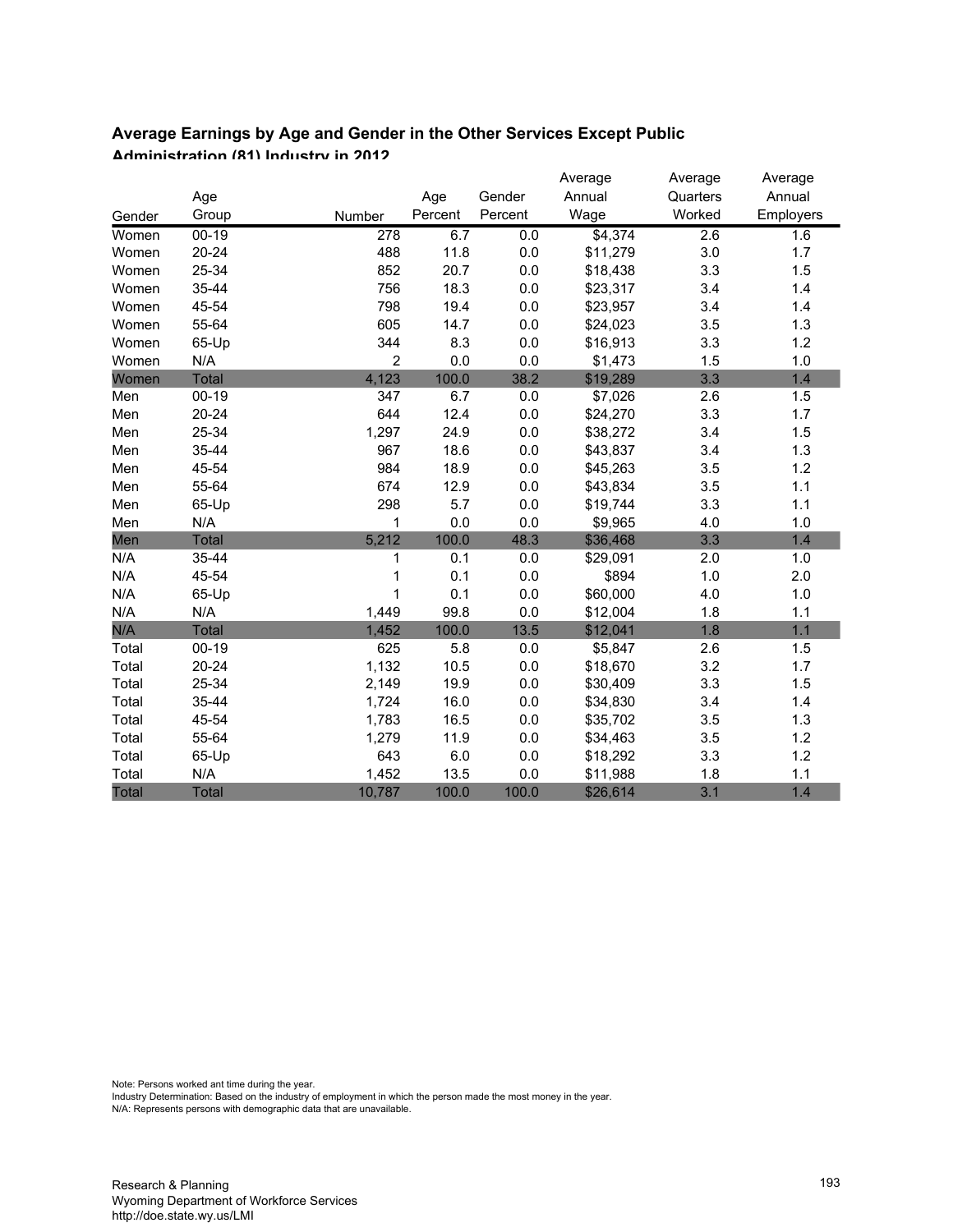# **Average Earnings by Age and Gender in the Public Administration (92) Industry in 2012**

|              |              |                |         |         | Average   | Average  | Average   |
|--------------|--------------|----------------|---------|---------|-----------|----------|-----------|
|              | Age          |                | Age     | Gender  | Annual    | Quarters | Annual    |
| Gender       | Group        | Number         | Percent | Percent | Wage      | Worked   | Employers |
| Women        | $00 - 19$    | 569            | 5.2     | 0.0     | \$4,066   | 2.6      | 1.4       |
| Women        | $20 - 24$    | 695            | 6.3     | 0.0     | \$14,665  | 3.1      | 1.5       |
| Women        | 25-34        | 2,078          | 18.9    | 0.0     | \$33,171  | 3.6      | 1.3       |
| Women        | 35-44        | 2,134          | 19.4    | 0.0     | \$39,877  | 3.7      | 1.3       |
| Women        | 45-54        | 2,581          | 23.4    | 0.0     | \$41,809  | 3.8      | 1.3       |
| Women        | 55-64        | 2,322          | 21.1    | 0.0     | \$40,986  | 3.7      | 1.2       |
| Women        | 65-Up        | 627            | 5.7     | 0.0     | \$28,300  | 3.4      | 1.2       |
| Women        | N/A          | 1              | 0.0     | 0.0     | \$885     | 1.0      | 1.0       |
| Women        | <b>Total</b> | 11,007         | 100.0   | 44.3    | \$35,192  | 3.6      | 1.3       |
| Men          | $00-19$      | 640            | 4.9     | 0.0     | \$3,794   | 2.4      | 1.3       |
| Men          | $20 - 24$    | 812            | 6.2     | $0.0\,$ | \$18,140  | 3.0      | 1.5       |
| Men          | 25-34        | 2,579          | 19.6    | 0.0     | \$41,105  | 3.6      | 1.3       |
| Men          | 35-44        | 2,748          | 20.9    | 0.0     | \$49,789  | 3.7      | 1.3       |
| Men          | 45-54        | 2,971          | 22.6    | 0.0     | \$52,105  | 3.8      | 1.2       |
| Men          | 55-64        | 2,645          | 20.1    | 0.0     | \$51,133  | 3.7      | 1.2       |
| Men          | 65-Up        | 773            | 5.9     | 0.0     | \$29,746  | 3.3      | 1.2       |
| Men          | N/A          | $\overline{2}$ | 0.0     | 0.0     | \$35,873  | 3.5      | 1.0       |
| Men          | <b>Total</b> | 13,170         | 100.0   | 53.0    | \$43,516  | 3.6      | 1.2       |
| N/A          | 25-34        | 1              | 0.1     | 0.0     | \$32,927  | 4.0      | 2.0       |
| N/A          | 35-44        | 1              | 0.1     | 0.0     | \$74,861  | 4.0      | 1.0       |
| N/A          | 45-54        | 1              | 0.1     | 0.0     | \$157,748 | 4.0      | 1.0       |
| N/A          | 55-64        | 1              | 0.1     | 0.0     | \$70,902  | 4.0      | 1.0       |
| N/A          | N/A          | 667            | 99.4    | 0.0     | \$12,167  | 2.1      | 1.1       |
| N/A          | <b>Total</b> | 671            | 100.0   | 2.7     | \$12,595  | 2.2      | 1.1       |
| Total        | $00 - 19$    | 1,209          | 4.9     | 0.0     | \$3,922   | 2.5      | 1.3       |
| Total        | $20 - 24$    | 1,507          | 6.1     | 0.0     | \$16,537  | 3.1      | 1.5       |
| Total        | 25-34        | 4,658          | 18.7    | 0.0     | \$37,564  | 3.6      | 1.3       |
| Total        | 35-44        | 4,883          | 19.7    | 0.0     | \$45,463  | 3.7      | 1.3       |
| Total        | 45-54        | 5,553          | 22.3    | 0.0     | \$47,338  | 3.8      | 1.2       |
| Total        | 55-64        | 4,968          | 20.0    | 0.0     | \$46,394  | 3.7      | 1.2       |
| Total        | 65-Up        | 1,400          | 5.6     | 0.0     | \$29,099  | 3.3      | 1.2       |
| Total        | N/A          | 670            | 2.7     | 0.0     | \$12,220  | 2.1      | 1.1       |
| <b>Total</b> | <b>Total</b> | 24,848         | 100.0   | 100.0   | \$38,994  | 3.5      | 1.3       |

Note: Persons worked ant time during the year.

Industry Determination: Based on the industry of employment in which the person made the most money in the year.